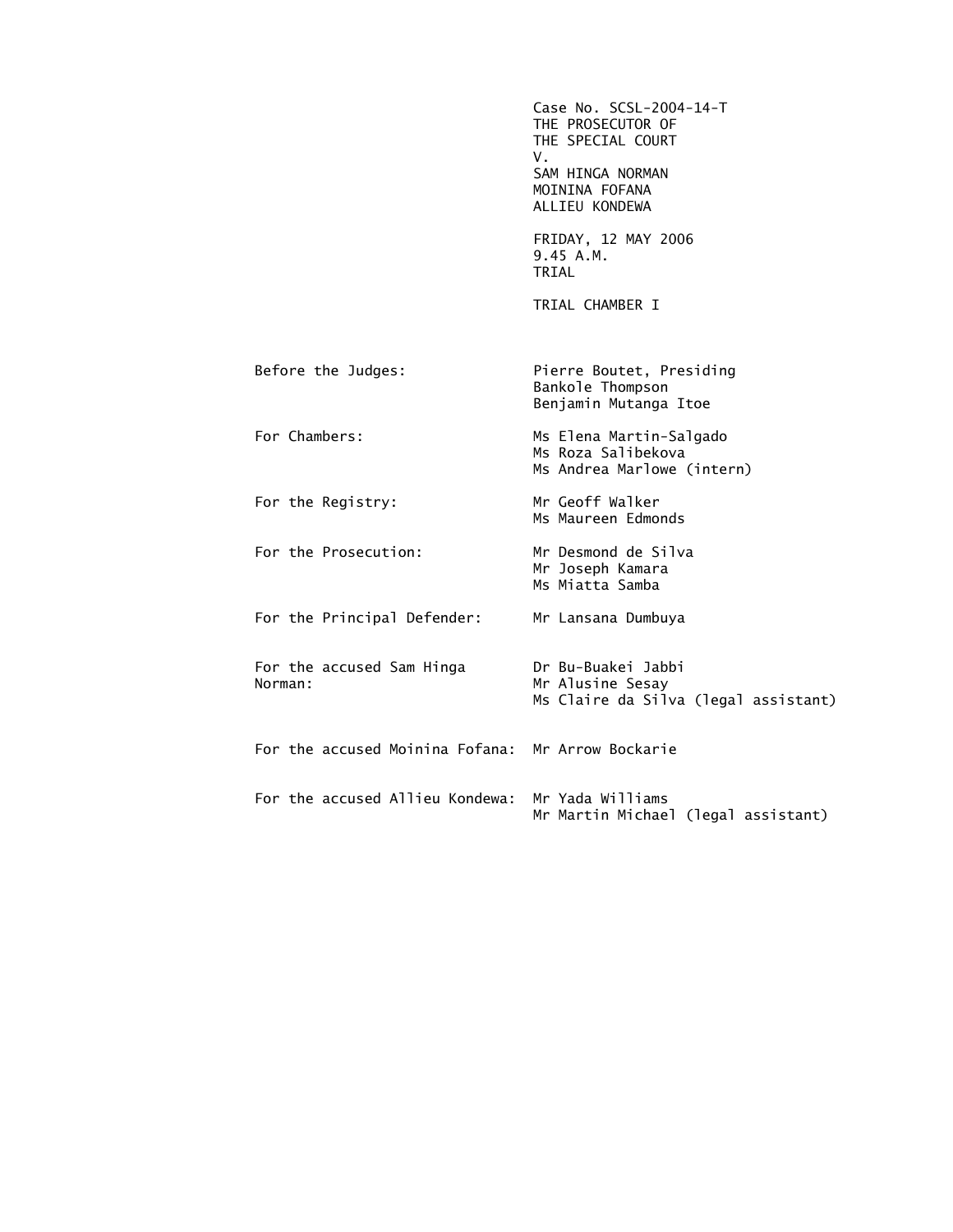NORMAN ET AL Page 2 12 MAY 2006 OPEN SESSION

 1 [CDF12MAY06A - RK] 2 Friday, 12 May 2006 3 [Open session] 4 **A [The accused present]** 09:37:59 5 [The witness entered court] 6 [Upon commencing at 9.45 a.m.] 7 PRESIDING JUDGE: Good morning, counsel. Good morning, 8 Mr Witness. 9 THE WITNESS: Good morning all. 09:45:51 10 PRESIDING JUDGE: Dr Jabbi, are you ready to proceed with 11 your next witness? 12 MR JABBI: Yes, My Lord. 13 PRESIDING JUDGE: This witness is giving evidence in Mende, 14 I understand. 09:46:02 15 MR JABBI: Yes, My Lord. 16 PRESIDING JUDGE: Thank you. I just want to make sure that 17 the witness has indeed the proper interpretation. Mr Witness, is 18 this -- 19 THE WITNESS: Yes. 09:46:16 20 PRESIDING JUDGE: Is this being translated to you in Mende 21 now? 22 THE WITNESS: Yes, I am hearing. 23 PRESIDING JUDGE: Dr Jabbi, your witness, please. 24 MR JABBI: Thank you, My Lord. 09:46:38 25 PRESIDING JUDGE: But we will proceed to take the oath of 26 the witness first. 27 WITNESS: HAROUN ARUNA COLLIER [Sworn] 28 [Witness answered through interpreter] 29 EXAMINED BY MR JABBI: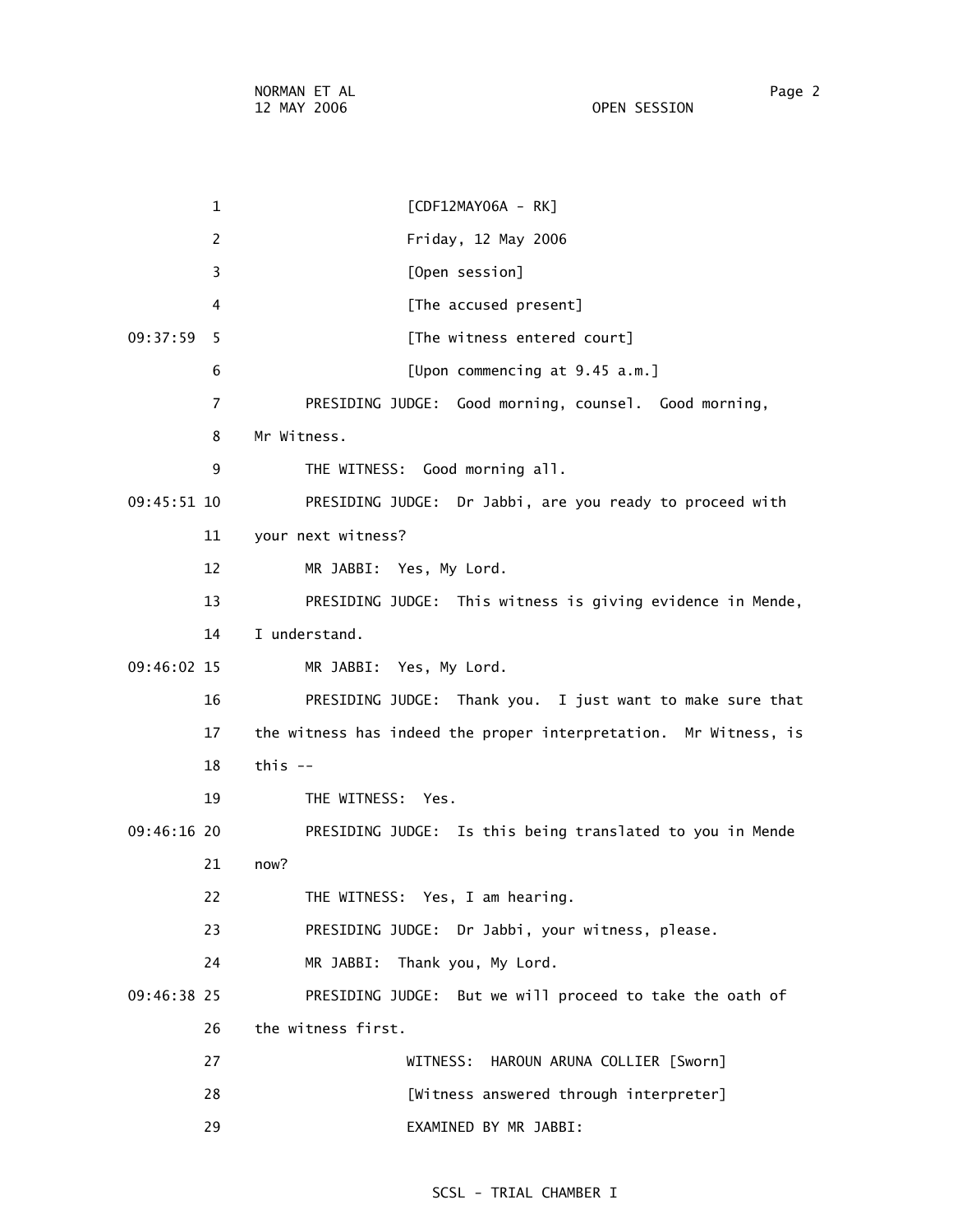1 Q. Good morning, Mr Witness. 2 A. Good morning. 3 Q. I would like first of all to tell you when you are giving 4 your answer to talk as slowly as possible. 09:47:32 5 A. Okay. 6 Q. When you say something, it will be interpreted in other 7 languages. 8 A. All right. 9 Q. You will also see ahead of you that the judges will be 09:47:56 10 writing down what you are saying. 11 A. Okay. 12 Q. So allow a little bit of time before you make the next 13 statement. 14 A. Okay. 09:48:16 15 Q. So if we may start. Can you tell the Court your full 16 names? 17 A. My name is Haroun Aruna Collier. My alias is Hardway. 18 MR JABBI: Hardway, as in English. 19 Q. Do you know when you were born? 09:49:03 20 A. Yes. I was born on 5th March 1973. That was when I was 21 born. 22 Q. Where do you live at present? 23 A. I live currently at Bonthe District, Talia Yawbeko 24 Chiefdom. 09:50:00 25 Q. Any particular town or village? 26 A. I'm residing in my own small established village -- 27 MR JABBI: P-A-P-A-H, My Lords. 28 THE WITNESS: -- called Papah. That is where I'm doing my 29 work.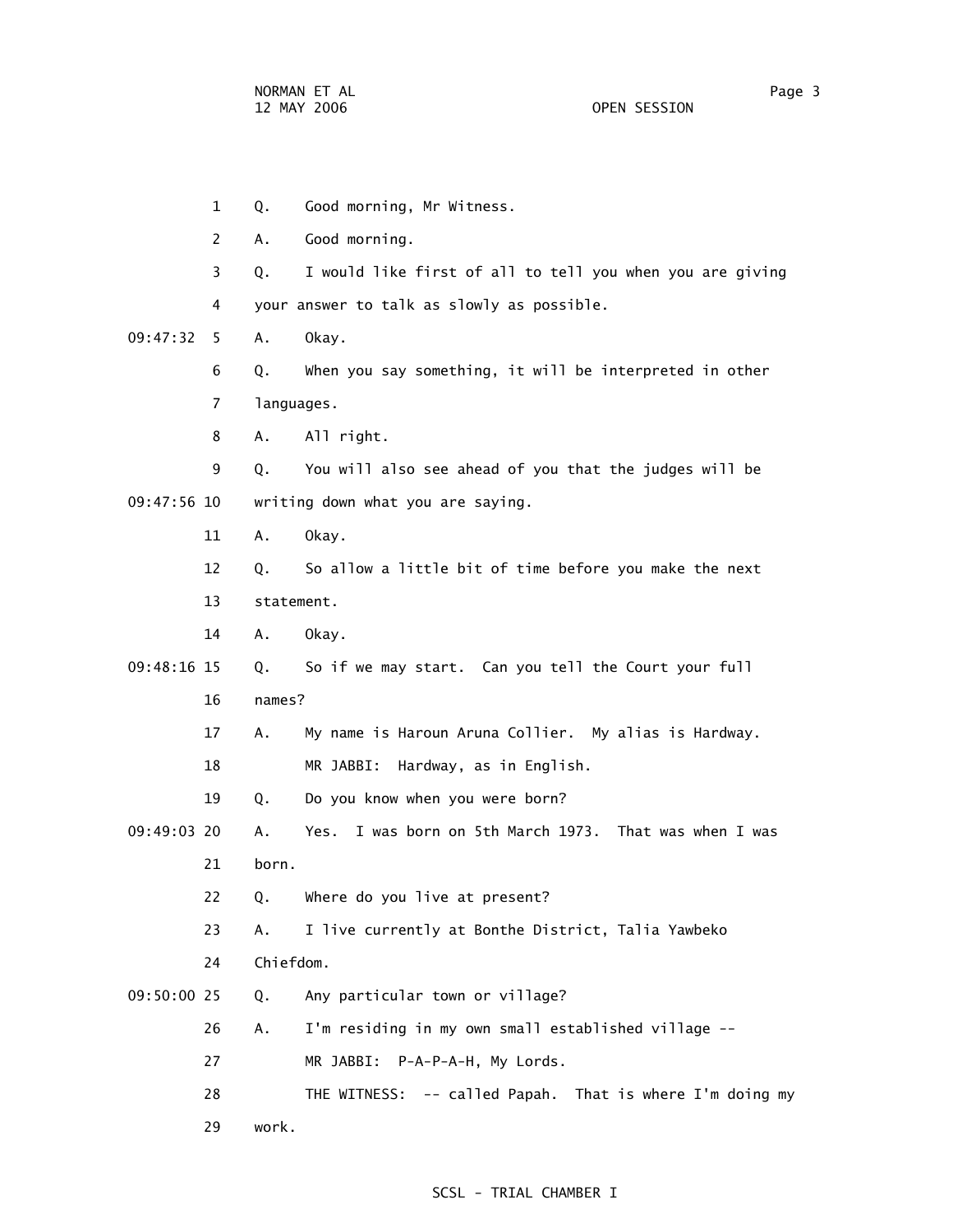1 THE INTERPRETER: Your Honours, may counsel allow the 2 interpretation to go on. 3 PRESIDING JUDGE: Indeed, Dr Jabbi. Just to remind you of 4 my comments to Mr Sesay, when the witness testifies you speak at 09:50:26 5 the same time. In fact, I did not hear what you were saying and 6 the interpreters are unable to do their work. Thank you for your 7 assistance. 8 MR JABBI: Yes, I just repeated the word "Papah". 9 PRESIDING JUDGE: But you said that when the witness was 09:50:47 10 giving evidence. 11 MR JABBI: Sorry, My Lord. 12 JUDGE ITOE: Is that the name of the village? 13 MR JABBI: That's what he said. P-A-P-A-H. 14 THE WITNESS: Yes, the village is called Papah. 09:50:55 15 JUDGE ITOE: P-A-P-A? 16 MR JABBI: H, My Lord. 17 Q. Is that where you have always lived? 18 A. I have lived there now for a very long time. I left there 19 for some time, but when we reach there, I will explain. 09:51:47 20 Q. Now, what work do you do? 21 A. I'm just a bush worker. I do mining and farming. I work 22 in the bush. 23 Q. And your marital status? 24 A. I am married to two wives. 09:52:33 25 Q. Any children? 26 A. Yes, I have 11 children. 27 Q. Apart from your farming and mining work, do you play any 28 other role or function in your chiefdom? 29 A. Yes. In that of my chiefdom there is as group called the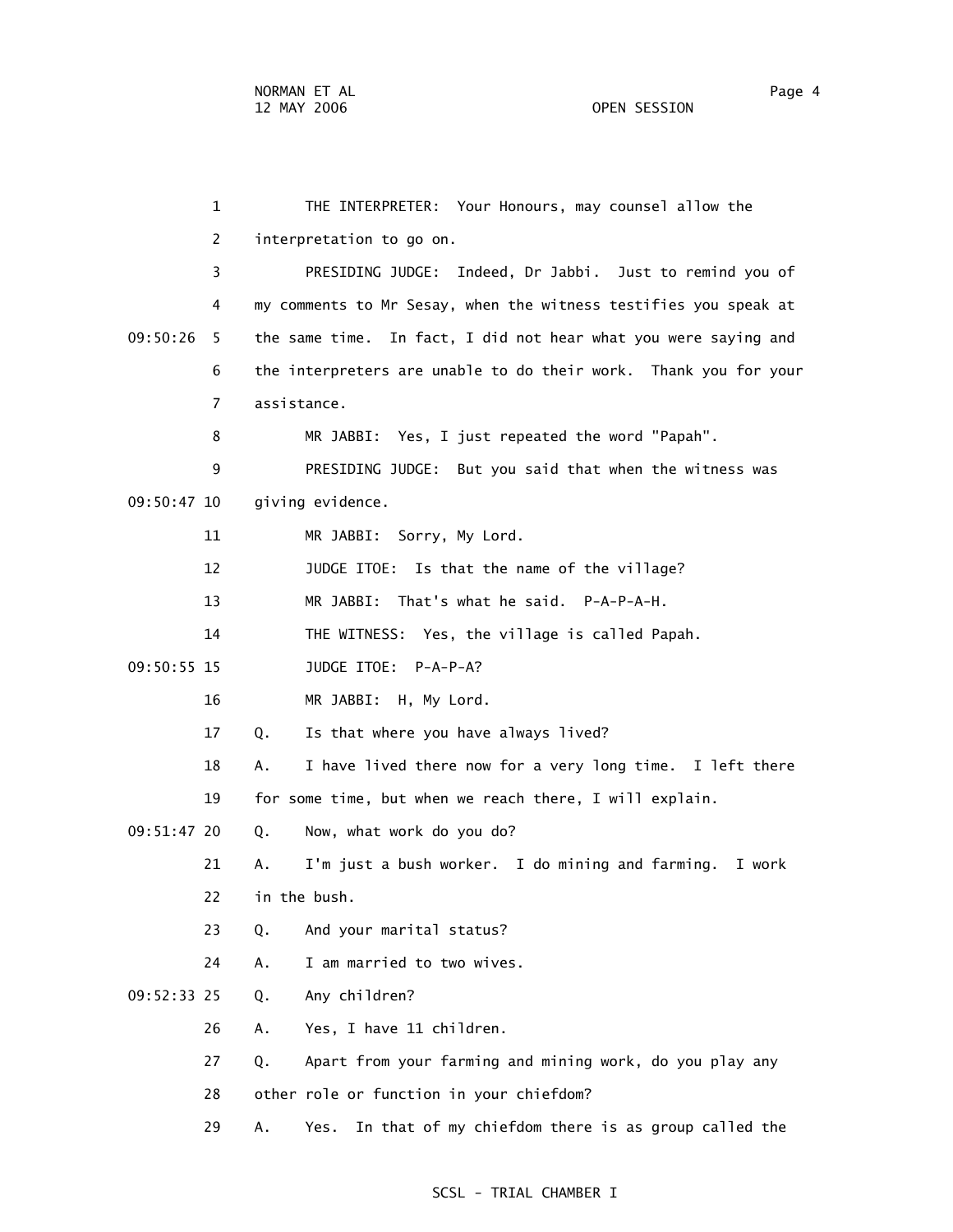1 youth group. That youth group that is there, I am the liaison 2 officer in that youth group. 3 Q. Talia, where you say you have lived most of your time, was 4 it ever affected by this -- 09:54:11 5 JUDGE ITOE: Talia for most of his time; he did not say so. 6 He said he has lived in Papah for a very long time. 7 MR JABBI: My Lord, I'm sorry. We normally say Talia 8 Yawbeko, meaning the chiefdom. 9 Q. You say you were living in Talia Yawbeko Chiefdom -- 09:54:37 10 A. Yes. 11 Q. -- for most of your life? 12 A. Yes, I was in the Yawbeko Chiefdom and I have lived there 13 very long time. Our headquarter town is Talia. That is where we 14 have a big house. And besides that we have our own village that 09:55:07 15 is called Papah -- 16 Q. Mr Witness, Mr Witness. I admonished you earlier to talk 17 slowly. So can you repeat all that you said just now, slowly, 18 please. 19 A. I said my home town is Talia Yawbeko. It is in the Yawbeko 09:55:34 20 Chiefdom, Bonthe District. In that Talia we have a big compound. 21 That is where I was. That is where I was when I was going to the 22 primary school. At present in that same Talia, in that same 23 Talia Chiefdom there is a small village called Papah. That is 24 where I currently reside. That is where I do my farming. You 09:56:07 25 asked me just now, I said I do bush work. 26 Q. Can you tell the Court if Yawbeko Chiefdom was ever 27 affected by the civil war in Sierra Leone? 28 A. Yes, this war that came to this country reached the

#### SCSL - TRIAL CHAMBER I

29 Talia Yawbeko Chiefdom. Initially these rebels that came into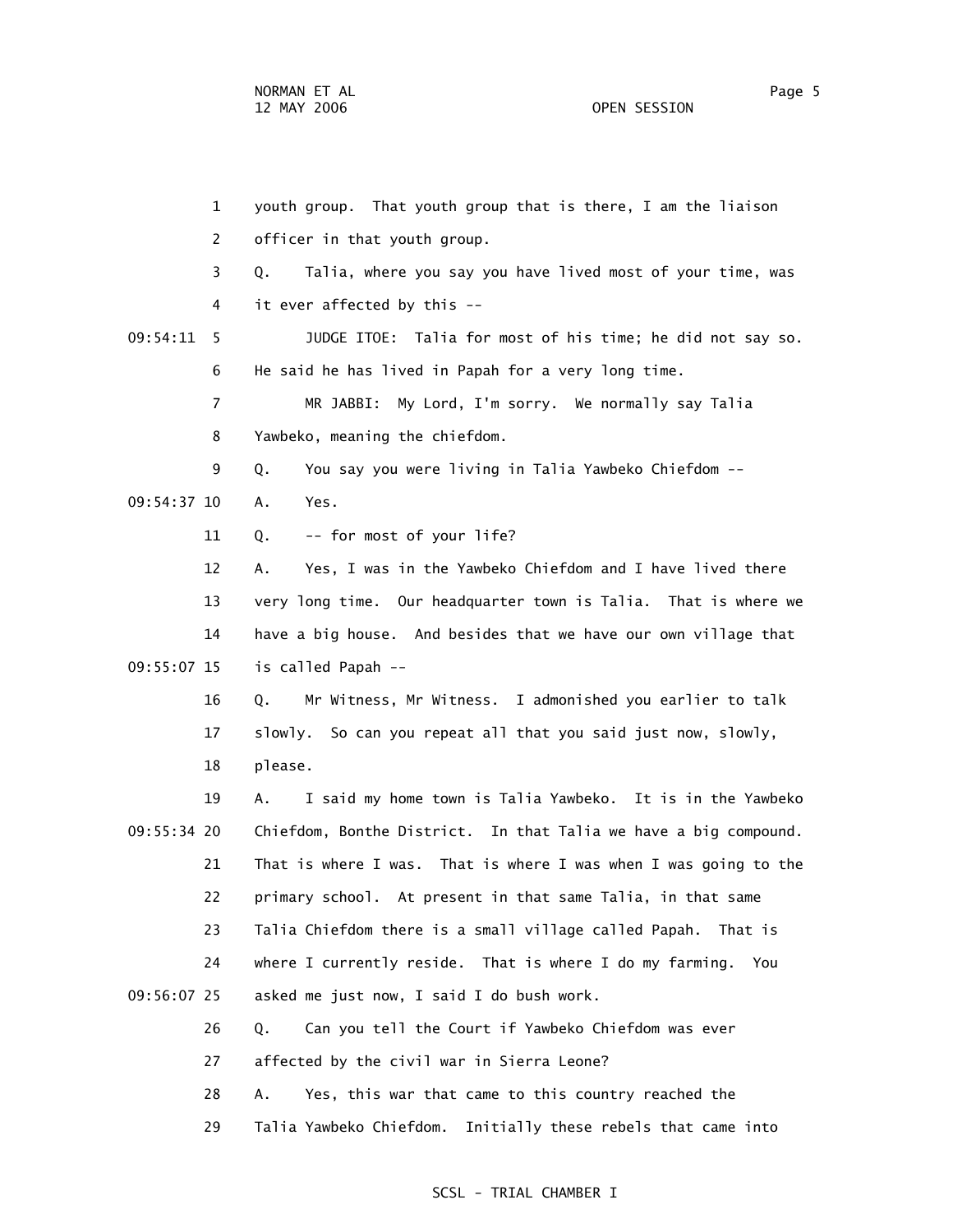1 this country in 1991, they came and settled in one town. That 2 town is called Tormabum. They crossed the river and entered into 3 Talia. 4 Q. In what chiefdom is Tormabum? 09:56:53 5 A. Bonthe Chiefdom, that Tormabum I am talking about. 6 Q. How far is that from Yawbeko? 7 A. I'm sure it would be up to 12 miles from Tormabum to Talia, 8 the chiefdom headquarters. The time that they went there, they 9 burnt house, they killed people. They looted a lot of property 09:57:28 10 like rice, golds, and other things. They gave them to civilians 11 to carry them to where they were settled, and, indeed, they 12 carried the loads to where they were, that is Tormabum. After 13 that, the other war, the soldiers came and dislodged the rebels 14 from Tormabum. They came again from the Matru Jong axis. 09:58:11 15 Q. Can you put a time frame to the arrival from Matru Jong, 16 the rebels arrival from Matru Jong area? 17 A. Yes, I can give a time frame. The time the rebels came to 18 Matru was between 1994 and 1995. That was when we came. 19 Q. Did they reach Talia at all? 09:58:46 20 A. Yes. They came from Matru and entered into Talia. First 21 when they came and looted people and burnt houses -- 22 JUDGE ITOE: What was the year again? 1994? 23 MR JABBI: 1994, 1995, he said. 24 PRESIDING JUDGE: What is it we are talking about now? 09:59:06 25 THE WITNESS: Yes, 1994, 1995. 26 MR JABBI: He is talking about the second wave of rebels 27 coming to Talia. 28 Q. Yes, let us be brief about this.

29 A. When they came to Talia at that time, they looted property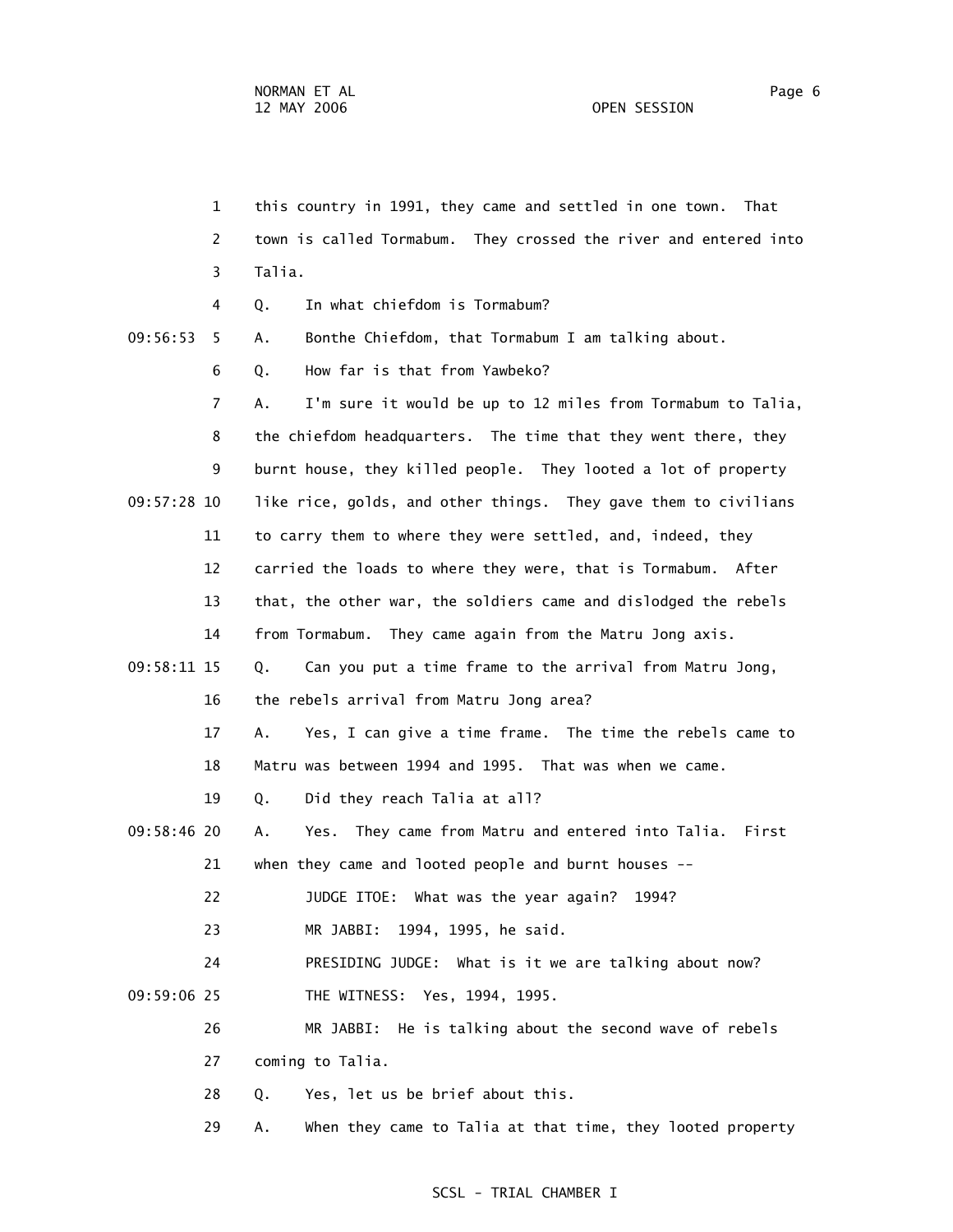1 and killed people and gave the property to civilians to carry 2 them to Matru. In fact, they were not satisfied with that. Next 3 time they -- the other time they came they even settled in the 4 town. 09:59:50 5 Q. When was that? 6 A. That time was early 1995 when they came and settled. 7 PRESIDING JUDGE: We're still talking of the rebels here? 8 MR JABBI: Yes, My Lord. 9 Q. Was anything done about the rebels settling in Talia in 10:00:09 10 1995? 11 A. Yes. When they came and settled, all of us were afraid of 12 them and we left the place. We went to Kalewanjama. That 13 Kalewanjama where we went -- 14 Q. One minute, please. 10:00:33 15 MR JABBI: Kalewanjama, My Lords -- 16 PRESIDING JUDGE: That's okay, Dr Jabbi. If we need your 17 help we will call. We will take it the way it sounds for now. 18 MR JABBI: 19 Q. Yes, you went to Kalewanjama. What happened? 10:00:49 20 A. We went to Kalewanjama. We were there and we heard about 21 an organisation called the Kamajor business. Mr Moinina Fofana, 22 and Mr Musa Kortuwai called Mr Allieu Kondewa and he came and 23 initiated the Kamajor society. That is what we met. 24 Q. What time was that? 10:01:16 25 A. 1995, still. 26 Q. Where was that? 27 JUDGE ITOE: Please, let us get this evidence clearly. 28 What is Fofana, what is Kondewa in this? What did Fofana do? 29 THE WITNESS: Mr Moinina Fofana and Mr Musa Kortuwai, their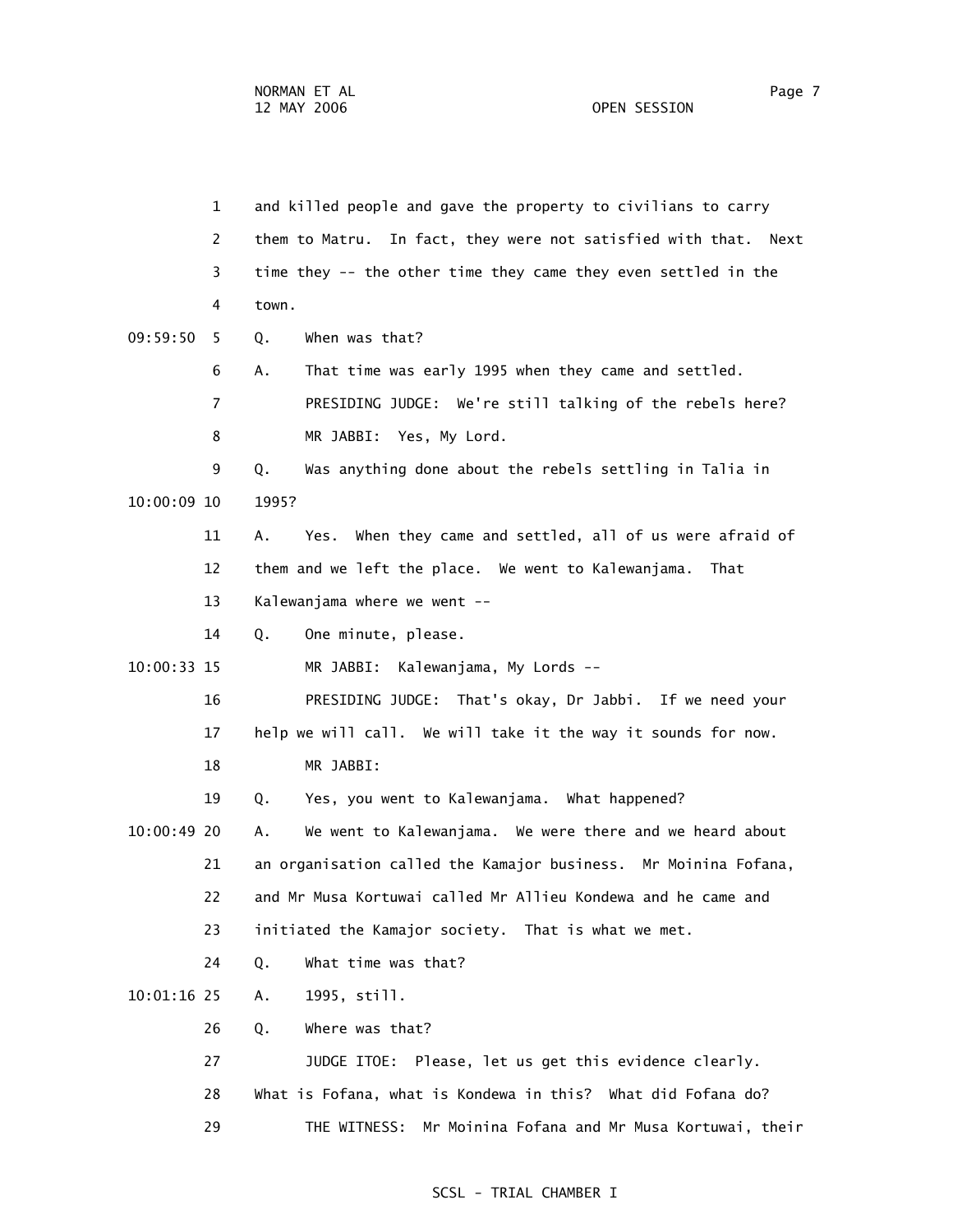1 hometown is Kalewanjama. They invited Mr Allieu Kondewa and he 2 came and Mr Allieu Kondewa started initiating the society in 3 Kalewanjama. 4 JUDGE ITOE: Who invited Kondewa? 10:02:09 5 THE WITNESS: The chiefdom people invited Mr Kondewa. 6 PRESIDING JUDGE: And who is Mr Fofana, what does he do at 7 that time? 8 THE WITNESS: He is one the senior-most elders in that 9 chiefdom, Moinina Fofana. And even Mr Musa Kortuwai, they are 10:02:28 10 one of the senior-most people in that chiefdom. 11 MR JABBI: My Lord, just to avoid confusion the witness has 12 given three names. 13 PRESIDING JUDGE: Musa Kondewa who is different than -- 14 MR JABBI: No, My Lord, it's Musa Kortuwai. K-O-R-T-U-W-A 10:02:53 15 [phon], just to avoid confusing it with the -- 16 PRESIDING JUDGE: Okay, thank you. 17 MR JABBI: So there are three names he has given; 18 Moinina Fofana, Musa Kortuwai and the chiefdom elders invited 19 Kondewa. 10:03:11 20 THE WITNESS: Yes. In fact, these three people I have just 21 named are also chiefdom people, chiefdom elders. 22 MR JABBI: 23 Q. Yes, and did the Kamajors do anything? 24 A. These Kamajors came with our chiefdom elders, like MT 10:03:43 25 Collier. They told these people that, "Please, empower our own 26 children to go and help" -- 27 THE INTERPRETER: Your Honours, may the witness go over his 28 last answer. 29 MR JABBI: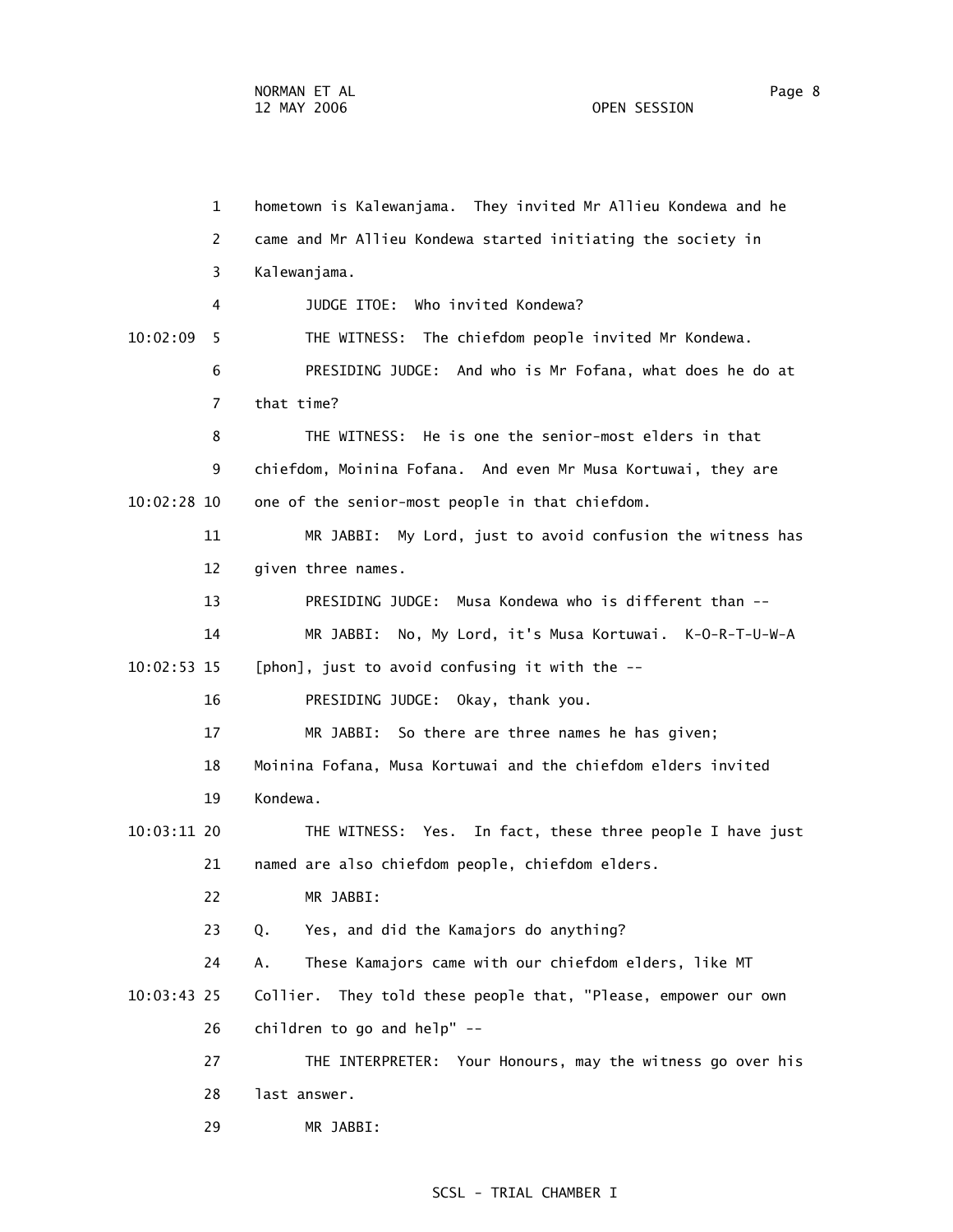1 Q. Mr Witness, please talk slowly. Continue talking slowly. 2 JUDGE ITOE: He is quite close to the microphone, which is 3 very good, but he shouts. It's not his fault, maybe it's the way 4 he talks. 10:04:12 5 MR JABBI: Maybe it is his perception of the size of the 6 room and the distance of the judges from him. 7 PRESIDING JUDGE: Maybe his microphone can be adjusted. 8 Mr Court Officer, can you see if maybe -- 9 MR JABBI: 10:04:29 10 Q. Mr Witness, you will be heard clearly however low you talk 11 because the microphone takes it to everybody here. So don't talk 12 loudly because of distance, to cover distance. Just talk 13 normally. 14 PRESIDING JUDGE: That's okay, Dr Jabbi. We don't want to 10:04:50 15 refrain him from being able to talk his normal way. 16 MR JABBI: 17 Q. So was the initiation done? 18 A. Yes. At that time before they came -- before that started 19 initiation, Mr Lamina Gbo-Kambama went with the troop and 10:05:16 20 Mr Rufus Collier and they attacked Talia. They attacked the 21 rebels at Talia. 22 MR JABBI: Do I need to spell Gbo-Kambama? G-B-O - 23 K-A-M-B-A-M-A. Lamina Gbo-Kambama. 24 Q. Yes, what did Lamina Gbo-Kambama do, you said? 10:05:44 25 A. Lamina Gbo-Kambama took a group, together with 26 Rufus Collier, because Talia is his hometown as well, and they 27 attacked the rebels at Talia. 28 JUDGE ITOE: Gbo-Kambama and who? 29 THE WITNESS: Rufus Collier.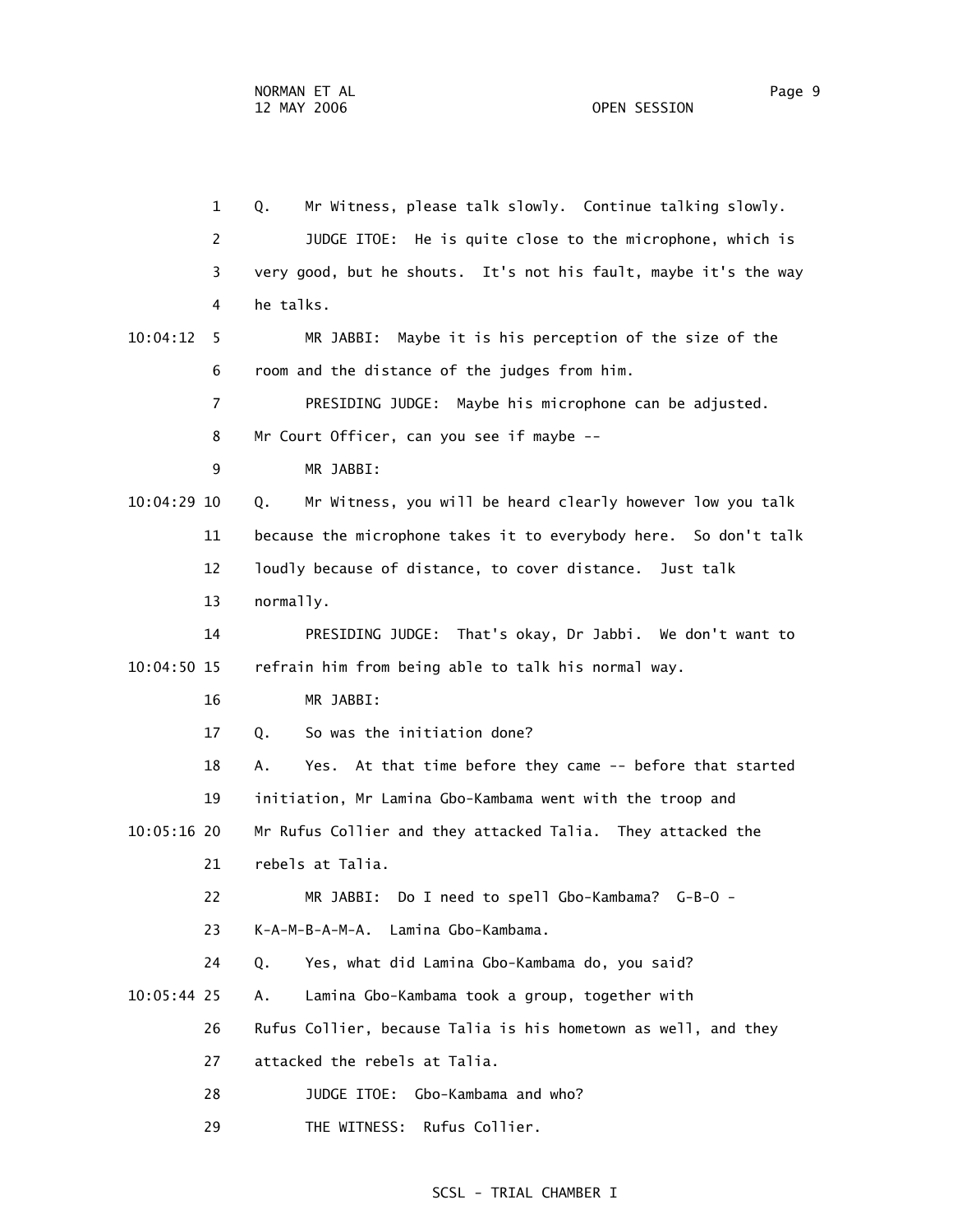|             | $\mathbf{1}$ | JUDGE ITOE: Took a group of Kamajors and attacked?              |
|-------------|--------------|-----------------------------------------------------------------|
|             | 2            | PRESIDING JUDGE: Talia.                                         |
|             | 3            | THE WITNESS: May I proceed?                                     |
|             | 4            | MR JABBI:                                                       |
| 10:06:25    | Q.<br>5      | Yes.                                                            |
|             | 6<br>А.      | At the time Rufus Collier and Lamina Gbo-Kambama's group        |
|             | 7            | attacked Talia, they captured the town from the rebels. After   |
|             | 8            | the town had been captured we also brought our own group and we |
|             | 9            | reinforced them.                                                |
| 10:06:58 10 | Q.           | What do you mean by "we," we brought our own group? What        |
| 11          |              | group is that?                                                  |
| 12          | А.           | We, we, the children of that land. We came and reinforced       |
| 13          | them.        | We helped them. We are also the indigents of that land.         |
| 14          |              | We, the indigents of Yawbeko.                                   |
| 10:07:19 15 | Q.           | This group of indigents who came and reinforced Rufus           |
| 16          |              | Collier and Lamina Gbo-Kambama, were they also Kamajors, the    |
| 17          |              | group of indigents you are talking about?                       |
| 18          | Α.           | At the time we were fighting that war I had not been            |
| 19          |              | initiated, but I was still amongst them fighting.               |
| 10:07:59 20 | Q.           | Are you saying, Mr Witness, that you were fighting with the     |
| 21          |              | Kamajors against the rebels before you ever joined the Kamajor  |
| 22          | society?     |                                                                 |
| 23          | Α.           | Very well.                                                      |
| 24          | Q.           | Did you yourself ever join the Kamajor society?                 |
| 10:08:33 25 | Α.           | Yes, I was initiated there with my whole body and soul.         |
| 26          | Q.           | When was that?                                                  |
| 27          | Α.           | At the time the chiefdom elders called these three people,      |
| 28          |              | Mr Musa Kortuwai, and Mr Moinina Fofana and Mr Allieu Kondewa,  |
| 29          |              | they came and said they were to start initiating and that the   |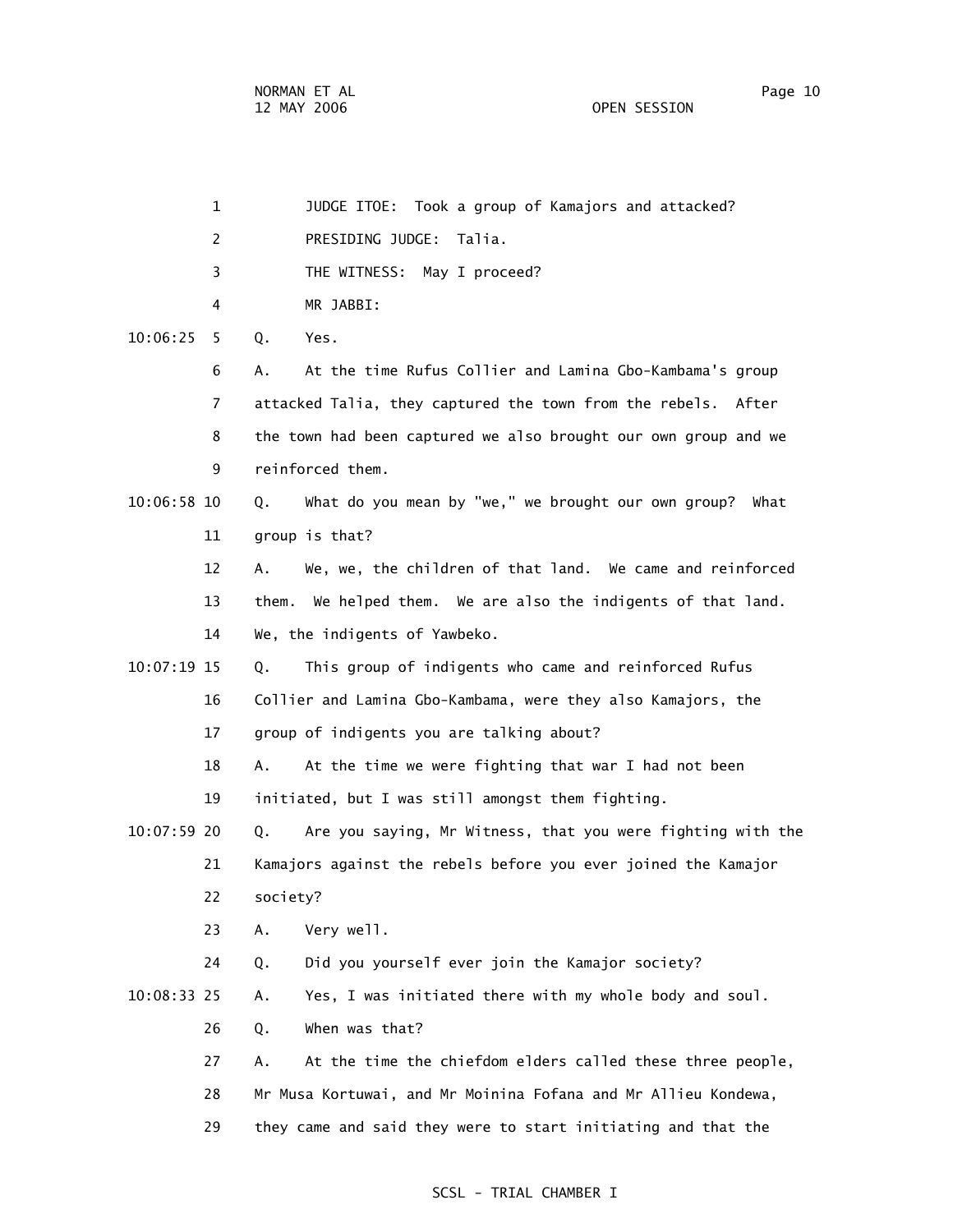1 initiations should be at Mokasi. The first batch of initiates -- 2 I was among the first batch of initiates. 3 Q. What is Mokasi? 4 A. Mokasi is in the Yawbeko Chiefdom. It is not far from 10:09:28 5 Talia. It is just about three miles away from Talia. It's a 6 town called Mokasi. 7 Q. And when was that initiation, do you remember? 8 A. Yes, I can remember. Mr Kondewa's first initiation when he 9 came to that land was done on November 24th, 1995. Sorry, 10:10:09 10 December 24, 1995. December 24, 1995. 11 Q. And you say you went into it with your whole being? 12 JUDGE ITOE: The whole what? 13 JUDGE THOMPSON: Whole body and soul. 14 JUDGE ITOE: Body and soul. He said he went there with his 10:10:43 15 whole body and soul, not being. 16 THE WITNESS: Yes. 17 JUDGE THOMPSON: He made the distinction. I think he 18 wanted to emphasise that distinction. 19 MR JABBI: Yes, My Lord. 10:11:00 20 THE WITNESS: May I proceed? The time we went there, all 21 the chiefdom elders gathered together and they asked that people 22 should give names for them to be initiated. And at that time the 23 chiefdom elders, if they were to give people, they would have to 24 screen people to make sure that these people were not bad people, 10:11:31 25 they were not criminals and that the person had had no bad 26 records. 27 MR JABBI: 28 Q. Mr Witness, please talk slowly. Slowly. Make sure that

29 your statements are interpreted before you make the next one.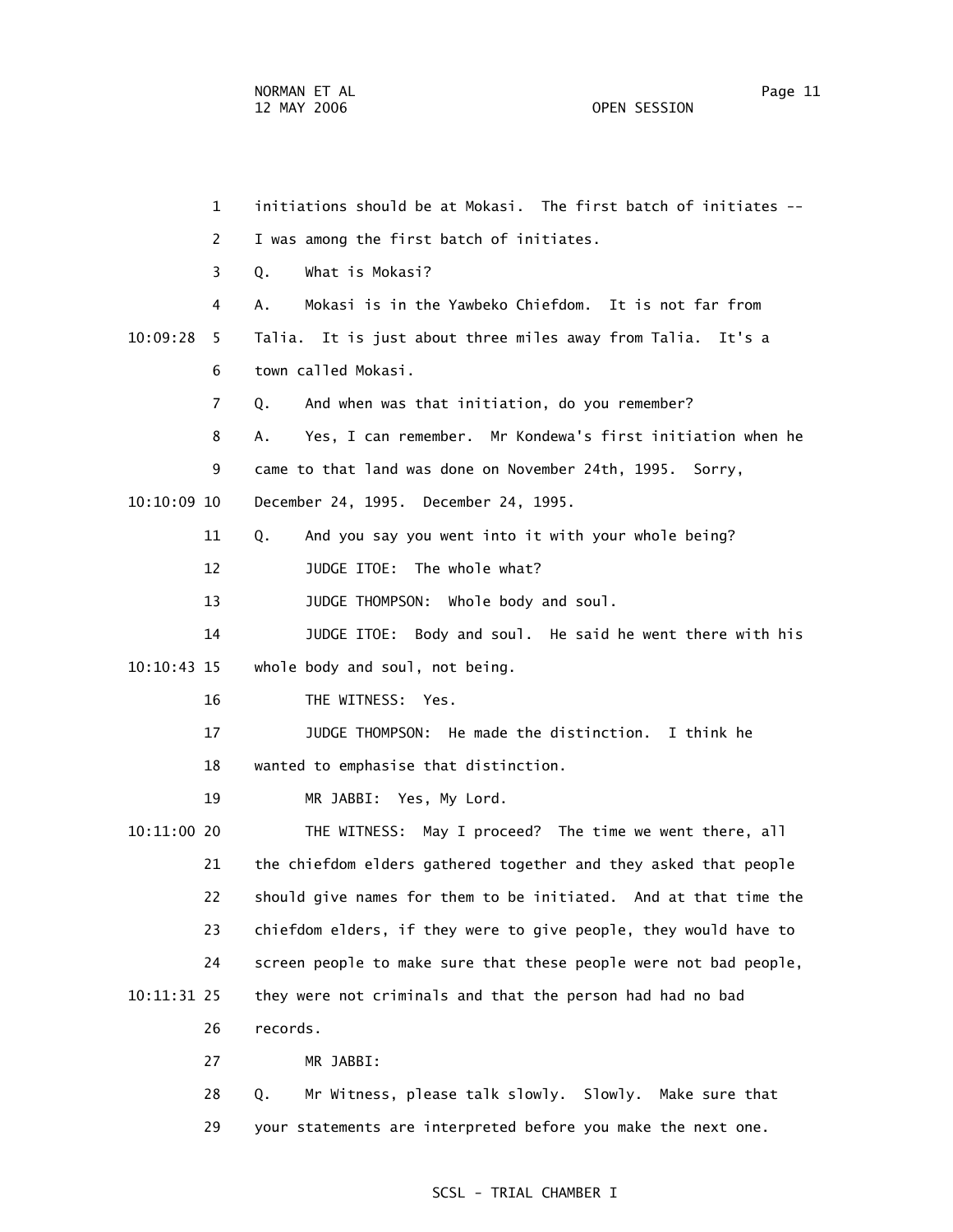1 And also be looking at the pen on the high bench so that when 2 they are shaking, you wait until they are steady. Yes, please go 3 over that. 4 A. At that time all the chiefdom elders gathered together and 10:12:21 5 took names. At the time they were taking these names, they would 6 select and screen. If someone had had a bad record, you will not 7 be taken. 8 PRESIDING JUDGE: Dr Jabbi, these are matters that we are 9 quite familiar with. Unless there is some aspect that you think 10:13:03 10 the Court should be made aware of, can we move ahead? 11 MR JABBI: There is, My Lord. 12 PRESIDING JUDGE: Okay. 13 MR JABBI: Thank you, My Lord. 14 Q. Yes? 10:13:16 15 A. They will not just select people like criminals, someone 16 who had bad records. 17 JUDGE ITOE: We are satisfied with that. We are satisfied 18 with that. 19 MR JABBI: 10:13:31 20 Q. Who did this selection? 21 A. The chiefdom people. They were doing the selection. If 22 you had a bad reputation at all you would never be selected at 23 all. 24 JUDGE ITOE: We have heard about that. 10:13:44 25 MR JABBI: 26 Q. Then what would happen? What happened next? 27 A. After the selection they would send you to the initiator. 28 They would pay for your initiation. 29 Q. Mr Witness, remember to talk slowly and wait to hear your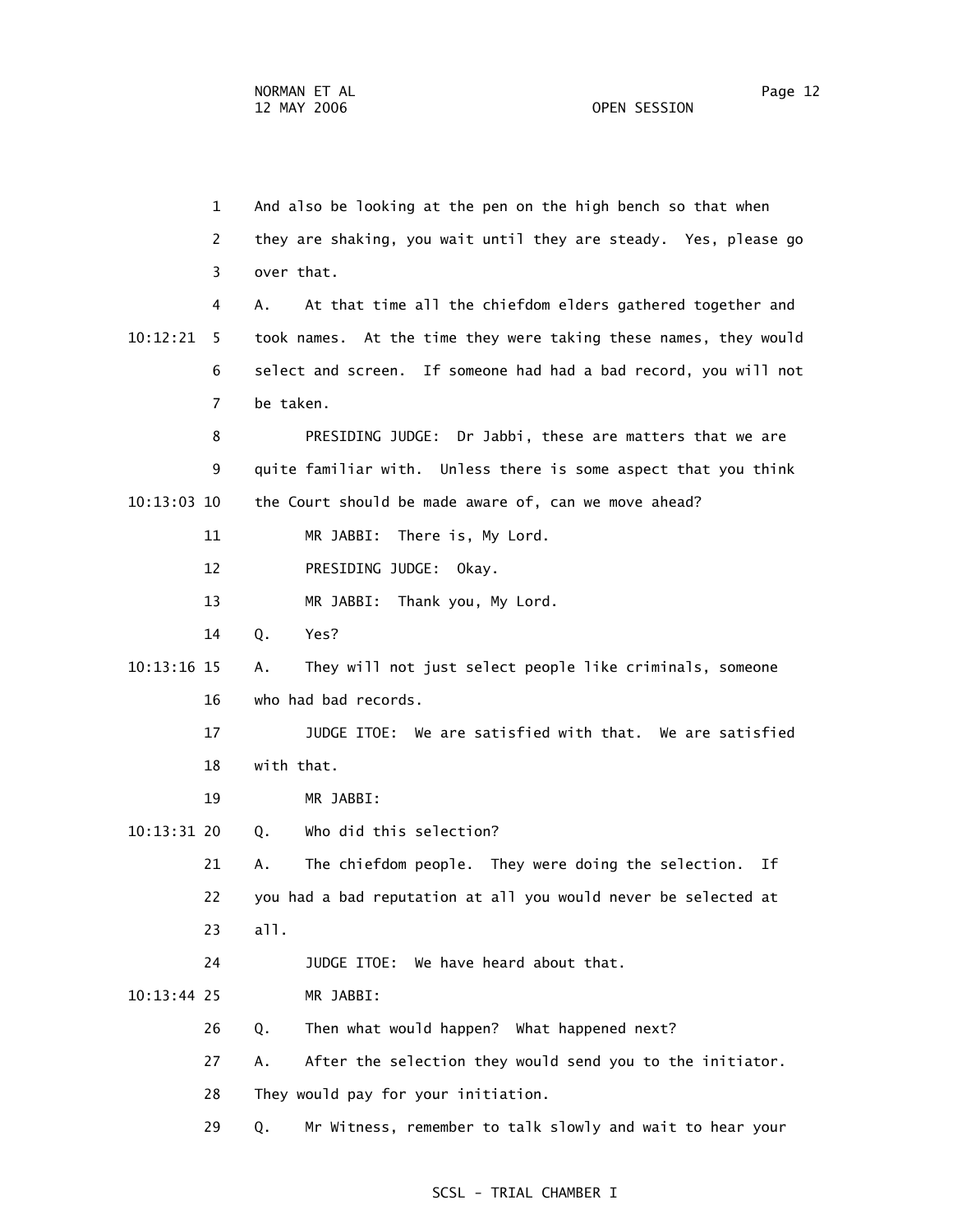29 MR JABBI:

 1 own interpretation and also the writing on the high bench, 2 please. Yes, after the chiefdom people or elders have selected, 3 what happened next? 4 A. They will be initiated -- the parents of the initiator 10:14:32 5 would pay some subscriptions for them. After paying the 6 subscriptions, when the initiator would have been ready now to do 7 the initiation, he would also do his own form of screening 8 through his mystical powers. 9 Q. How did he do this? 10:15:02 10 A. You will be in a queue and he will take out something and 11 put it in his hand, called moye and he will put something on it 12 and put another thing on it called sent and he will squeeze it. 13 He will smear it on the foreheads of people and if you are a bad 14 person, that moye will be smeared on your forehead and you will 10:15:56 15 be removed and sent to the back. But if it sticks, then you will 16 be declared fit and you will be selected to be initiated into the 17 society. Can I proceed? 18 PRESIDING JUDGE: Yes. 19 THE WITNESS: If that happens, then he has done his own 10:16:18 20 form of selection. He has done his own form of screening. 21 MR JABBI: Thank you. 22 Q. Any other thing? 23 A. Yes, there is another thing. After he had completed the 24 screening, he would take all of you into the initiation bush. He 10:16:52 25 will stand on something of a higher height, so he himself would 26 be at a higher altitude. Then he will admonish you. May I 27 proceed? 28 PRESIDING JUDGE: Yes.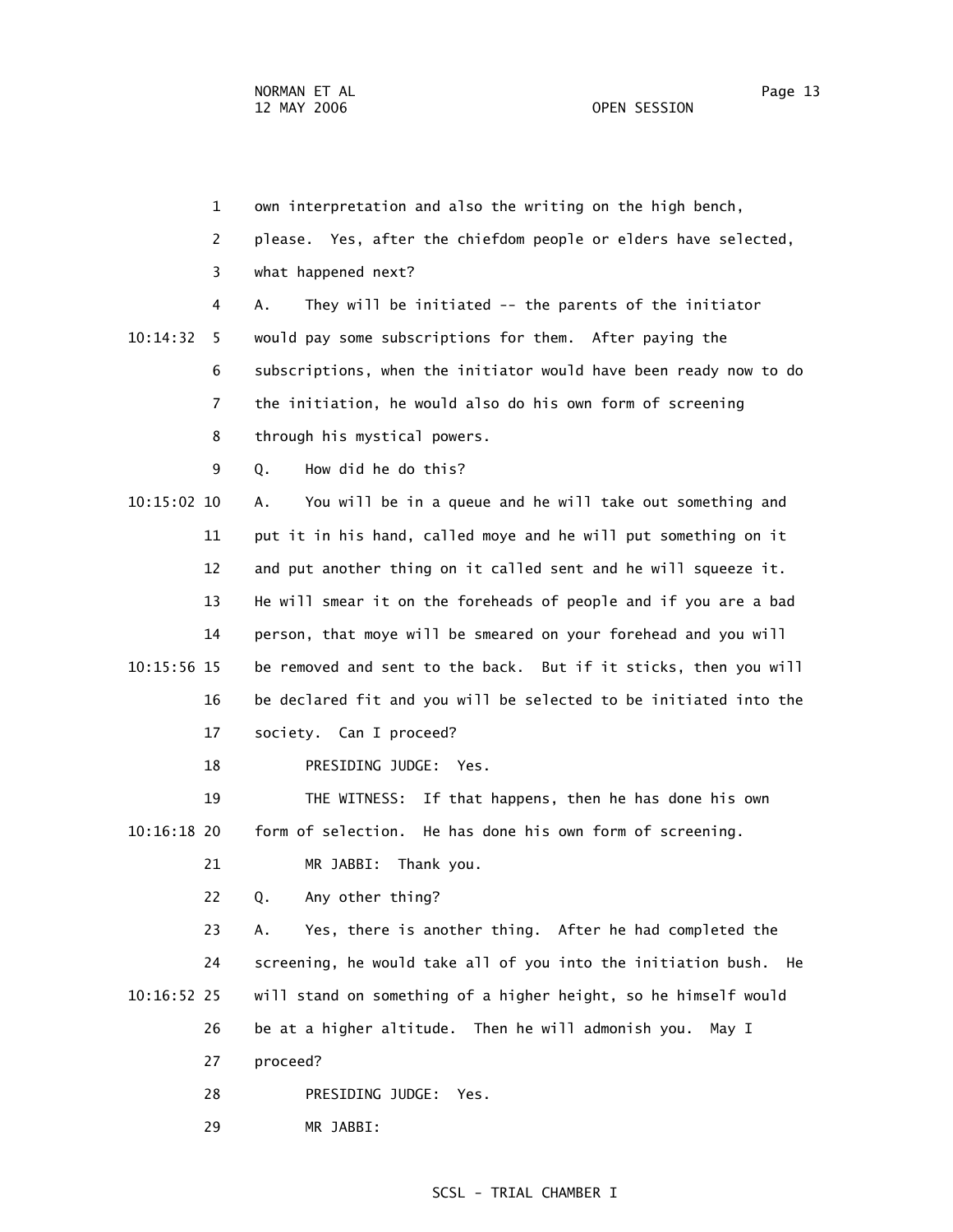1 Q. Yes. 2 A. These are some of the admonitions. Firstly, I was 3 initiated by Mr Kondewa who said, "Please take care of yourself." 4 May I proceed? 10:17:26 5 Q. Just give us a few examples of the admonition, even if not 6 all. 7 A. Yes, I will just have to summarise. He also told us that 8 we should not see a naked woman; we should not touch a woman; we 9 should not have sex with women whilst the war is on; we should 10:17:52 10 not amputate and kill innocent people; we should not burn houses; 11 we should not loot. Because those civilians were the ones we 12 were fighting for. If we did bad to them, then we will die in 13 the war. He would give us several other admonitions, but now 14 that you have asked me to summarise, that is just what I've done. 10:18:31 15 PRESIDING JUDGE: Yes, Dr Jabbi, please. 16 MR JABBI: 17 Q. Did he say what would happen if you went against those 18 rules? 19 PRESIDING JUDGE: He just said so, they would die in the 10:18:44 20 war. 21 MR JABBI: I did not catch that. 22 THE WITNESS: I think I have explained that. He said you 23 will die in the war. 24 PRESIDING JUDGE: Yes, you did, thank you. 10:18:53 25 MR JABBI: Yes. 26 THE WITNESS: May I proceed? 27 MR JABBI: 28 Q. Just a minute, Mr Witness. Now, obviously you were then

#### SCSL - TRIAL CHAMBER I

29 initiated into this society, were you, after the admonitions?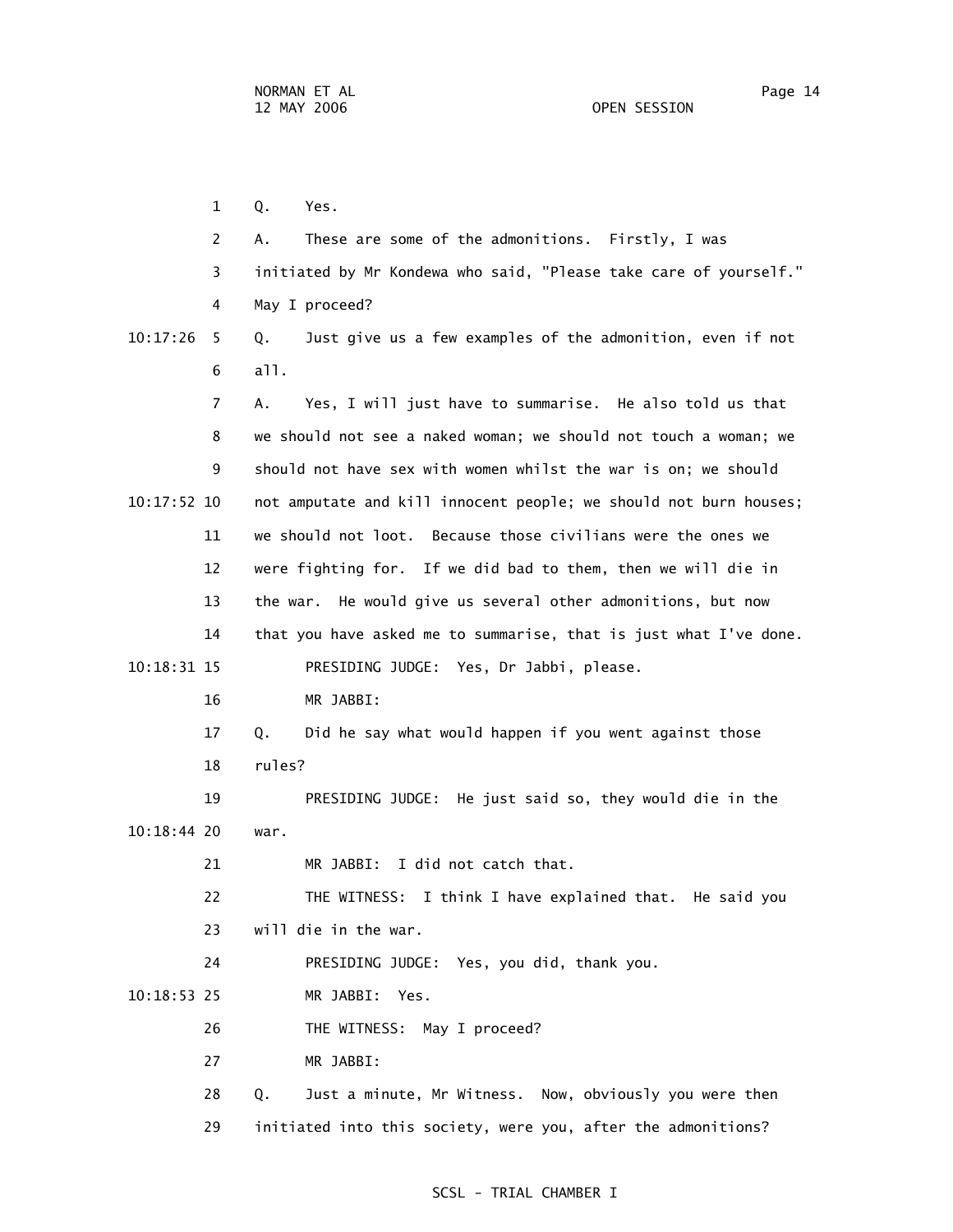1 A. Yes. After the initiation, even after we had graduated, he 2 would still give us these admonitions. After giving these 3 admonitions, now that you said I should just summarise, even 4 after we had been graduated -- we graduated, they still admonish 10:19:44 5 us in the presence of other people, a large crowd of people. 6 Several people would be dancing, together with their initiates. 7 The whole chiefdom would be gathered together, the paramount 8 chiefs and several people, our wives and the our children. We 9 would be there dancing, jubilating. Then he would also stop that 10:20:14 10 dancing and go on a platform and go over these same rules and 11 admonitions again. After he would have completed, the person who 12 was lazy between us, the civilians and these people, like, for 13 example, Mr Moinina Fofana, Mr Musa Kortuwai and the chiefdom 14 elders, we all gathered together, and Mr Musa Kortuwai and 10:20:50 15 Mr Moinina Fofana would also admonish us. They would also 16 admonish us in their own ways. Some of them would repeat what 17 Kondewa might have already said, and some of them would have 18 their own added to that. They would either talk about the 19 initiation and the rules to be kept. 10:21:27 20 Q. Now, Mr Witness, what do you say was the main purpose of 21 being initiated into the Kamajor society? 22 A. Main reason why I was initiated into the Kamajor society, 23 the man says too much of one thing is good for nothing. 24 MR JABBI: My Lord, I'm sorry to interject at this moment. 10:22:05 25 The witness made a statement and the interpreter has interpreted 26 it - a proverb, actually. I'm sorry, but the interpretation is 27 radically wrong. 28 PRESIDING JUDGE: Dr Jabbi, again, we have to go with what 29 you have from the interpreters. If you are to challenge the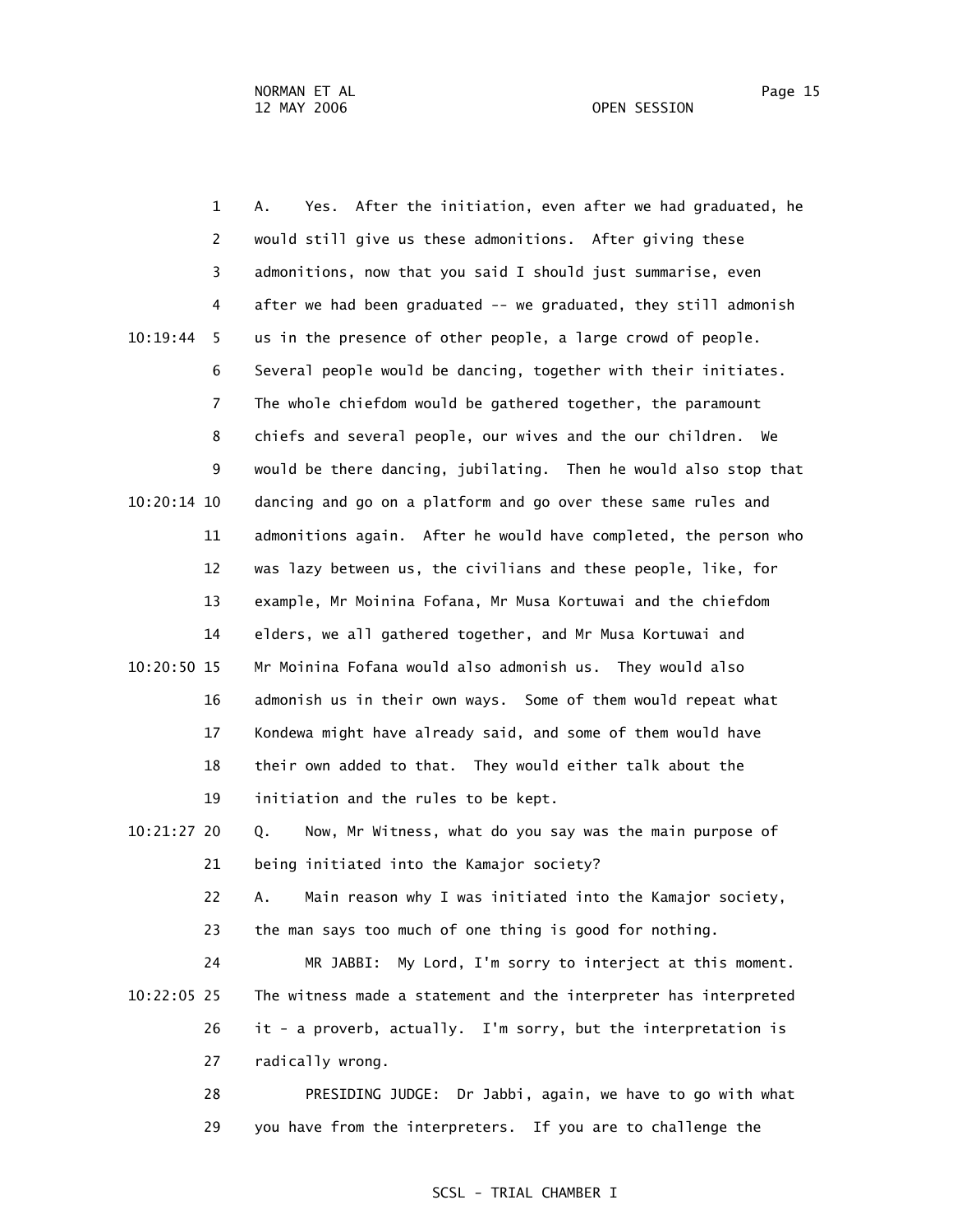1 quality of the interpretation, well, you do it. But we have to 2 trust the interpretations. 3 MR JABBI: My Lord [overlapping speakers]. 4 PRESIDING JUDGE: You may ask the witness to repeat his 10:22:29 5 answer and ask the interpreters to interpret that. 6 MR JABBI: Thank you, My Lord. 7 Q. Mr Witness, you gave a proverb in Mende just now. Can you 8 say it again? 9 PRESIDING JUDGE: Slowly, please. 10:22:46 10 THE WITNESS: I said the Mende people have a parable saying 11 the same river will not let you to be taken out to be undressing 12 yourself every day. 13 MR JABBI: That's better. 14 Q. Yes, continue? 10:23:07 15 A. The time these people came, whenever they met with us, they 16 would take from us. We had something in our area called buwui. 17 When we normally face famine, that is what we eat, but even if 18 they see that in you, they saw that with us, they will take it 19 from us. 10:23:33 20 JUDGE THOMPSON: Mr Counsel, is your witness just out of 21 control? 22 MR JABBI: No, My Lord. 23 JUDGE THOMPSON: I thought examination-in-chief means that 24 you put questions and then you expect answers. It seems as if 10:23:42 25 when you give him the liberty to carry on, then he probably goes 26 on and on and on. He probably makes a speech or a little speech. 27 I'm sure that is not the way you want him to relay his evidence 28 to the Court, otherwise you just ask him to say all what you know 29 about what happened and then we listen to his speech.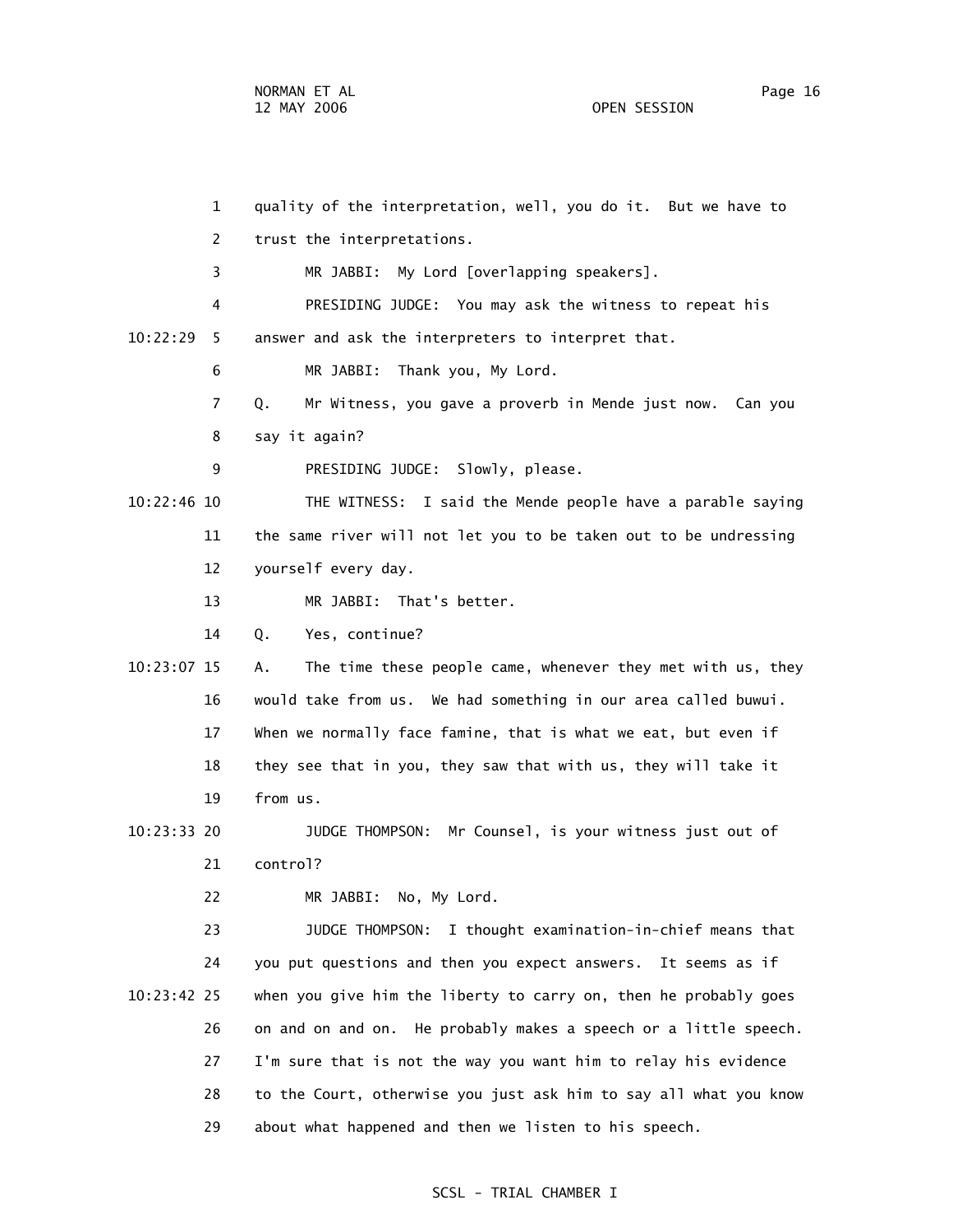1 PRESIDING JUDGE: Dr Jabbi, before you proceed ahead, I 2 would like the evidence of this witness to be a bit more focused. 3 These are certain matters that are in issue. I do not think this 4 question of initiation is in dispute at all, so please move ahead 10:24:22 5 and go to matters. I don't know what this witness is coming here 6 to testify about, obviously, much more than initiation. So 7 please take him there. 8 MR JABBI: With respect, My Lord, I have said that it is 9 for specific purposes the witness is reciting some of the things 10:24:38 10 he is reciting. 11 PRESIDING JUDGE: I've allowed you to do so, but I said 12 let's move ahead, Dr Jabbi. 13 MR JABBI: He is almost through with that now. 14 Q. Now, Mr Witness, please listen to questions and answer only 10:25:11 15 questions as they come, okay? 16 A. Okay. 17 Q. Now, finally on the issue of initiation, Mr Witness, what 18 was the main effect of initiation on the initiate? 19 JUDGE ITOE: Are you through with the purpose of 10:25:30 20 initiation? 21 PRESIDING JUDGE: Don't you think we know this? We've had 22 this, not only from this witness [Overlapping speakers]. 23 MR JABBI: Wait, please. The judges are talking. 24 PRESIDING JUDGE: If this is an important matter, I'm 10:25:44 25 failing to see what it is at this juncture of the trial. I think 26 we know what the purpose is from the Kamajor society, unless this 27 witness is to bring a new dimension to it. 28 JUDGE THOMPSON: Yes. To add to that, we've heard this 29 also from other Defence witnesses. We may have heard this from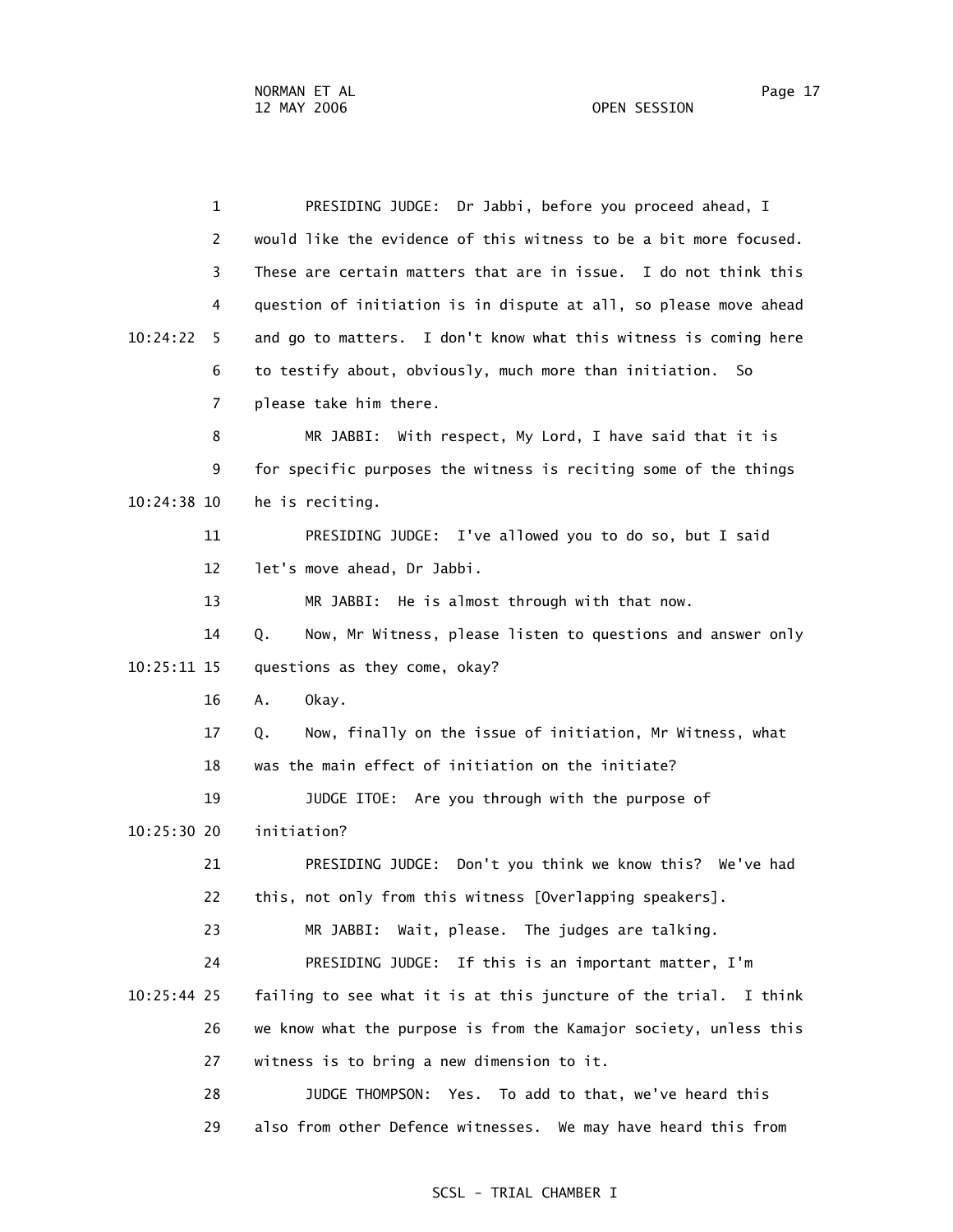1 some Prosecution witnesses but, of course, that does not mean 2 that you agree with prior Prosecution witnesses' testimony on 3 that. I think we have heard it from other Defence witnesses 4 unless, as the Presiding Judge says, there is a new perspective 10:26:27 5 which the Court hasn't had the benefit of hearing. 6 MR JABBI: My Lord, it is just for the completion of his 7 narrative that I put that final question. 8 JUDGE THOMPSON: But completion too should avoid 9 repetition. We have complained about repetitiveness in 10:26:42 10 examination-in-chief and cross-examination. Anyway, I'll 11 restrain myself. 12 PRESIDING JUDGE: Proceed, Dr Jabbi. 13 MR JABBI: There is just the possibility of an unstated 14 dominant fact being construed as an absence of it in some 10:26:59 15 evidence, My Lord. 16 PRESIDING JUDGE: Dr Jabbi, you know our understanding on 17 this and you know what we expect. Please proceed. 18 MR JABBI: Thank you very much, My Lords. 19 Q. Now, Mr Witness, will you agree that you went through 10:27:21 20 initiation for the sake of protecting yourself in the war? 21 A. No, no, no. I was initiated into this -- that is what I 22 wanted to explain -- to protect me myself, my people, the 23 property of the civilians and the country itself, not just for me 24 alone. That is what I wanted to explain. 10:27:53 25 Q. Thank you, very much. Now having been initiated, 26 Mr Witness, did you in fact go into action as a Kamajor in any 27 encounter? 28 A. Yes, in fact, in the first place, just after our

29 initiation, we went to a village called Gbangbaya. It's in the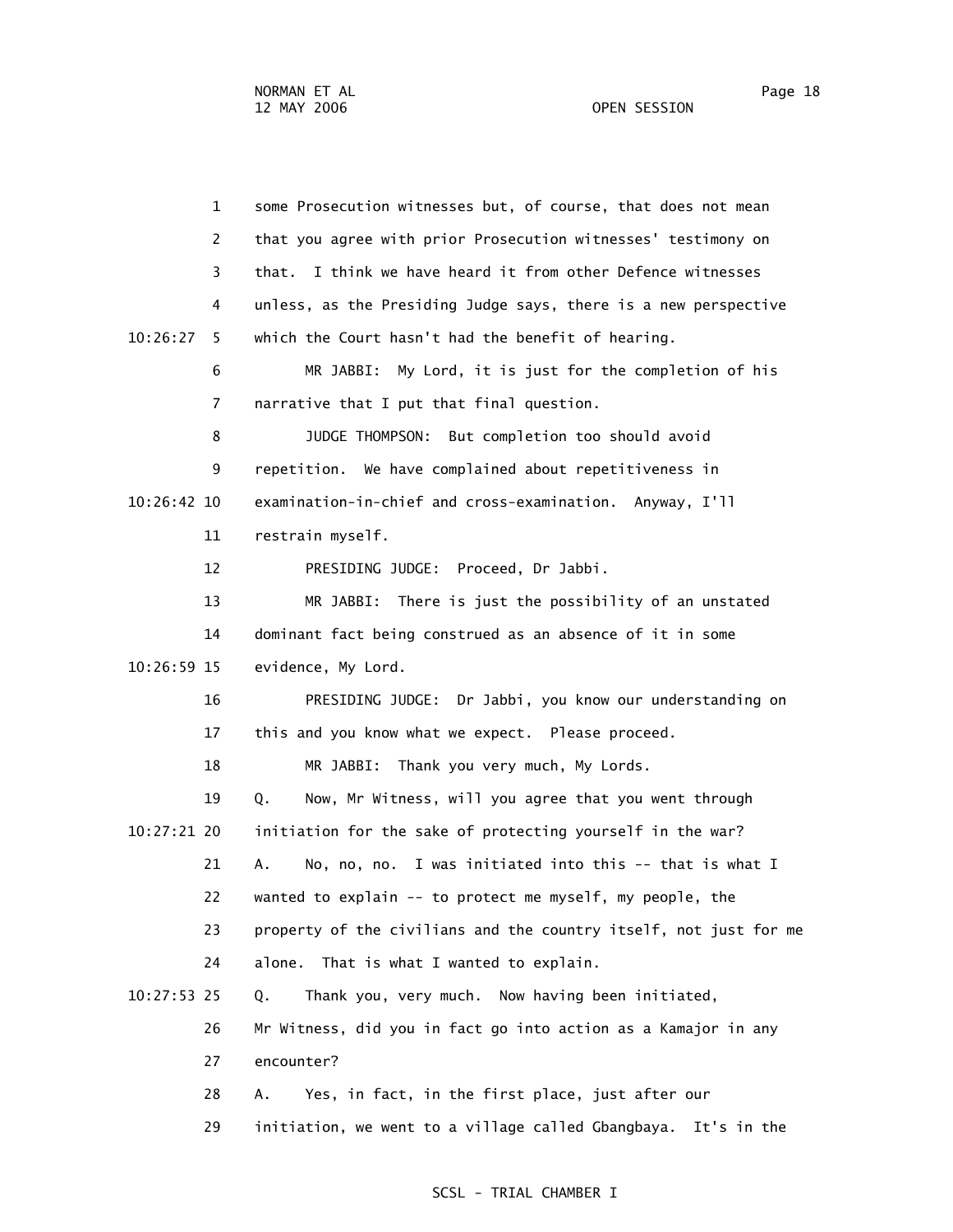1 Bo District, Bagbo Chiefdom. 2 THE INTERPRETER: Gbangbalya -- interpreter's mistake. 3 PRESIDING JUDGE: Please proceed. 4 MR JABBI: 10:28:37 5 Q. Mr Witness, what is the name of the place? 6 A. Gbangbaya. 7 Q. What happened at Gbangbaya? 8 A. When we were going to Gbangbaya, there was one Mr Morie 9 Karimu, who was an old Kamajor. He took us to the place. We 10:29:10 10 went and met another old Kamajor called -- who was in Sengehun. 11 He was called Eddie Banister. He was based in Sengehun. 12 Together with his boys, we went and captured Gbangbaya and nobody 13 was hurt in that attack. 14 Q. Against whom were you fighting at Gbangbaya? 10:29:46 15 A. We fought against the rebels at Gbangbaya. 16 Q. Do you know when that was? 17 A. Yes. It was still in 1995. Just after our initiation, 18 that was when we went there, early January 1996. In fact, that 19 was when we went. 10:30:21 20 Q. Early January 1996? 21 A. Yes, that was when we went. 22 PRESIDING JUDGE: I would like to indicate to you, 23 Dr Jabbi, that we are still outside the scope of the allegations 24 against these accused, so only that you use that as some 10:30:40 25 background information is fine, but we'd like to get to matters 26 in issue. That's what I've been indicating to you. 27 MR JABBI: My Lord, I'm coming there very soon. I'm very 28 aware of that admonition, and I will endeavour to comply with it. 29 I will begin with that very soon, My Lord.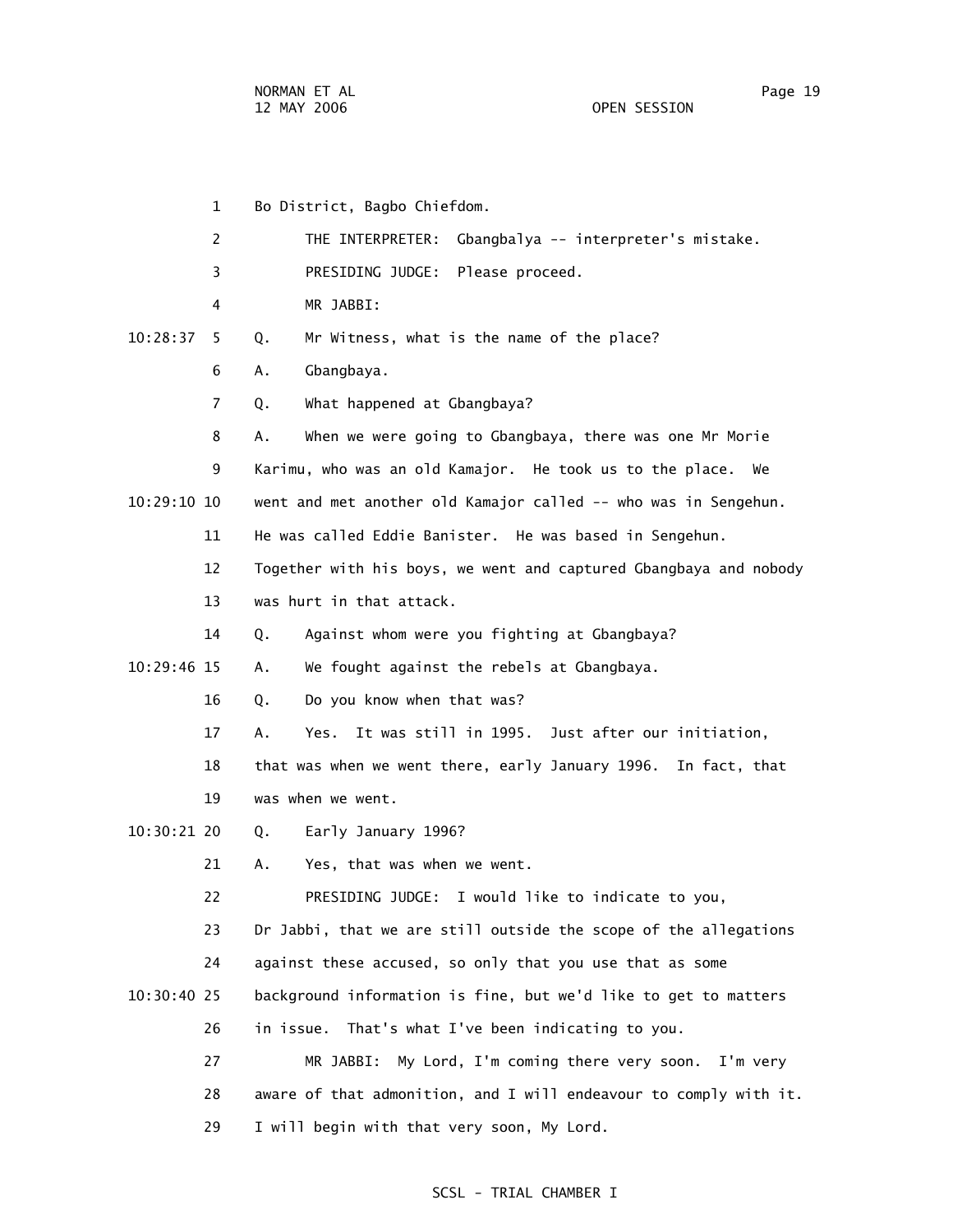|             | $\mathbf 1$    | Now, Mr Witness, can you tell the Court what sorts of<br>Q.       |
|-------------|----------------|-------------------------------------------------------------------|
|             | $\overline{c}$ | people were initiated usually into the Kamajor society?           |
|             | 3              | PRESIDING JUDGE: I think he has been through it already.          |
|             | 4              | MR JABBI: Sorts of people, My Lord. He has covered --             |
| 10:31:26    | 5              | I did not get the question clearly.<br>THE WITNESS:               |
|             | 6              | MR JABBI:                                                         |
|             | 7              | The question was: Can you tell the Court what sorts of<br>Q.      |
|             | 8              | people were you usually initiated into the Kamajor society?       |
|             | 9              | Yes, I can explain very well. At the time we went and<br>А.       |
| 10:31:51 10 |                | fought at Sengehun and everybody believed now that the initiation |
|             | 11             | was indeed a true thing. In the Bonthe Chiefdom the Sherbro       |
|             | 12             | people also brought their own people to be initiated at Mokasi.   |
|             | 13             | When they were coming there were boys amongst them, a lot of      |
|             | 14             | them. When they reached to be initiated, Mr Musa Kortuwai,        |
| 10:32:25 15 |                | Moinina Fofana and Kondewa said they would not agree because the  |
|             | 16             | society was stronger than the chiefdom that they had brought.     |
|             | 17             | The chiefdom people and the Yawbeko Chiefdom people spoke to the  |
|             | 18             | initiators. But you know that the stranger can never be stronger  |
|             | 19             | than his host. So Kondewa had to reduce the power of initiation   |
| 10:33:02 20 |                | so that he could initiate those boys. So that if rebels attack a  |
|             | 21             | town, even if boys are there, they would not be hurt by the       |
|             | 22             | bullets, but they would not go to the war front. So they          |
|             | 23             | accepted to initiate those Sherbro boys into that society.        |
|             |                |                                                                   |

 24 In fact, after the initiation, when they returned to 10:33:26 25 Tormabum, they were just dancing the graduation dance when the 26 rebels attacked them. That heavy firing that was on, we were the 27 ones that went there to help them. None of the boys were hurt, 28 let alone dead. In fact, for that reason, myself sitting down 29 here, I allowed my own son to be initiated just for him to be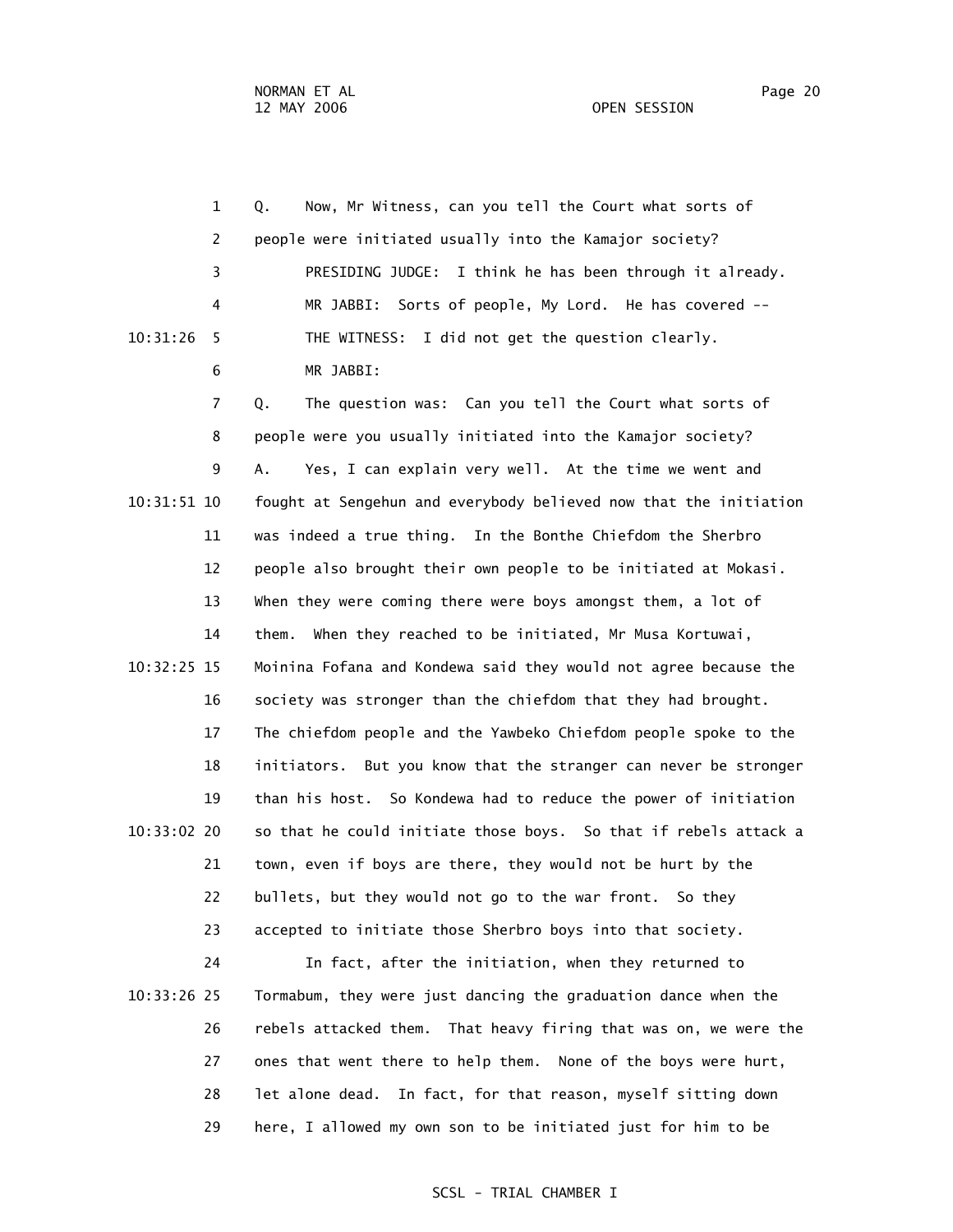1 immunised against bullets. I saw that. It had happened. 2 JUDGE ITOE: Is he suggesting that children were initiated 3 into the Kamajor society? 4 MR JABBI: Yes, My Lord. 10:34:11 5 JUDGE ITOE: Is that what he's saying? 6 MR JABBI: Yes, My Lord, and why they were initiated. 7 PRESIDING JUDGE: To protect them from bullets. Yes, 8 Dr Jabbi, please. 9 MR JABBI: 10:35:01 10 Q. Yes, Mr Witness, after all this, did you go into service as 11 a Kamajor in the fighting? 12 A. Yes. 13 Q. Yes? 14 A. Just after I've left this thing that I have just explained, 10:35:26 15 I went to my uncle in Kangahun, Sacramento. I was there 16 fighting -- 17 0. What is the name of the uncle? 18 A. Sacramento. 19 Q. Where was he? 10:35:48 20 A. Kangahun, Moyamba District. 21 MR BOCKARIE: Sorry, Your Honours. I just want to get a 22 time frame of the initiation of the children. I want to know the 23 time. 24 THE WITNESS: The time these children were initiated -- 10:36:18 25 JUDGE ITOE: But why should you look for it now. You have 26 the time to cross-examine. You have the time to cross-examine. 27 Let's be done with what the first accused's counsel is doing. 28 When it comes to your turn you can seek clarifications. 29 MR JABBI: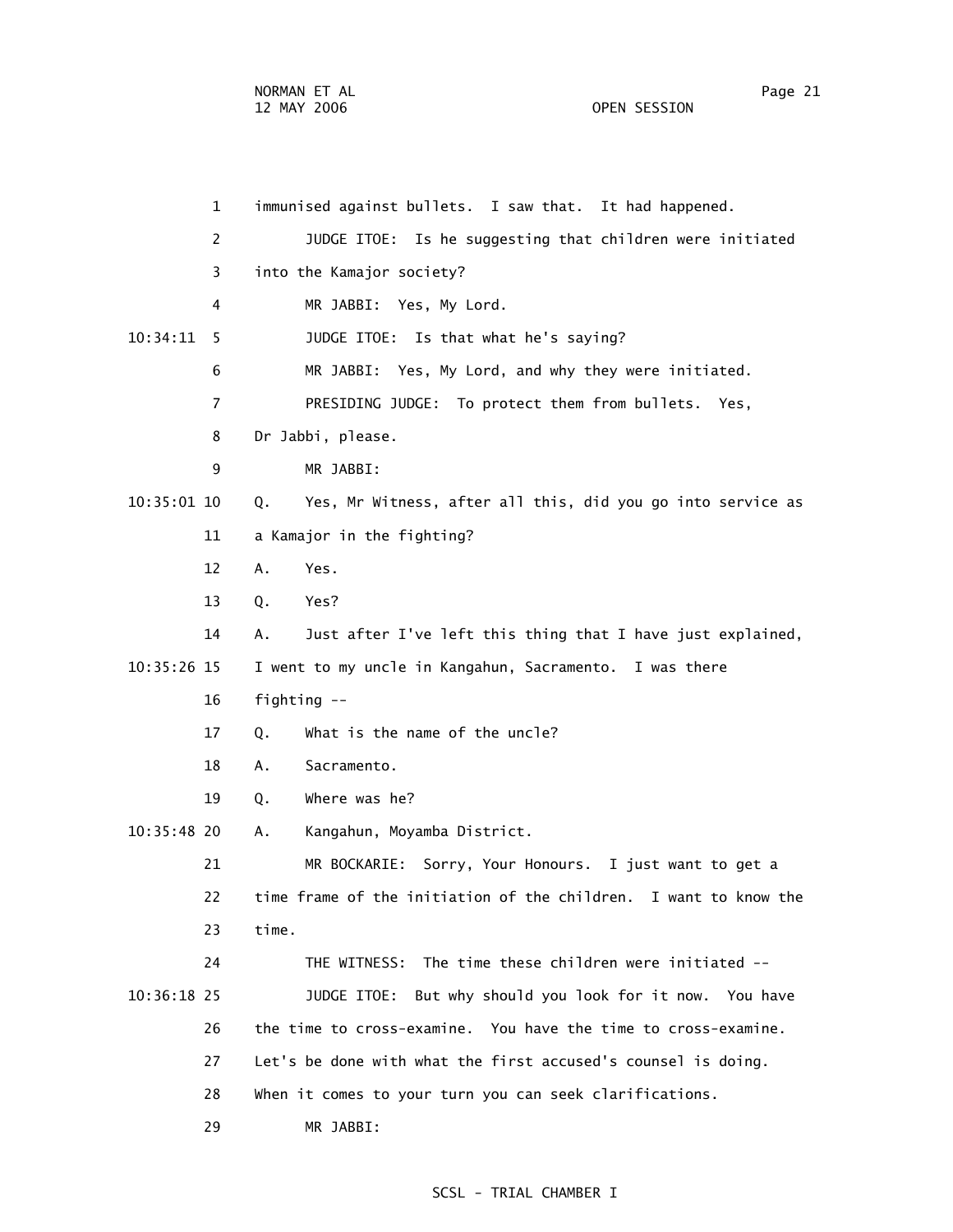1 Q. Can you give a time frame for the initiation of those 2 children? 3 A. Yes. 4 Q. When? 10:36:52 5 A. 1996 was when they were initiated into that society. By 6 then we had already graduated. They were the second batch, 1996. 7 We graduated in December 1995. 8 Q. You were talking about going to your uncle, Sacramento, in 9 Kangahun. Can you explain your activities there? 10:37:27 10 A. When we went to Kangahun -- the town is not called Kangama, 11 it's called Kangahun. 12 Q. Kangahun? 13 A. Yes. 14 Q. What chiefdom is that, by the way? What chiefdom and what 10:37:40 15 district? 16 PRESIDING JUDGE: Moyamba District, he has said. 17 THE WITNESS: It's Moyamba District. 18 MR JABBI: My Lord, your geography of Sierra Leone is -- 19 THE WITNESS: I think it's -- Kangahun is -- 10:37:48 20 MR JABBI: His Lordship's geography of Sierra Leone, it 21 seems -- [Overlapping speakers] 22 JUDGE ITOE: No, no. The witness mentioned it here. 23 PRESIDING JUDGE: He had said so. 24 JUDGE ITOE: He said it here, right here. 10:38:02 25 THE WITNESS: Kangahun is Moyamba District. 26 MR JABBI: 27 Q. What were you doing in Kangahun? 28 A. I was there. My uncle was an initiator. I was fighting 29 there. I was leading warriors. We went there, we went and even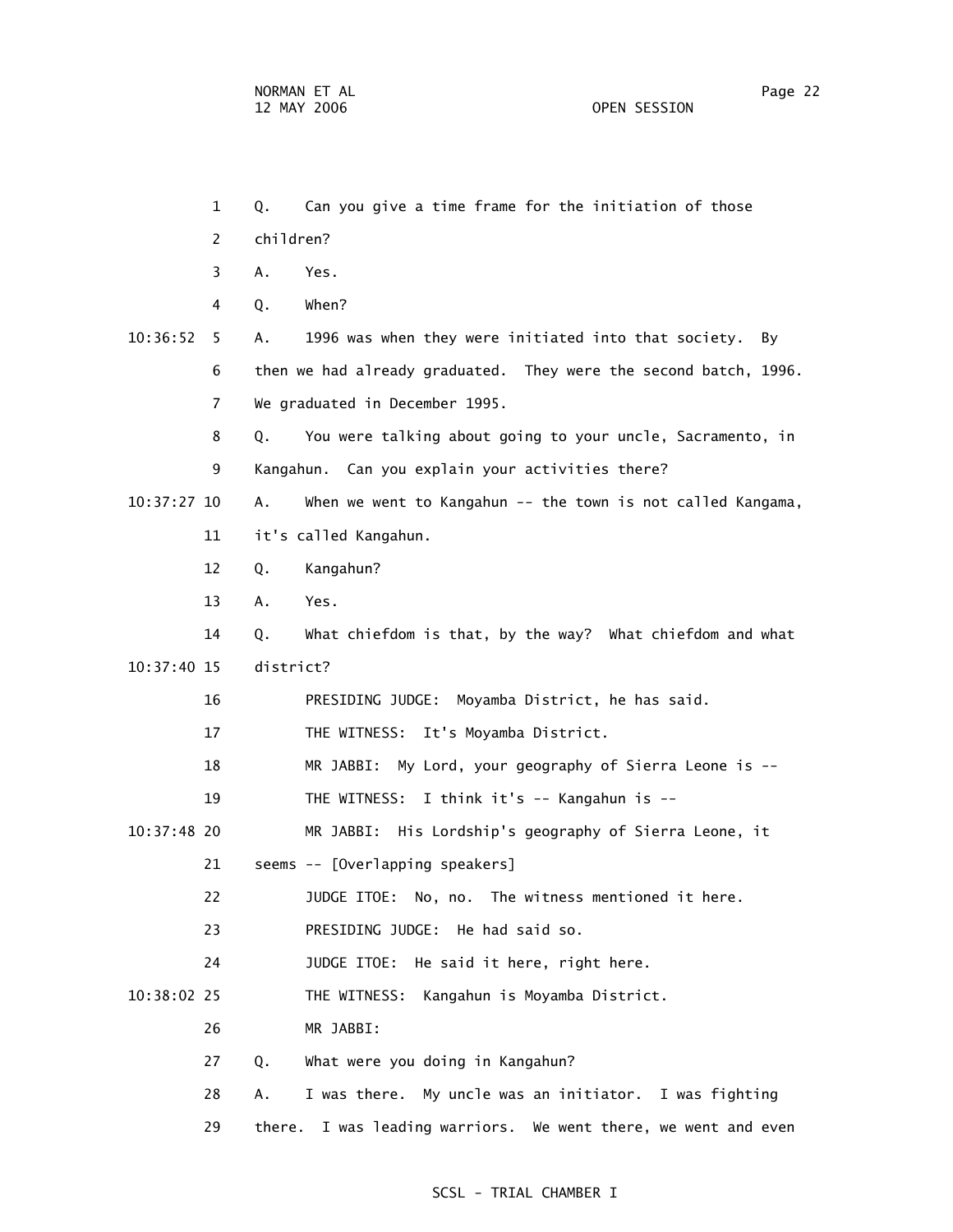1 captured a town called Batbana. We went to another town called 2 Magbenka, and called Mabali, and also Camp 44, which was located 3 between -- along the border of Moyamba and Tonkolili District. 4 We went and cleared all of those places. 10:38:53 5 Q. How long did you stay in that area? 6 A. I took some time there, fighting those fights. We went 7 even as far as Koilo. We used to go there. 8 JUDGE ITOE: Please, let him take it over again, the 9 enumeration of the villages he said he captured. Just very 10:39:18 10 briefly. 11 MR JABBI: 12 Q. Can you again give the names of the places, some of the 13 places you said you took. You started with Pathbana [sic], I 14 think. 10:39:53 15 A. Batbana, Mabali, Camp 44, Magbenka, and others. 16 Q. And where did you say those places were? 17 A. In the Tonkolili and Moyamba Districts. 18 Q. How long did you stay in the Kangahun area? 19 A. In that Kangahun area, I was there 'til March. 10:40:37 20 Q. What year? 21 A. 1997. March, April I was there. 22 Q. Did you leave there ultimately? 23 A. Yes, I left there and came to Bo. I was at 82 Dambara 24 Road. After I had reached Bo, I was there when the May month -- 10:41:19 25 when it was May. After some days I heard that the radio had 26 announced that Tejan Kabbah's government had been overthrown. 27 Q. What month was that? 28 A. It was in May that I heard that.

SCSL - TRIAL CHAMBER I

29 Q. Yes, what happened?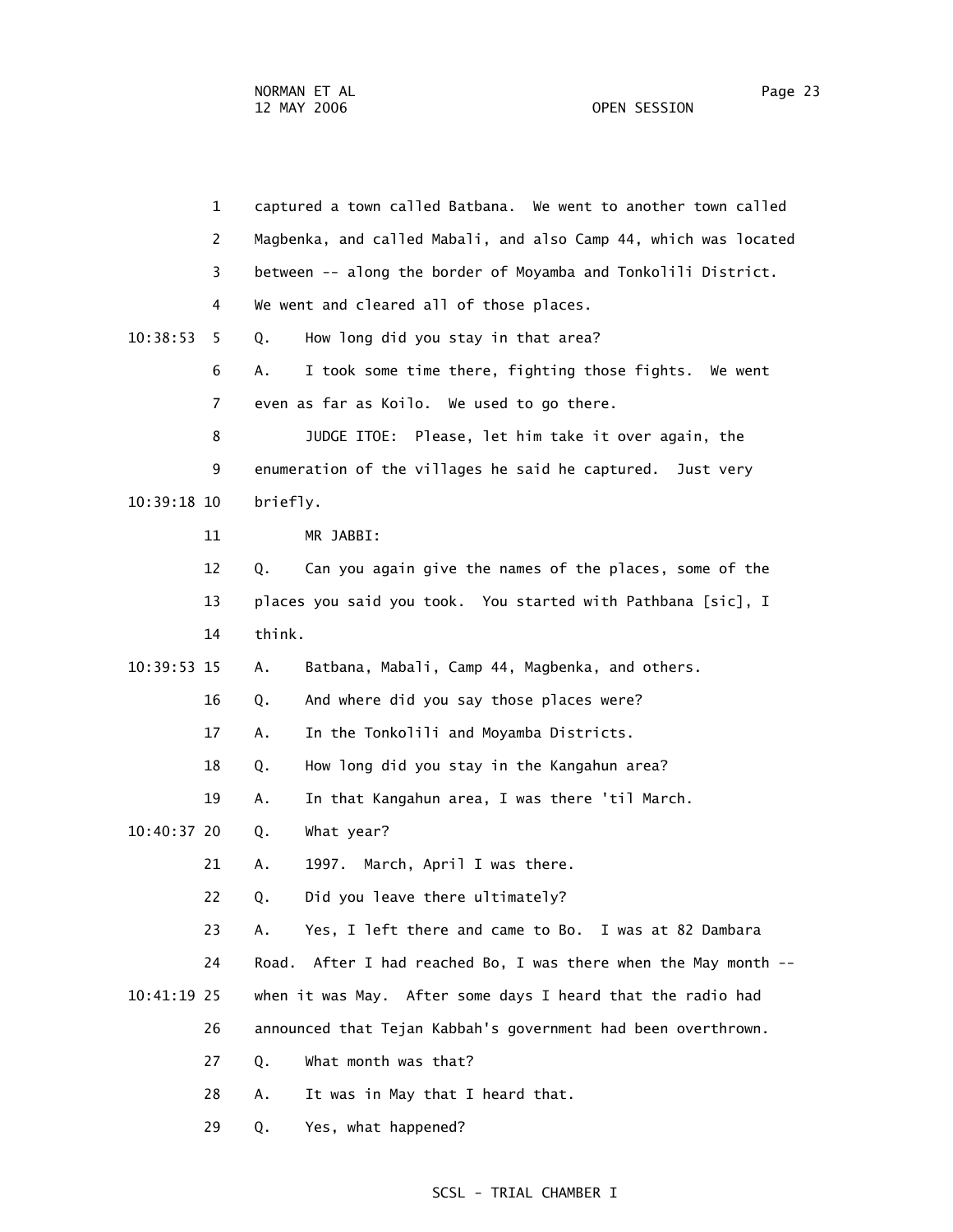1 A. After that overthrow I didn't spend much time in Bo. 2 Q. Where did you go? 3 A. I did not take long, I went to Talia. Base Zero, Talia 4 Yawbeko. Because you have asked me to summarise. 10:42:14 5 Q. Roughly how long after hearing of the May 1997 coup did you 6 leave Bo for Talia? 7 A. It did not take long. Just after I heard about the coup, I 8 travelled. It was not actually on that day that I travelled, but 9 I travelled shortly after. Just two days afterwards I went to 10:42:53 10 Talia. 11 Q. Whilst you were in Talia did anything else happen? 12 A. Yes. When I arrived at Talia, just few days after, all the 13 chiefdom people, elders, met and had a very big meeting. 14 Q. Talk slowly, please. Watch the pens. Don't close your 10:43:15 15 eyes when you are talking. 16 PRESIDING JUDGE: Please proceed. 17 MR JABBI: 18 Q. Yes. 19 A. After that meeting, the first thing that was discussed, 10:43:42 20 they said, "These rebels or these soldiers, the juntas who had 21 overthrown, who have taken over this country, we the chiefdom 22 elders and the chiefdom people and all the Kamajors, we would 23 never accept their rule. That is why our Kamajors will fight 24 against them, because that government is not a reputable 10:44:20 25 government." 26 Q. Take your time, please. Did you attend that meeting 27 yourself? 28 A. Yes, we were in the meeting.

29 Q. Carry on, please; what happened at the meeting?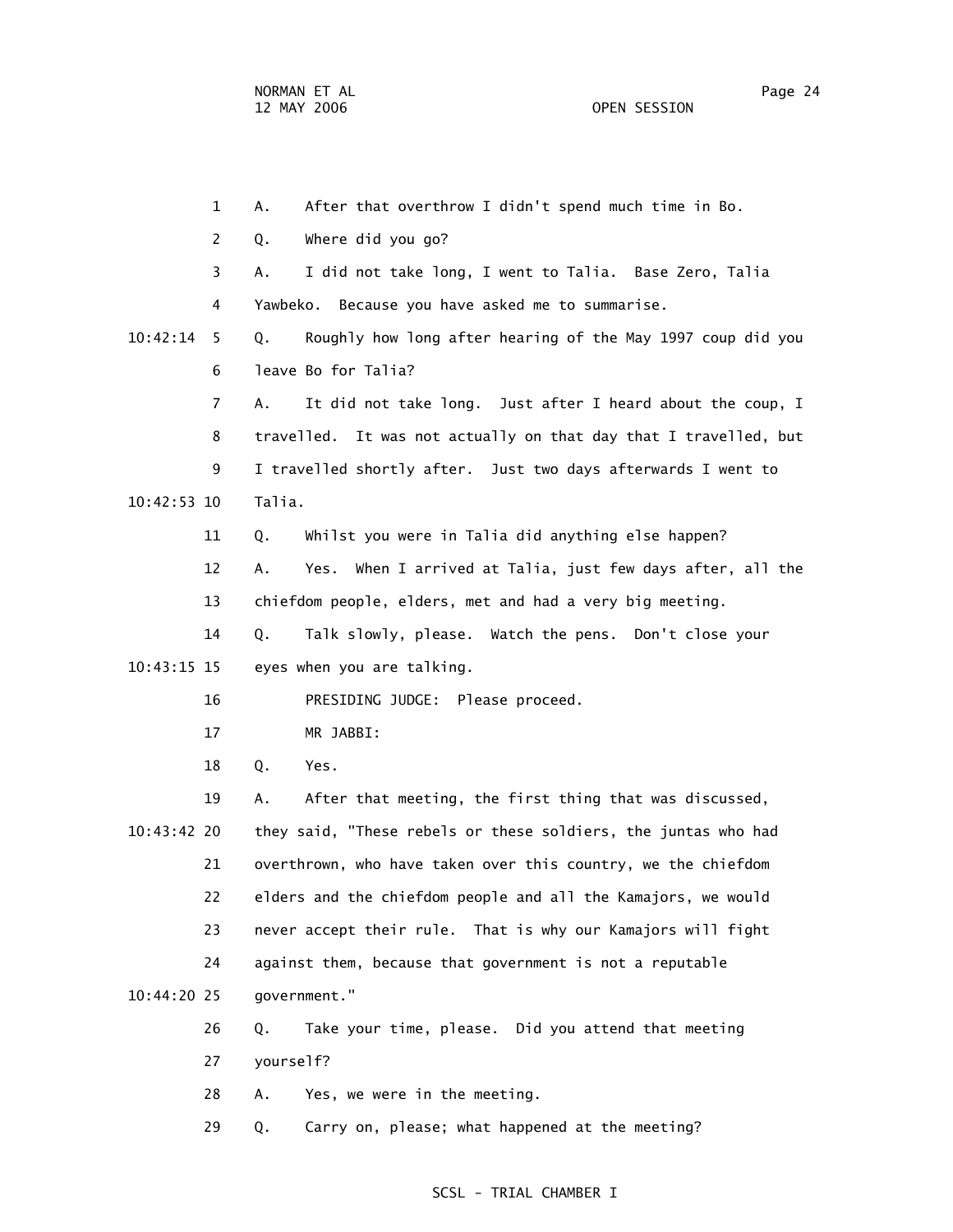|             | $\mathbf{1}$   | The first item that was discussed, that this our government<br>Α. |
|-------------|----------------|-------------------------------------------------------------------|
|             | 2              | which we fought for, we voted for, these people have come and     |
|             | 3              | overthrown it, no, we will not accept it. That is why our         |
|             | 4              | warriors will fight against them until we see that Mr Tejan       |
| 10:45:31    | 5.             | Kabbah is brought back, who we voted for. We loved him, we put    |
|             | 6              | him to that chair, he must go back to the throne. That was the    |
|             | $\overline{7}$ | first thing that was discussed.                                   |
|             | 8              | The second item $--$ may I proceed?                               |
|             | 9              | PRESIDING JUDGE: Yes, yes.                                        |
| 10:45:51 10 |                | MR JABBI:                                                         |
|             | 11             | Q.<br>Yes.                                                        |
|             | 12             | Second item, they said Mr Kamoh Lahai Bangura --<br>Α.            |
|             | 13             | Who was he?<br>Q.                                                 |
|             | 14             | He was an initiator as well, because at the time of the<br>Α.     |
| 10:46:15 15 |                | overthrow, Mr Allieu Kondewa we learned he was not there.<br>That |
|             | 16             | he was in this town. That, in fact, he was here when the coup     |
|             | 17             | took place.                                                       |
|             | 18             | Yes, what about Kamoh Lahai Bangura?<br>Q.                        |
|             | 19             | The chiefdom elders told him that, "You are our son, but<br>А.    |
| 10:46:35 20 |                | this thing that has just met us, all the initiates, please,       |
|             | 21             | re-initiate them and do another -- a new initiation. But we are   |
|             | 22             | not going to pay anything, just for us to forge ahead and fight." |
|             | 23             | The third item --                                                 |
|             | 24             | Watch the pens, please.<br>Q.                                     |
| 10:47:08 25 |                | PRESIDING JUDGE: Go ahead, go ahead, Dr Jabbi.                    |
|             | 26             | MR JABBI:                                                         |
|             | 27             | Yes, the third thing in the meeting?<br>Q.                        |
|             | 28             | May I proceed? The third item in that meeting, we the<br>А.       |
|             | 29             | chiefdom people, the chiefdom elders in the Bonthe District,      |
|             |                |                                                                   |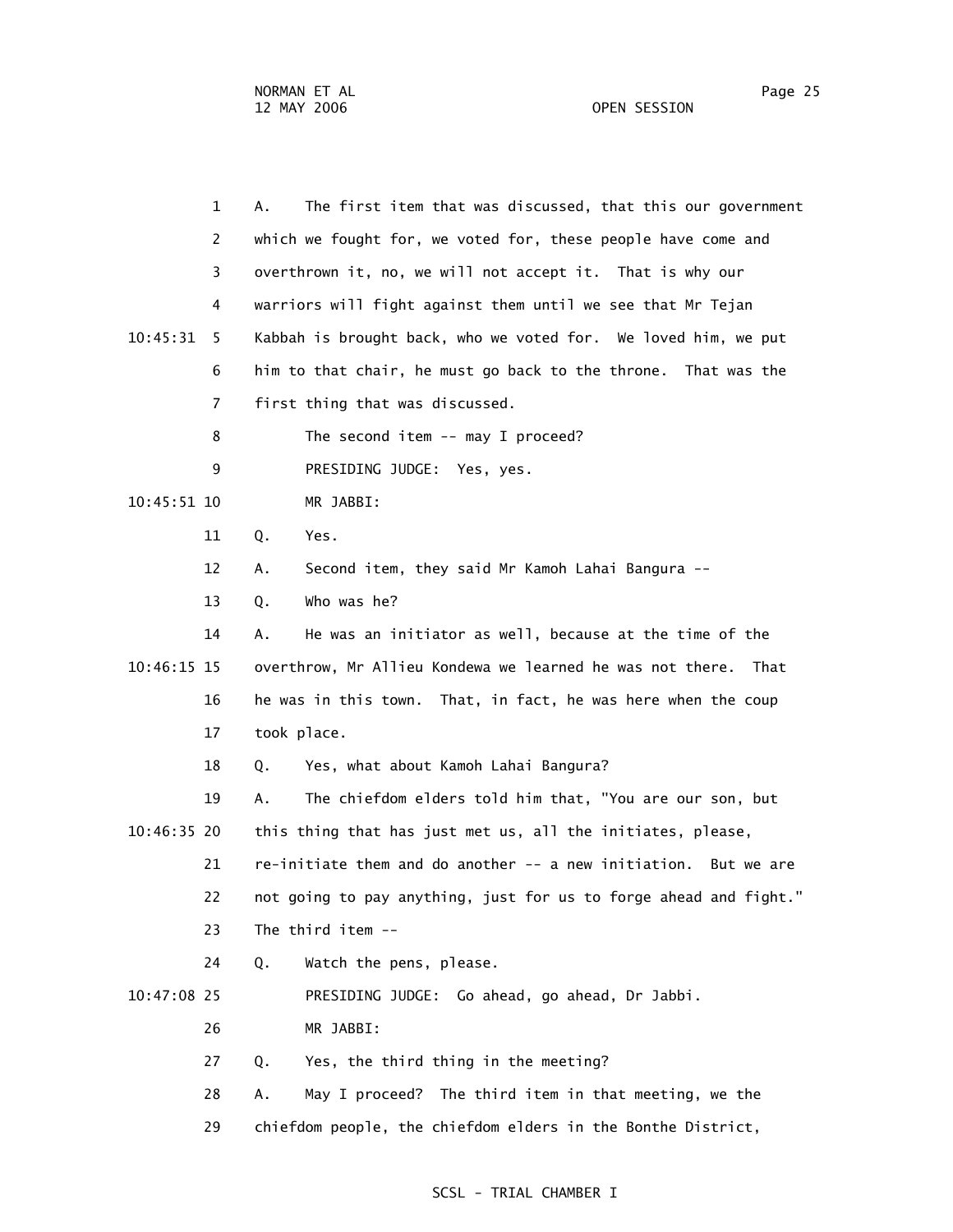| $\mathbf{1}$   | representatives from all over the Bonthe District were in that    |
|----------------|-------------------------------------------------------------------|
| $\overline{2}$ | meeting. They said we should form a group and that group will be  |
| 3              | there to protect the whole of the Bonthe District and the nearby  |
| 4              | districts. May I proceed?                                         |
| 10:48:14<br>5  | Yes.<br>Q.                                                        |
| 6              | At the time we formed that group in that Talia's first<br>Α.      |
| 7              | meeting, some people said -- okay, that group's leader was Borbor |
| 8              | Tucker, who is also known as Jegbeyama. Some people said that     |
| 9              | group should be called Kasange Group. May I proceed? Some         |
| $10:48:55$ 10  | others said we should call it Kpao-Jibila Group, the chiefdom     |
| 11             | people.                                                           |
| 12             | MR JABBI: Kpao-Jibila, if you don't mind, My Lords.               |
| 13             | K-P-A-O - J-I-B-I-L-A, Kpao-Jibila.                               |
| 14             | JUDGE ITOE: Was that the first name that he gave?                 |
| 10:49:21 15    | MR JABBI:<br>[Overlapping speakers] no, he said some people       |
| 16             | suggested --                                                      |
| 17             | JUDGE ITOE: Yes, various names, yes. What was the first           |
| 18             | one?                                                              |
| 19             | MR JABBI:<br>The first name was Kasange, K-A-S-A-N-G-E,           |
| 10:49:30 20    | My Lord. Some others suggested Kpao-Jibila.                       |
| 21             | PRESIDING JUDGE: So this is the group to be led by Tucker?        |
| 22             | Bob Tucker, Jegbeyama.<br>THE WITNESS:                            |
| 23             | JUDGE ITOE: Dr Jabbi, I'm interested in one spelling now.         |
| 24             | MR JABBI: Yes, My Lord. Kpao-Jibila, K-P-A-O -                    |
| $10:50:03$ 25  | $J-I-B-I-L-A.$                                                    |
| 26             | JUDGE ITOE: So others wanted you to you be called                 |
| 27             | Kpao-Jibila?                                                      |
| 28             | MR JABBI: Yes, My Lord.                                           |
| 29             | THE WITNESS: Yes. May I proceed? The reason why we                |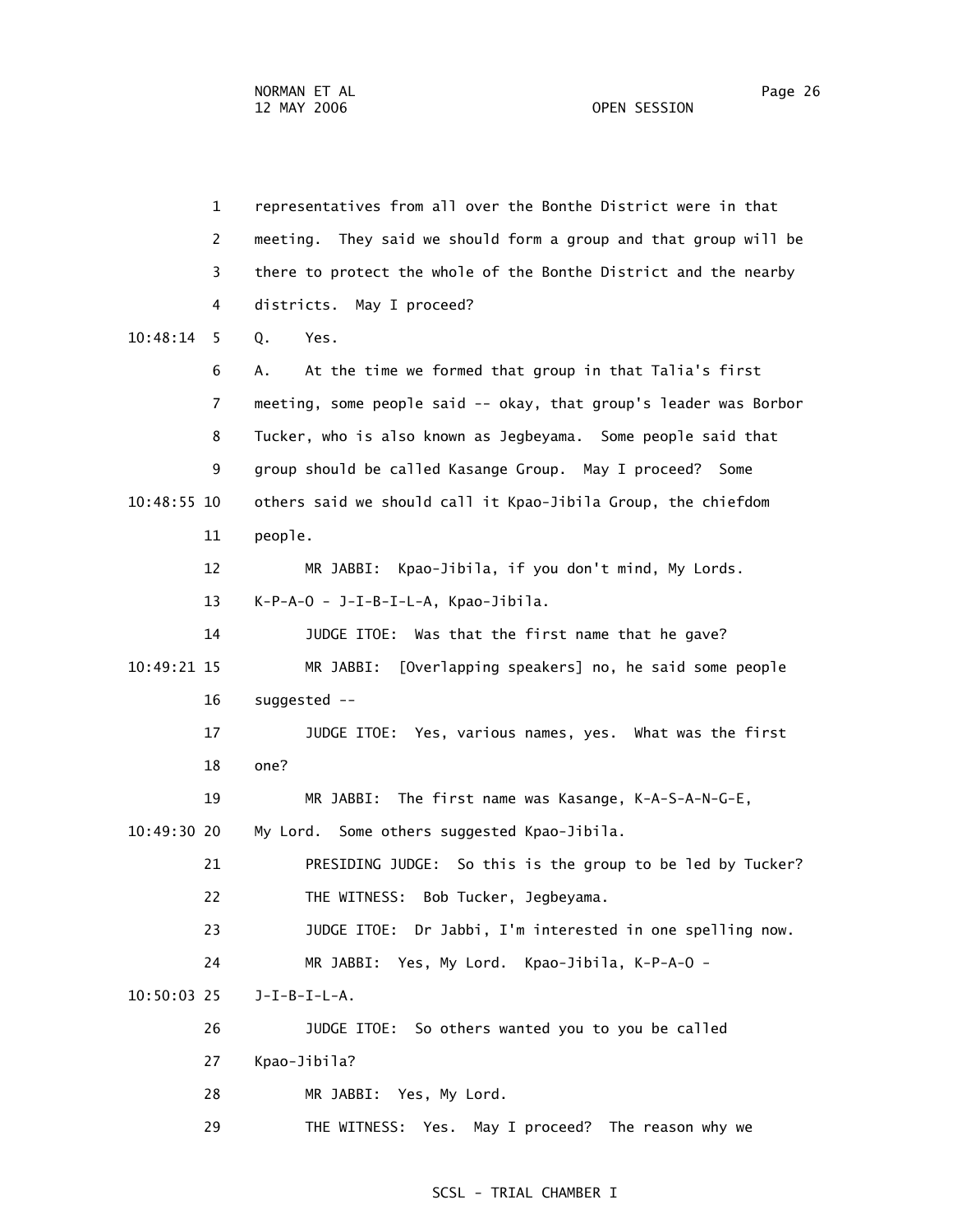1 should give Kpao-Jibila because he was a very reputable warrior 2 for that chiefdom of old. 3 JUDGE ITOE: Is this Kpao-Jibila who was the very reputable 4 warrior? 10:50:37 5 MR JABBI: That is what he was saying, My Lord. 6 THE WITNESS: May I proceed? Because we were not the only 7 chiefdom people who were in that group, this group -- because 8 there was a large crowd in it and they have all come from 9 different chiefdoms and we have all come together. For instance, 10:51:09 10 our boss was born in Jong. 11 Q. Which boss? 12 A. This Bob Tucker, Jegbeyama. Jong, Mattru Jong. In Gambia, 13 he was born in Gambia. We refused to put our own name on that 14 group. May I proceed? Then the chiefdom people said: "If you 10:51:58 15 do not accept that, then go and hang heads and give us a name." 16 When we came, we hung heads and our boss said we should give it 17 the name Death Squad and that was what it was called 'til today. 18 That is how it was formed. It was the chiefdom elders, the 19 chiefdom people who formed it. 10:52:28 20 Q. Now, was it at the meeting that this group was formed, at 21 that meeting? 22 A. Yes, at that meeting, that Talia Yawbeko meeting. That is 23 where the name was given to it in the presence of so many people 24 and so many other senior Kamajors. It was a special group for 10:52:56 25 Bonthe District then. 26 Q. Now, you explained just now why the name Kpao-Jibila was 27 suggested for the group and why it was rejected. Can you say why 28 the name Death Squad was adopted for the group?

29 A. That is where I'm coming and that question, you are not the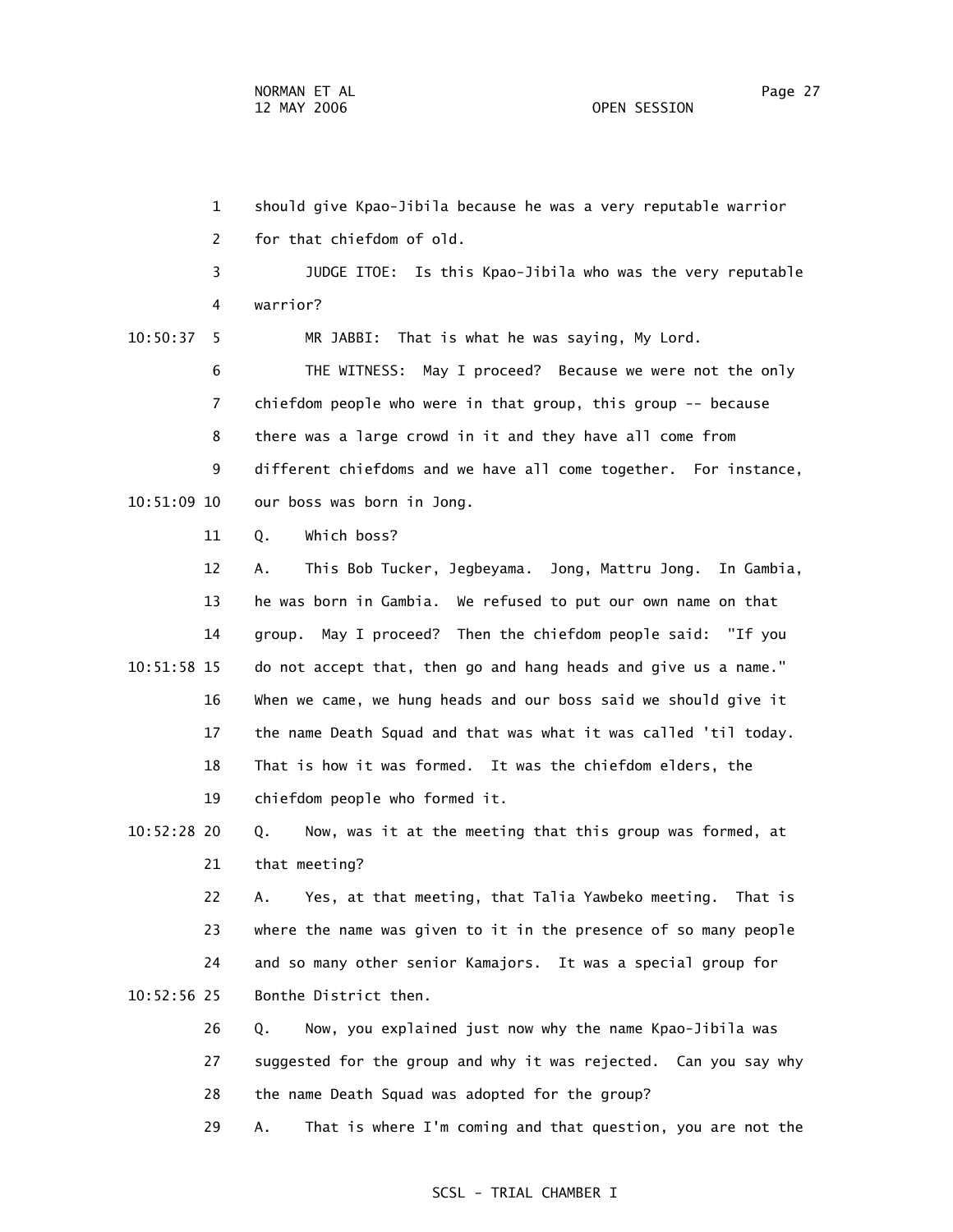1 only person who asked that question. Even our people asked that 2 question. They said, "Now, we are not literate. What does Death 3 Squad mean?" That is what they were saying. They said, "What 4 does Death Squad mean?" 10:53:45 5 Q. Please, take your time. 6 JUDGE THOMPSON: Try and control his lecture on that, this 7 time. 8 MR JABBI: 9 Q. Yes, what was the meaning of Death Squad? Why did you 10:54:18 10 adopt that name? 11 A. That Death Squad, the reason why we accepted it, those of 12 us who were in the Death Squad at that particular time when we 13 formed it in that barri where we met, we have been there before 14 when the Kamajor business had just come. We were not afraid. 10:54:38 15 Wherever there were soldiers and rebels, we would go there and 16 dislodge them. 17 PRESIDING JUDGE: Slowly. Slowly. 18 MR JABBI: Please talk slowly. 19 THE WITNESS: It is okay. 10:54:55 20 MR JABBI: [Overlapping speakers] 21 Q. And talk slowly, please. 22 A. It's okay, I'll control myself. It is my habit. It is 23 usual. First thing, this group that we were in, we were brave. 24 May I proceed? When they said there are warriors there, we would 10:55:18 25 not be afraid of them. We would go there and dislodge them. May 26 I proceed? 27 PRESIDING JUDGE: Go ahead. 28 MR JABBI: 29 Q. Yes, carry on.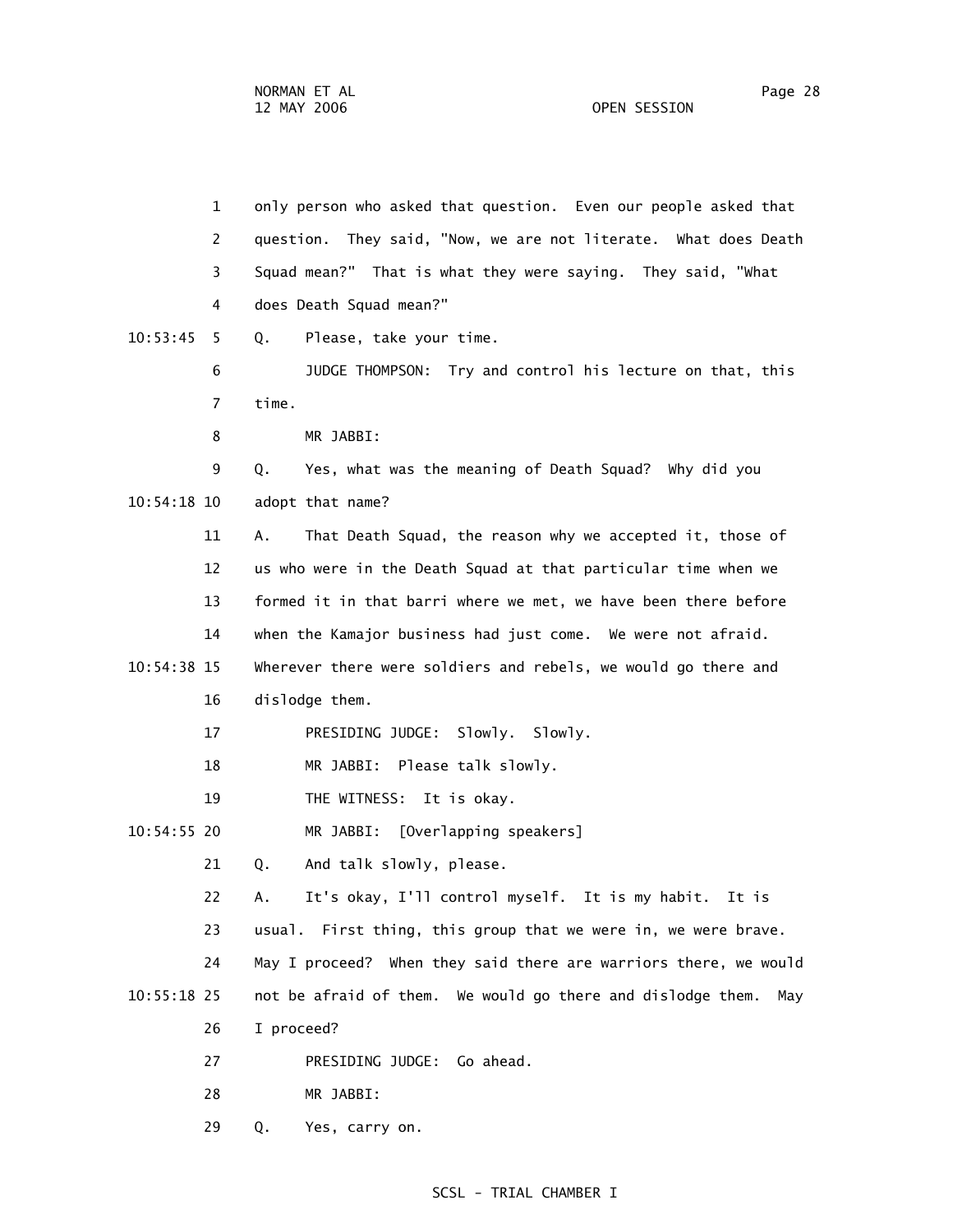1 A. Death was nothing to us as long as it was for protecting 2 our country. Then we had resolved that we would die for our 3 people and their property just to protect our country. Those 4 were the reasons why we called that group Death Squad. 10:56:07 5 Q. Now, according to you, Bob Tucker, Jegbeyama was appointed 6 as the head of that group. Were there any other people appointed 7 to any positions in that group? 8 A. Yes. 9 Q. Yes. 10:56:29 10 A. That I myself sitting here, I, Haroun Collier, also known 11 as Hardway, I was the front line commander. I would not allow my 12 boss to go to the front line. I would take the fighters there to 13 the front line. The other fellow he was called Ibrahim Nikon 14 Collier. He was my deputy. The other fellow he was called 10:57:31 15 Mr Yasim Collier. He was the secretary-general. 16 Q. Okay. Now, with respect to Bob Tucker, what was he before 17 this meeting? 18 A. Before that meeting, this Mr Jegbeyama, he was a Kamajor. 19 Q. Can you give me a rough idea of the time this meeting took 10:58:20 20 place? 21 A. Yes. This meeting was held -- those of us who were going 22 to lead this thing at that time that this overthrow took place 23 that was the time that we held that meeting. When the overthrow 24 took place, it was not long then we convened this first meeting. 10:58:40 25 And the other meeting was to take place in Tihun. It wouldn't be 26 Talia because Talia was such a far distance away. 27 Q. Just a minute please. Can you be a little clearer on the 28 time the first meeting took place, the one you have just

29 explained?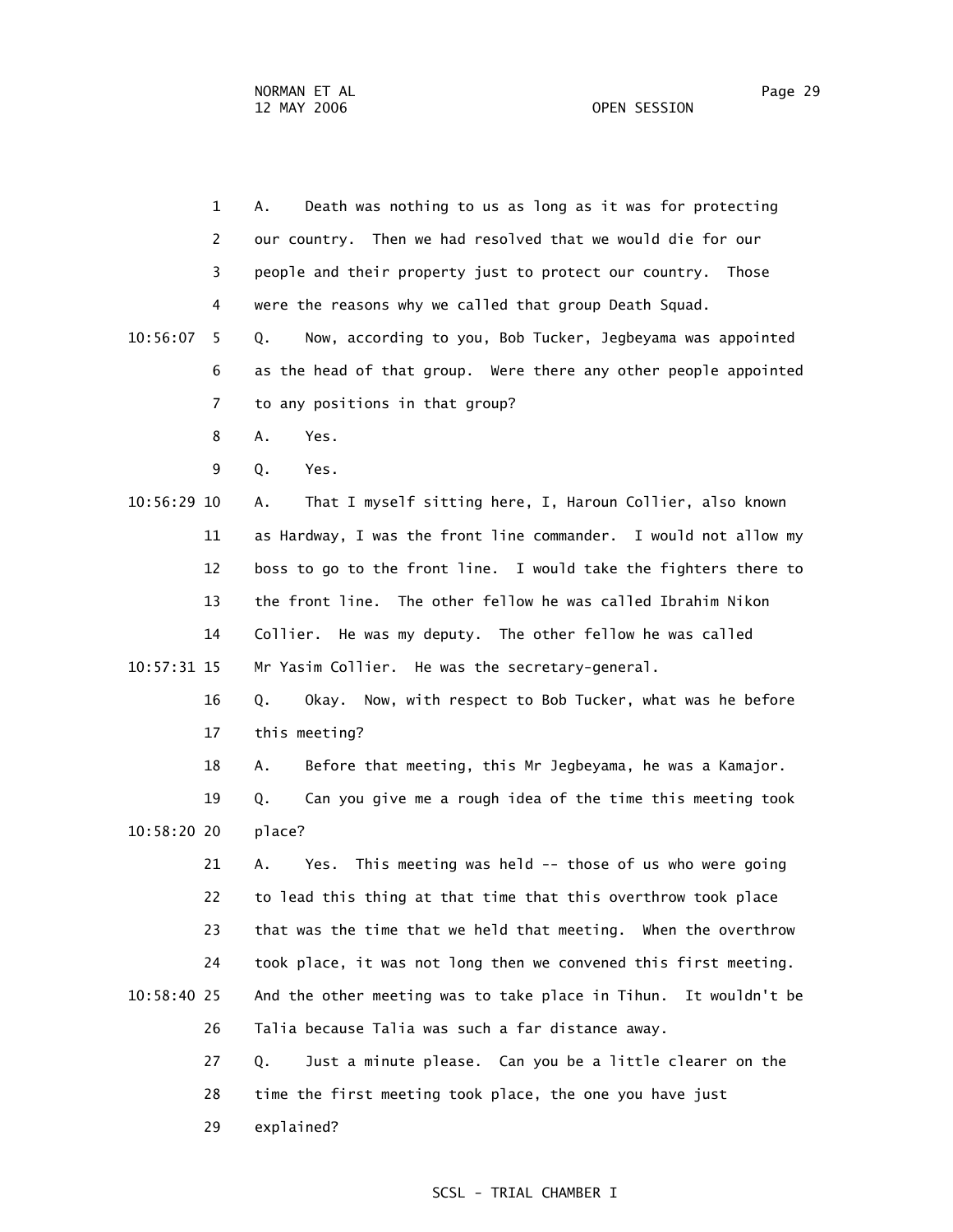1 A. In Talia? 2 Q. Yes, that first meeting you have just explained where these 3 three items took place? 4 A. It took place in May, June 1997. That is when it took 10:59:21 5 place, around May, June 1997. 6 Q. Thank you. Did any other thing take place at that first 7 meeting? 8 A. Yes. When this group was formed and we dispersed, 9 everybody has accepted, they said we would all convene again at 10:59:50 10 Tihun, because Talia Yawbeko was such a far distance away. It 11 was to be held at night. 12 Q. Where was it to be held? 13 A. Tihun, in the Sogbini Chiefdom, Yawbeko District. 14 Q. What district? 11:00:14 15 A. In the Bonthe District, Tihun Sogbini Chiefdom. 16 Q. Yes, and what transpired at that second meeting? 17 A. At this meeting they said those of you who were not there, 18 this time people from Moyamba went. Those from Bo went, some 19 part of Pujehun went. Let's say the entire Southern Province we 11:01:02 20 all convened at Tihun. May I proceed? 21 [CDF12MAY06B - SV] 22 Q. Yes, please. Carry on. 23 A. At that time, when the Southern Province met at this 24 meeting in Tihun, everybody said we would not go under the 11:01:20 25 rebels. We said that government that we had voted for and had 26 been elected, it is that government that we would fight to bring 27 it back to power. That was why whatever we could do or to find 28 help, we would find those ways. So at that meeting that was what 29 transpired; that we would not accept at all to go under the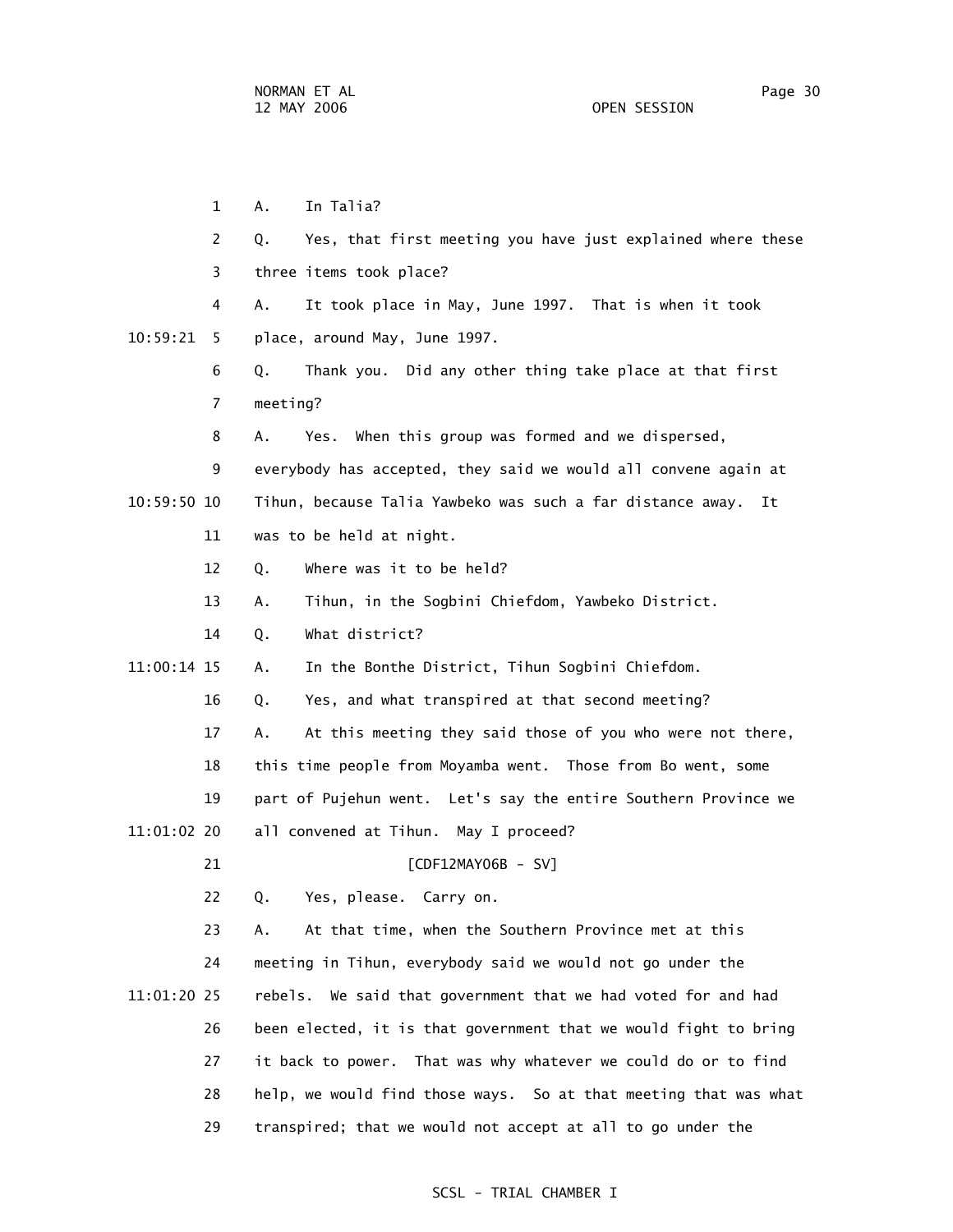1 rebels. 2 Q. You said it was decided at that meeting that you would look 3 for help. Did you in fact look for help? 4 A. Yes. Some people at that meeting suggested that they had 11:02:12 5 known that Mr Norman was in Liberia, Monrovia. Then the -- may I 6 proceed? 7 Q. Yes. 8 A. Then they said while we are trying to reach Mr Norman, the 9 Death Squad should launch some operations just so that we might 11:02:56 10 get some fighting implements. We launched an operation at Mano 11 Tiama. 12 Q. Against? 13 A. The rebel juntas at Mano Tiama and Njala University 14 College. We ceased -- 11:03:29 15 Q. [Overlapping speakers]. Sorry. Where was the group based 16 for these operations? 17 A. This, our group which we formed, we were based at Sumbuya 18 Junction. That was where we were based Bo Matru Road. That was 19 where we were based, Sumbuya Junction. 11:03:55 20 Q. What operations did you do [overlapping speakers] 21 A. We left there and launched an operation on Mano Tiama and 22 Njala University and seized a lot of arms and ammunition. We got 23 ammunition. 24 Q. Yes? 11:04:32 25 A. We got ammunition, up to 11 boxes, and RPGs, RPG tubes and 26 bombs, and AK-47s, LMG, HMG, GPMG, grenade launcher, tear gas 27 launcher, pistols and many others. After this -- 28 Q. What did you do with these weapons and ammunitions captured 29 by you?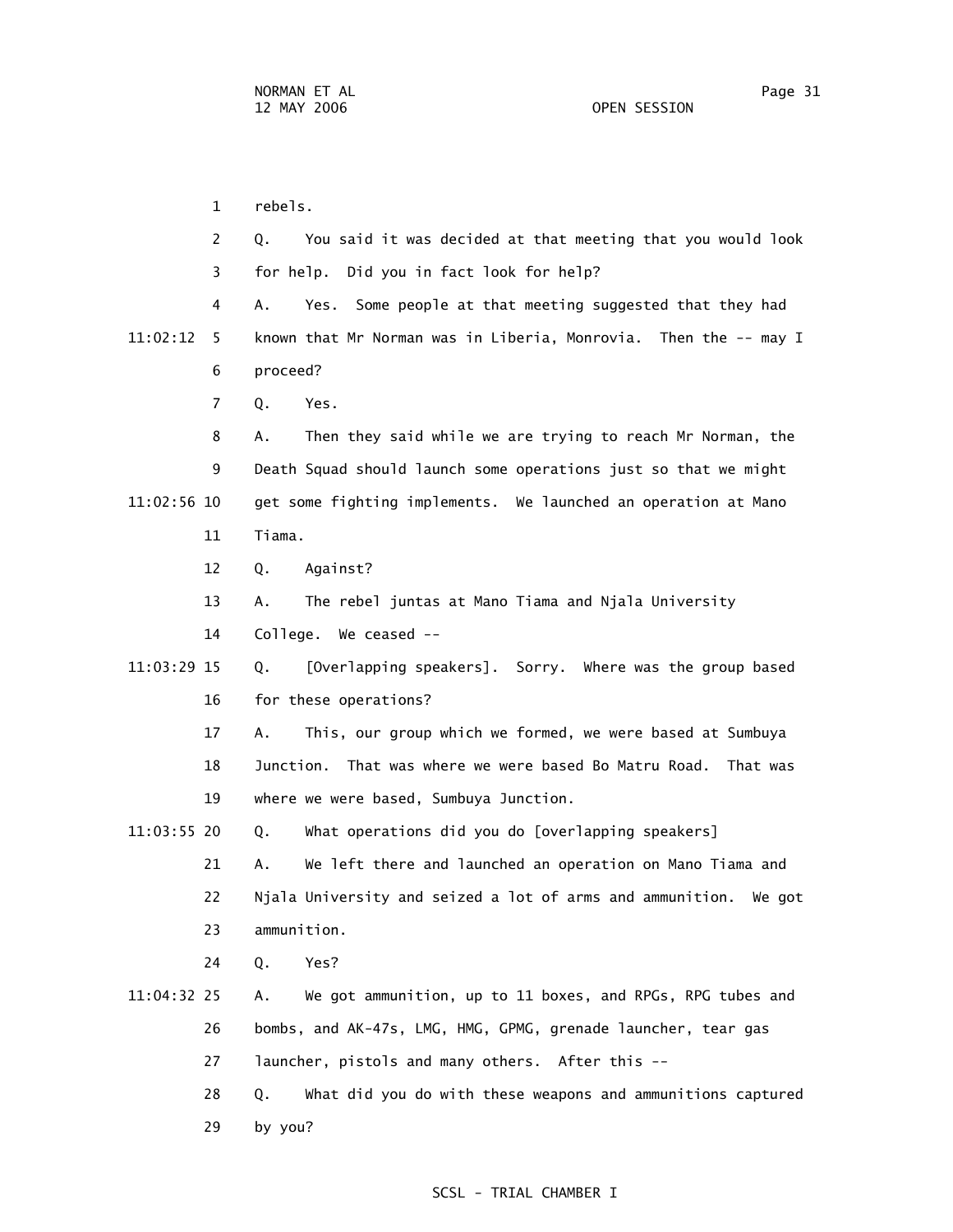|             | $\mathbf 1$ | We brought all of them and handed them over to the chiefdom<br>А.     |
|-------------|-------------|-----------------------------------------------------------------------|
|             | 2           | elders that the mission they sent us on, this was what we got.        |
|             | 3           | We handed them all to Talia Base Zero.                                |
|             | 4           | To whom did you hand them over?<br>Q.                                 |
| 11:06:39    | 5.          | Chiefdom elders, those who sent us. They were the ones we<br>Α.       |
|             | 6           | handed them over to.                                                  |
|             | 7           | Do you know what happened to the weapons and ammunitions?<br>Q.       |
|             | 8           | Those things -- those 11 boxes, they gave us three<br>Yes.<br>А.      |
|             | 9           | and they distributed the others among the chiefdoms, those            |
| 11:07:28 10 |             | chiefdoms which were close to us, and they gave us our guns and       |
|             | 11          | they said we should go and base at Sumbuya Junction, and that was     |
|             | 12          | where we were based defending the chiefdom.                           |
|             | 13          | Again, Mr Witness, can you tell the Court roughly when<br>Q.          |
|             | 14          | these exploits took place?                                            |
| 11:08:02 15 |             | That one too I can explain. It was in the same 1997 that<br>Α.        |
|             | 16          | all these things were happening.                                      |
|             | 17          | Any indication of when, as to month?<br>Q.                            |
|             | 18          | I can't tell. I can't say that one, but it was in the dry<br>А.       |
|             | 19          | I don't want to tell a month that would be a lie.<br>May I<br>season. |
| 11:08:38 20 |             | proceed?                                                              |
|             | 21          | By that time was Mr Norman in Talia, by this time you are<br>Q.       |
|             | 22          | narrating?                                                            |
|             | 23          | No, at that time, Mr Norman, Mr Fofana, Lumeh, they were<br>Α.        |
|             | 24          | all not there. I'm coming to that.                                    |
| 11:09:16 25 |             | Yes, carry on.<br>Q.                                                  |
|             | 26          | When we have fought and fought and we were going to the<br>Α.         |
|             | 27          | other chiefdoms and clearing there, the Bo District, Moyamba          |
|             | 28          | District, then our ammunition went out. Then we told the              |
|             | 29          | chiefdom people, we said, "Look, now our ammunition has been          |
|             |             |                                                                       |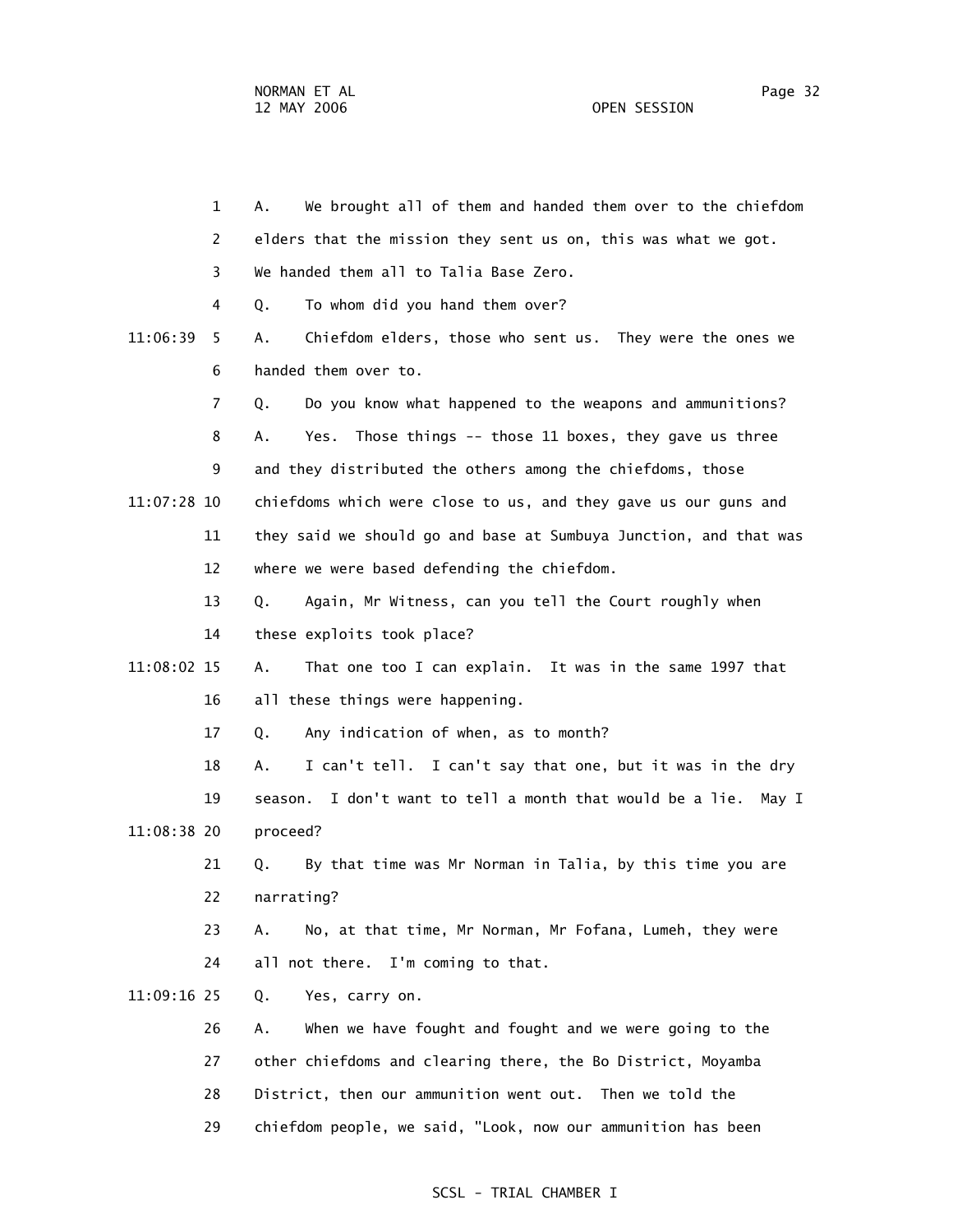|             | $\mathbf{1}$   | exhausted. What can we do?" And they said they would hang          |
|-------------|----------------|--------------------------------------------------------------------|
|             | 2              | heads. After they had hung heads and they told us, they selected   |
|             | 3              | three people, gave them money and they sent them to Monrovia to    |
|             | 4              | Mr Norman. From what they said, when they went, they stopped at    |
| 11:10:19    | 5.             | Bo Waterside. May I proceed?                                       |
|             | 6              | PRESIDING JUDGE: Yes.                                              |
|             | $\overline{7}$ | MR JABBI:                                                          |
|             | 8              | Q.<br>Yes.                                                         |
|             | 9              | When these people went, it took long and we did not see<br>А.      |
| 11:10:33 10 |                | them, and we did not get any missive from them nor any letter.     |
|             | 11             | Then the chiefdom people selected some other people.               |
|             | 12             | How many other people were selected?<br>Q.                         |
|             | 13             | This time they sent two people. Sorry, three people.<br>Α.<br>They |
|             | 14             | sent three people.                                                 |
| 11:11:08 15 |                | With what objective?<br>Q.                                         |
|             | 16             | When they were going $--$ in fact, they were going to<br>Α.        |
|             | 17             | Mr Norman, but when they were going, they did not just take a      |
|             | 18             | letter along. The chiefdom people recorded their voices on         |
|             | 19             | cassette and they gave it to them for them to take to Mr Norman.   |
| 11:11:53 20 |                | May I proceed?                                                     |
|             | 21             | Q.<br>Yes, go on.                                                  |
|             | 22             | When they went, after two weeks a helicopter came and<br>А.        |
|             | 23             | landed at Talia.                                                   |
|             | 24             | Now again can you tell the Court roughly when? What time<br>Q.     |
| 11:12:30 25 |                | frame you are talking about now?                                   |
|             | 26             | This time when Mr Norman came, it was in 1997 but I can't<br>Α.    |
|             | 27             | remember the date - during that overthrow period. I can't          |
|             | 28             | remember the date.                                                 |
|             | 29             | Was that his first arrival in Talia?<br>Q.                         |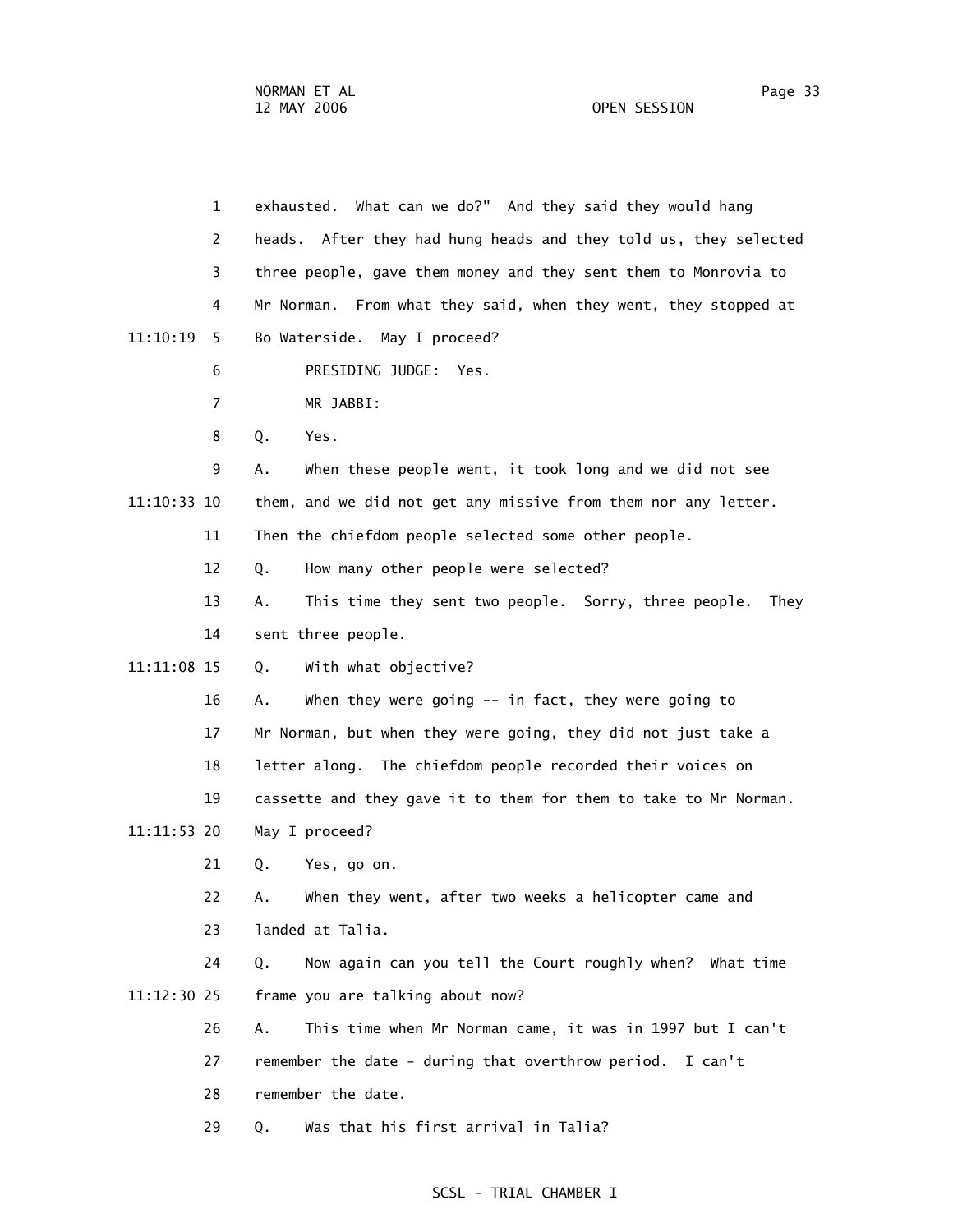1 A. It was the first time he came. That was the first day I 2 saw him. Most of us knew him on that day. Ever since that was 3 the first day. 4 JUDGE ITOE: Are you saying that is the first day he came, 11:13:18 5 or it was the first day you saw him? 6 THE WITNESS: The first day that he came and disembarked, 7 that was the first day that I saw him. May I proceed? 8 MR JABBI: 9 Q. Yes. 11:13:50 10 A. When he came, they disembarked from the helicopter and they 11 came to town. When they came to town, those people whom we had 12 sent, we saw them, and Mr Norman and Mr Moinina Fofana and 13 Mr Lumeh. 14 Q. Yes? 11:14:43 15 A. They introduced themselves and they asked if we had sent 16 for them and why we had sent for them. They said, "We have sent 17 for you. This man's government which they have overthrown, we've 18 not accepted." 19 Q. Mr Witness, you can summarise that area for Their Lordships 11:15:34 20 briefly. 21 A. Okay. They said that, "We have sent for you. These 22 people, the overthrow that they've done, we have not accepted. 23 That was why we sent the first set of people and recorded this 24 cassette for you to come. Now that you've come, that's the 11:16:03 25 situation." 26 Q. Yes? 27 A. He too said that, "Well, I got the message, I got the 28 letter, I read it. The recording that you made, I saw it and

29 read it. But for you to know that I have come, my boss Mr" --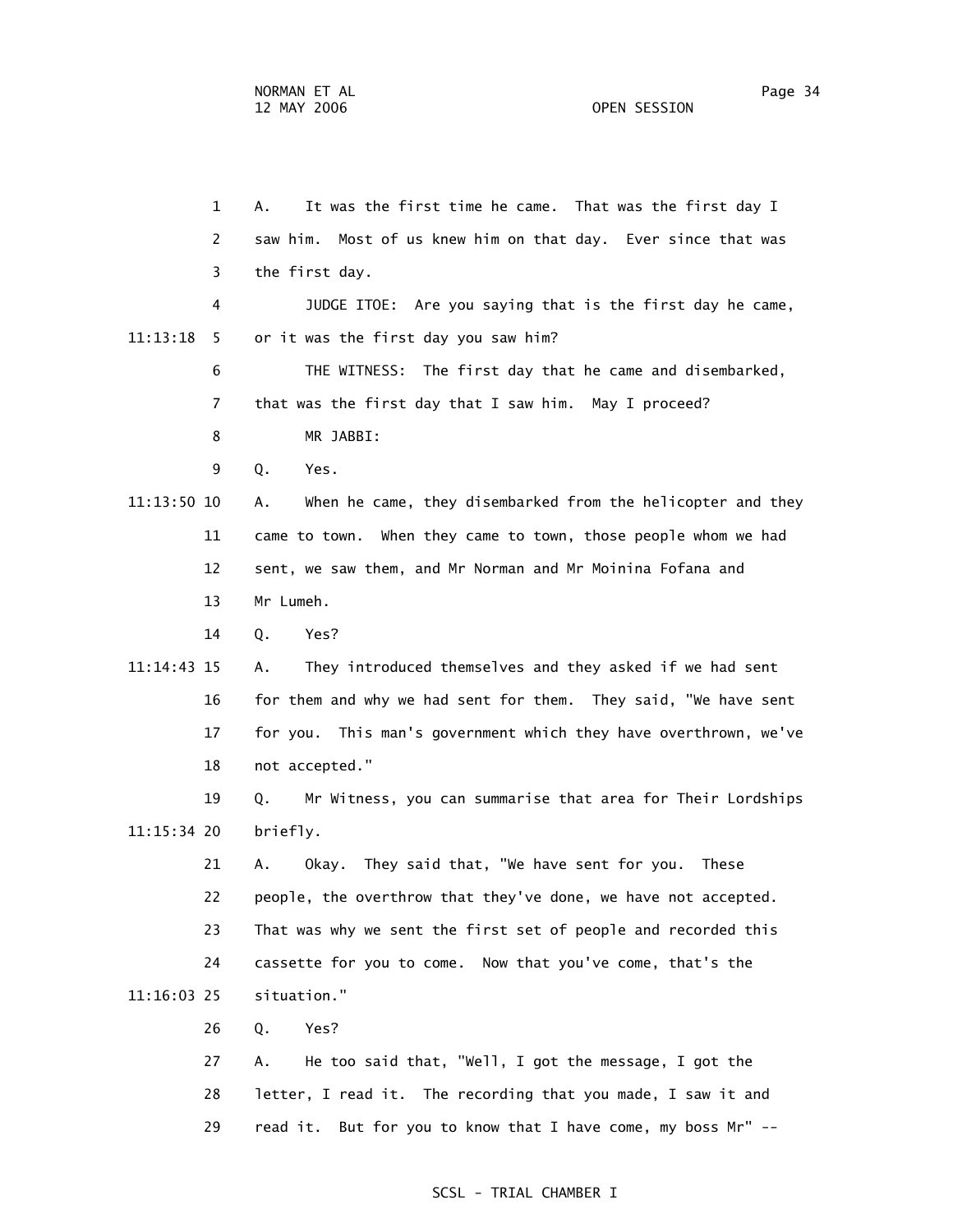1 Q. Watch the pens, please, Mr Witness, and also keep watching 2 my hand. 3 A. It's okay. 4 JUDGE ITOE: It's an innovation. 11:16:35 5 MR JABBI: Yes, My Lord. I don't want to be interrupting 6 too much. If I want him to go slow I just do something like 7 that. 8 JUDGE ITOE: We would want you to do it orally instead of 9 gesticulating. 11:16:48 10 MR JABBI: Thank you, My Lord. 11 PRESIDING JUDGE: Dr Jabbi, before you proceed ahead with 12 this witness we are going to break now, but it will not be a long 13 recess, for no more than 10 minutes. 14 MR JABBI: As Your Lordship pleases. 11:17:14 15 PRESIDING JUDGE: Thank you. 16 [Break taken at 11.17 a.m.] 17 [Upon resuming at 11.31 a.m.] 18 PRESIDING JUDGE: Dr Jabbi. 19 MR JABBI: Yes, My Lord. 11:31:46 20 Q. Mr Witness, welcome back. Now you were just narrating the 21 arrival of Mr Norman in Talia on the invitation of the people. 22 Yes, can you explain what transpired at that time? 23 A. When Mr Norman came and alighted from the helicopter, he 24 and his people behind him saw them, and those people whom we had 11:32:44 25 sent -- 26 Q. And please continue to watch your pace. Don't talk too 27 fast. Yes, carry on, please. 28 A. We saw Mr Norman and Mr Moinina Fofana and Mr Lumeh. They 29 were the strangers amongst our people. When they came, they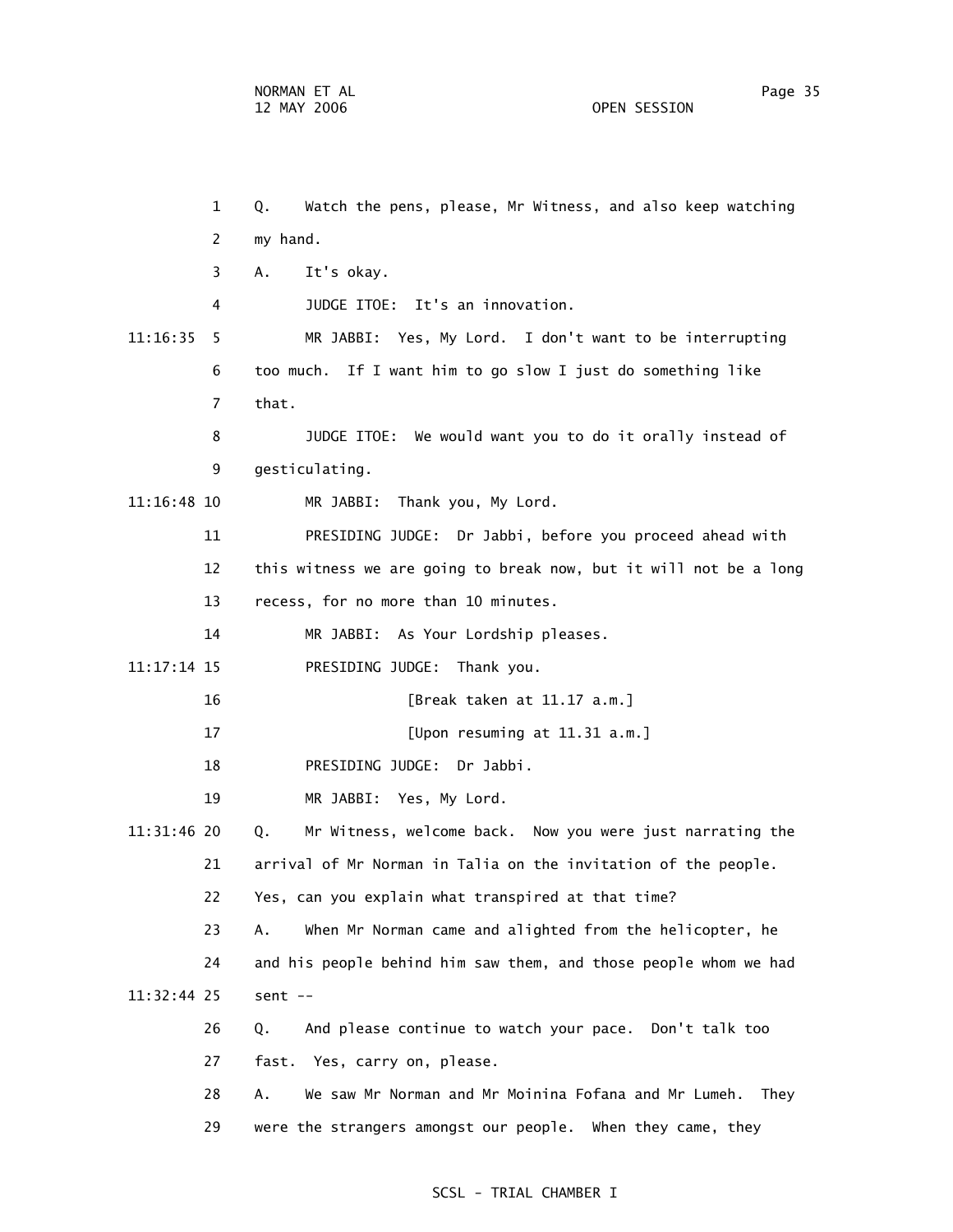1 introduced themselves, why they had come, and they asked why the 2 people had invited them. They were happy to see them. After 3 they had said what they had come, why they had sent them -- sent 4 for them -- now you said we should summarise. Do you want me to 11:33:58 5 say what exactly they said? 6 Q. Yes. 7 A. They said, "We had sent for you. When these people took 8 over the country, we said we would not accept them." 9 PRESIDING JUDGE: That's fine, that's fine. You have gone 11:34:10 10 over all that. After that. 11 MR JABBI: 12 Q. Yes, you have said that already. 13 A. "That was why we had sent for you. We want you to join us 14 so that we'll drive these people away and reinstate Mr Kabbah 11:34:25 15 because he was the one whom we voted for." 16 PRESIDING JUDGE: Yes, after that. 17 THE WITNESS: After that, Mr Norman said, "What you've said 18 and the letter you wrote, I've got all of them. But it is not 19 just up to me. I took it my boss who was superior to me, 11:34:50 20 Mr Alhaji Ahmad Tejan Kabbah, and he sent that I should bring it, 21 so that you would use them to fight this war. Because he is 22 supposed to be in his own -- he's not fit to be in somebody 23 else's country. He would like to come back." Those Kamajors who 24 were there, we were many. We went to the field. The white 11:35:19 25 people who were in that helicopter, they opened it. We brought 26 out a lot of rice, a lot of garri, petrol, kerosene and some guns 27 and bullets. We brought them all out of the helicopter and 28 brought them to town, and the chiefdom people provided a store 29 and we packed all of those things in there. Who was the person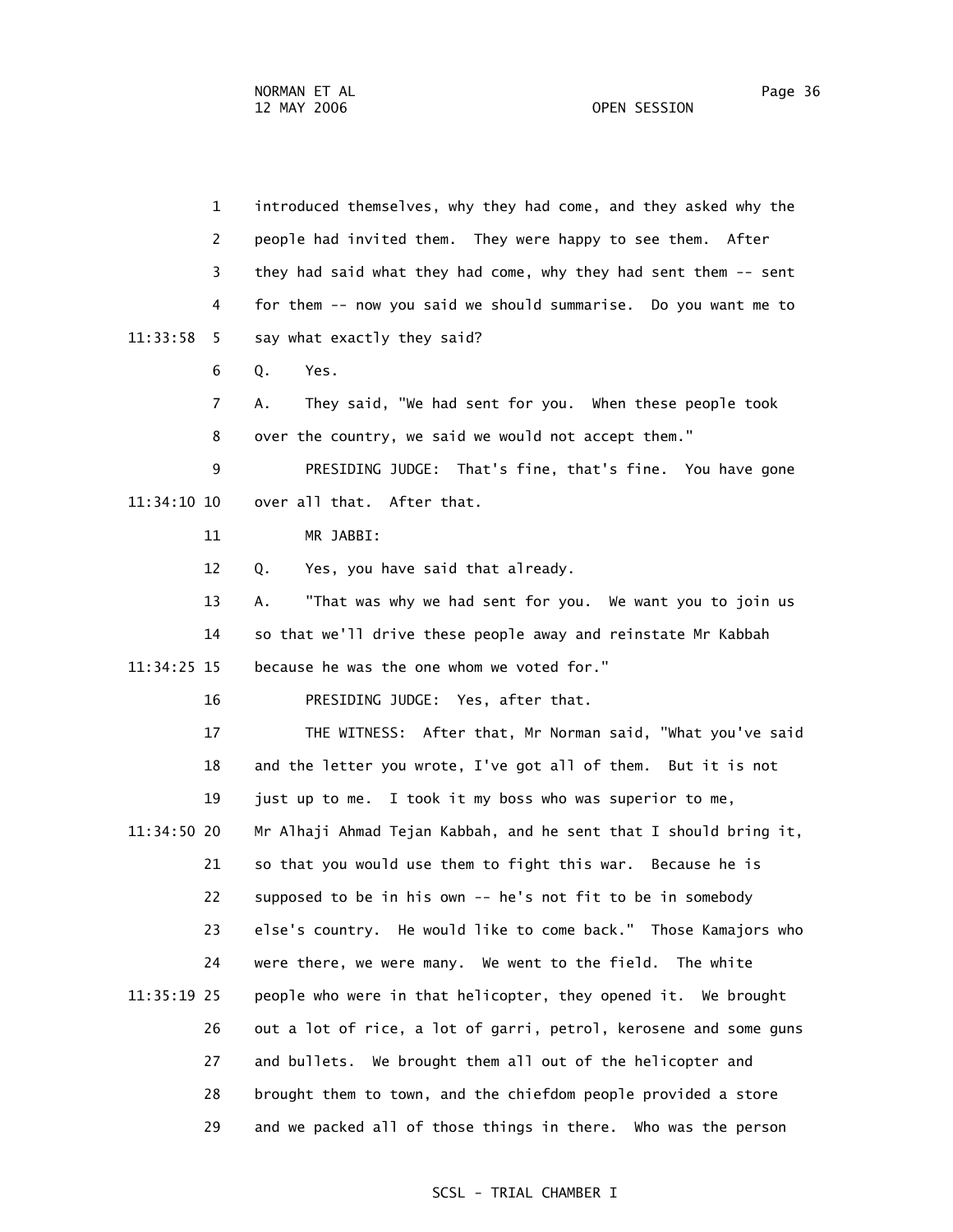1 who should be in charge, and the chiefdom people selected 2 somebody who would be in charge of the store. The person's name 3 was Jarah Kamara. He was the storekeeper. 4 Q. Was the source of all those items explained to the people? 11:36:33 5 A. I have explained a while ago. The man said his boss, 6 Dr Ahmad Tejan Kabbah, had given -- had sent these things for 7 these people to use them to know that they are ready to sponsor 8 the fight. 9 PRESIDING JUDGE: Yes, he had indeed. 11:37:00 10 THE WITNESS: After that -- may I proceed? 11 MR JABBI: 12 Q. Yes, please. 13 A. He used to go. At one time when he went -- 14 PRESIDING JUDGE: Who's the "he"? Who are you talking 11:37:15 15 about? 16 THE WITNESS: Mr Sam Hinga Norman, deputy defence minister 17 by then. He used to go using the same helicopter. At one time 18 he went and returned. We saw him bring a lot of things. He 19 brought a lot of rice, some garri, drums of petrol, two 11:37:47 20 generators, drums of kerosene, a satellite phone, mattresses, 21 foam mattresses, and used clothing, video and television, and 22 cassettes depicting war and Nigerian films and so many other 23 things. Pots, buckets, blankets. May I proceed? 24 MR JABBI: 11:38:34 25 Q. Did he say the source of these other items? 26 A. Yes. That's what I'm coming to. He summoned the whole 27 chiefdom and said, "Mr Alhaji Ahmad Tejan Kabbah, my boss, had 28 said I should bring these things for you. And these things that 29 I've brought for you, he gave me one radio, a satellite phone, so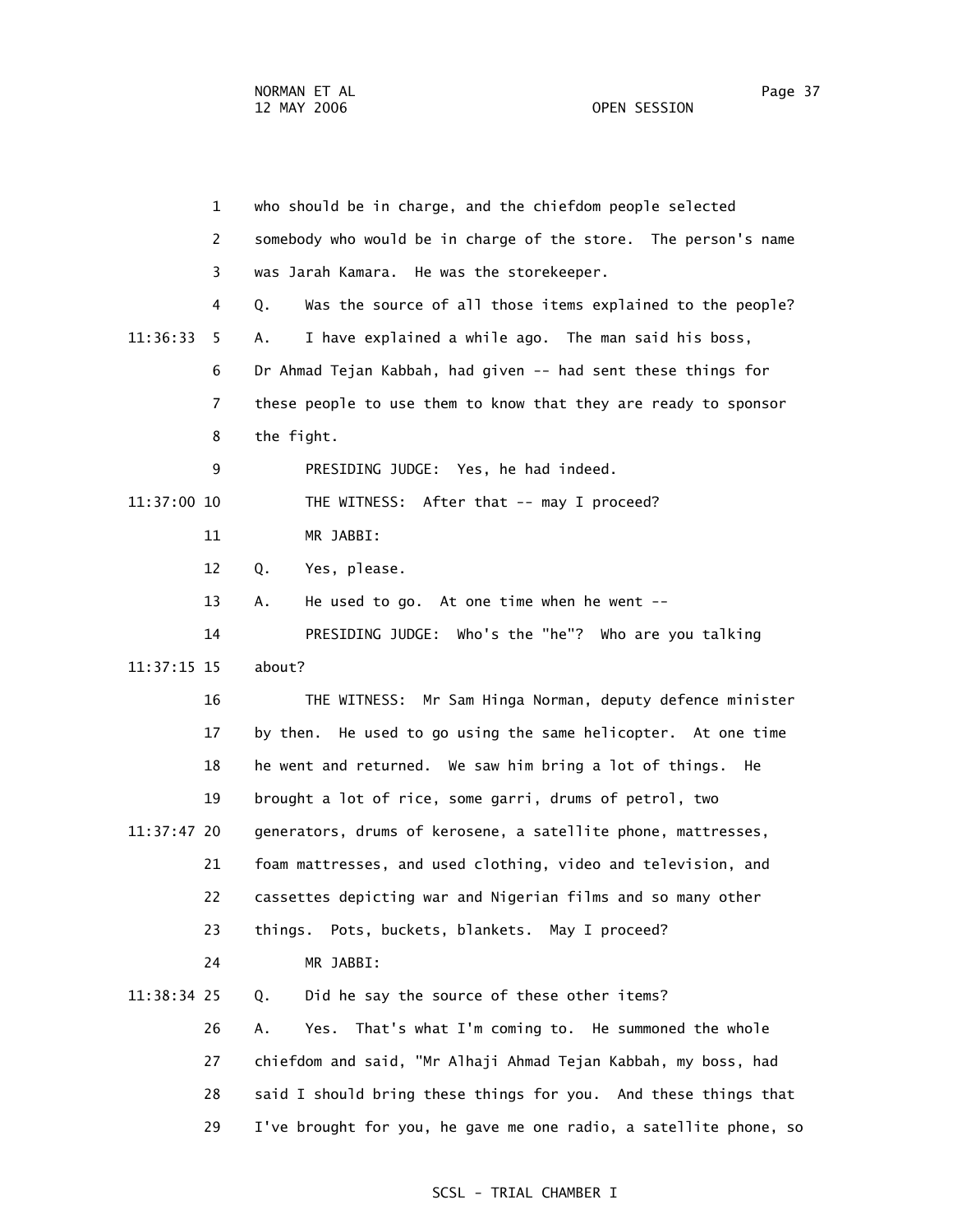|             | 1  | that the two of us would be talking to each other and so that     |
|-------------|----|-------------------------------------------------------------------|
|             | 2  | you, too, will be talking to him, so that he would know exactly   |
|             | 3  | what was happening here at all times." This satellite phone, it   |
|             | 4  | was at my window.                                                 |
| 11:39:24    | 5  | Please watch your pace. Don't talk too fast. Yes, the<br>Q.       |
|             | 6  | satellite phone, what were you saying about it?                   |
|             | 7  | I said it was placed at the window in my own room because<br>Α.   |
|             | 8  | the chiefdom people had said my own father should be hosting the  |
|             | 9  | people who would come to that chiefdom. It was my father,         |
| 11:39:56 10 |    | Mr MT Collier, who was hosting the guests who would come. At one  |
|             | 11 | time I was sitting close to the satellite phone and there was a   |
|             | 12 | call. When I received the call --                                 |
|             | 13 | Q.<br>Watch the pens, please.                                     |
|             | 14 | PRESIDING JUDGE: That's okay, Dr Jabbi. If we run into            |
| 11:40:21 15 |    | difficulties, we'll tell you.                                     |
|             | 16 | MR JABBI:<br>Thank you, My Lord.                                  |
|             | 17 | Carry on, please.<br>Q.                                           |
|             | 18 | When I received the phone call, the background said, "It's<br>Α.  |
|             | 19 | me, the President. Please let me talk to Mr Norman." I let the    |
| 11:40:47 20 |    | phone down and went and called him, that the President wanted to  |
|             | 21 | talk to him. He came and received the call. They talked a lot     |
|             | 22 | but I did not know what they talked about because I left.         |
|             | 23 | Now what did you say about the positioning of the satellite<br>Q. |
|             | 24 | phone in relation to your own room?                               |
| 11:41:33 25 |    | JUDGE ITOE: He said it was placed on his window. On his           |
|             | 26 | window.                                                           |
|             | 27 | THE WITNESS: I said the satellite phone was at my window.         |
|             | 28 | The cable was connected and that's where they charged it, because |
|             | 29 | it was my father who hosted those people. Because he had a very   |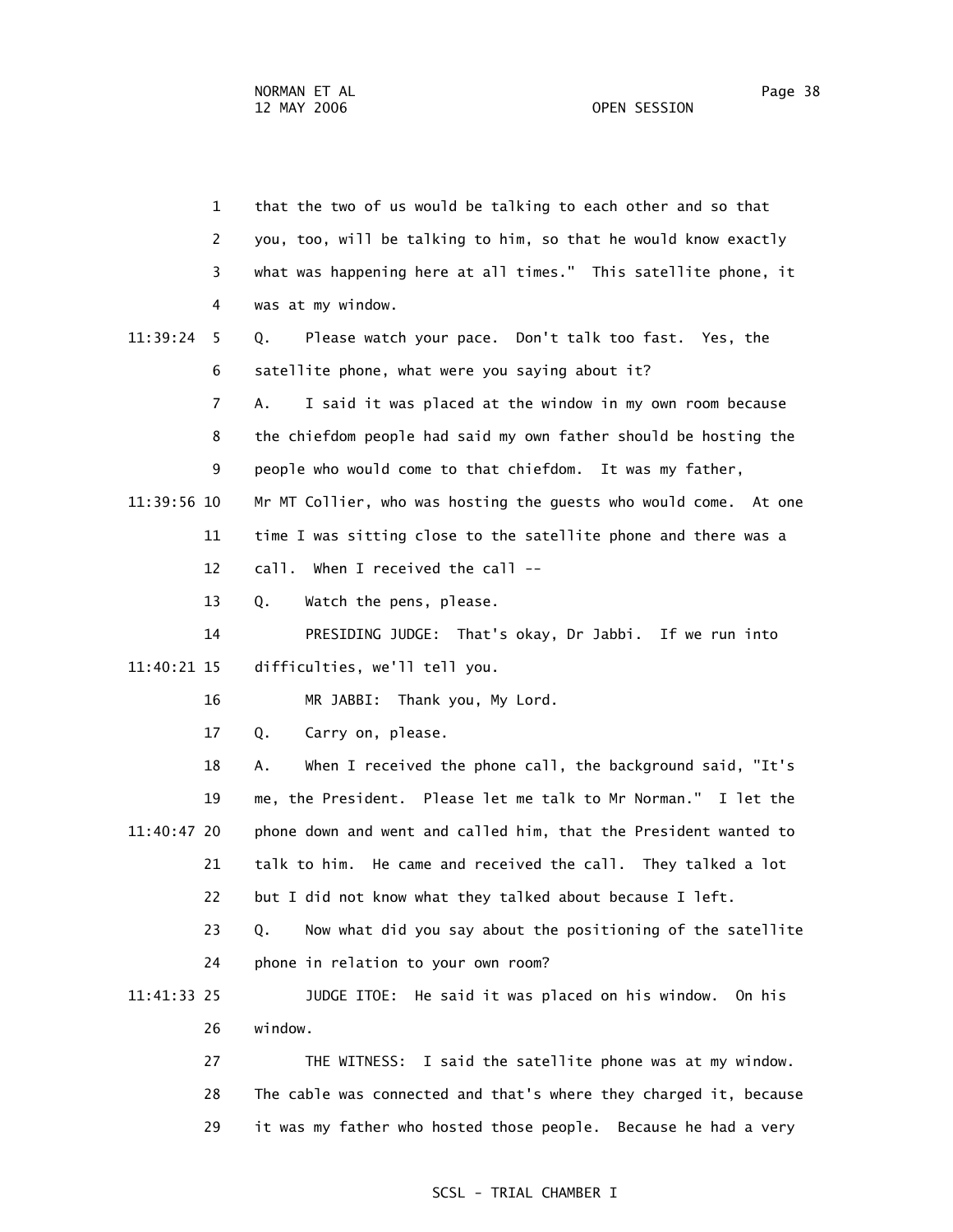1 large compound, so the entire chiefdom said he should host these 2 people. 3 PRESIDING JUDGE: We've been through it, Dr Jabbi. We've 4 been through it, we've heard all of that. 11:41:57 5 MR JABBI: Just to be sure, My Lord. 6 PRESIDING JUDGE: If we need to hear it again we'll tell 7 you. It's not to be sure, it's just to be quite repetitive. 8 THE WITNESS: May I proceed? 9 PRESIDING JUDGE: Yes. 11:42:10 10 MR JABBI: 11 Q. Yes, please. 12 A. After some weeks, then they said we should sit together and 13 organise something. 14 Q. Who said? Who said? 11:42:20 15 A. The chiefdom people organised themselves, because there 16 were a lot of the other people there. People were coming from 17 Bo, from Kenema, from Moyamba District. All of them came after 18 Mr Norman had come. Some of them were Mr Charles Caulker, Daramy 19 Rogers, Gayete Aruna, many of them. Then they said they should 11:42:56 20 form a council which became known as the War Council. This War 21 Council, we said it was formed by the entire Sierra Leone because 22 there were representatives from different many districts. Chief 23 Caulker had come from Moyamba District, Gayete Aruna and Daramy 24 Rogers had come from Bo District. 11:43:23 25 Q. Please watch your pace. Yes, carry on. 26 A. And some other people from Kenema District. Chiefdom

- 27 speaker had come from Kenema District. This War Council which
- 28 was formed, the late PC Quee of Njama was made the chairman.
- 29 Late PC Charlie Tucker was made its vice chairman. He was from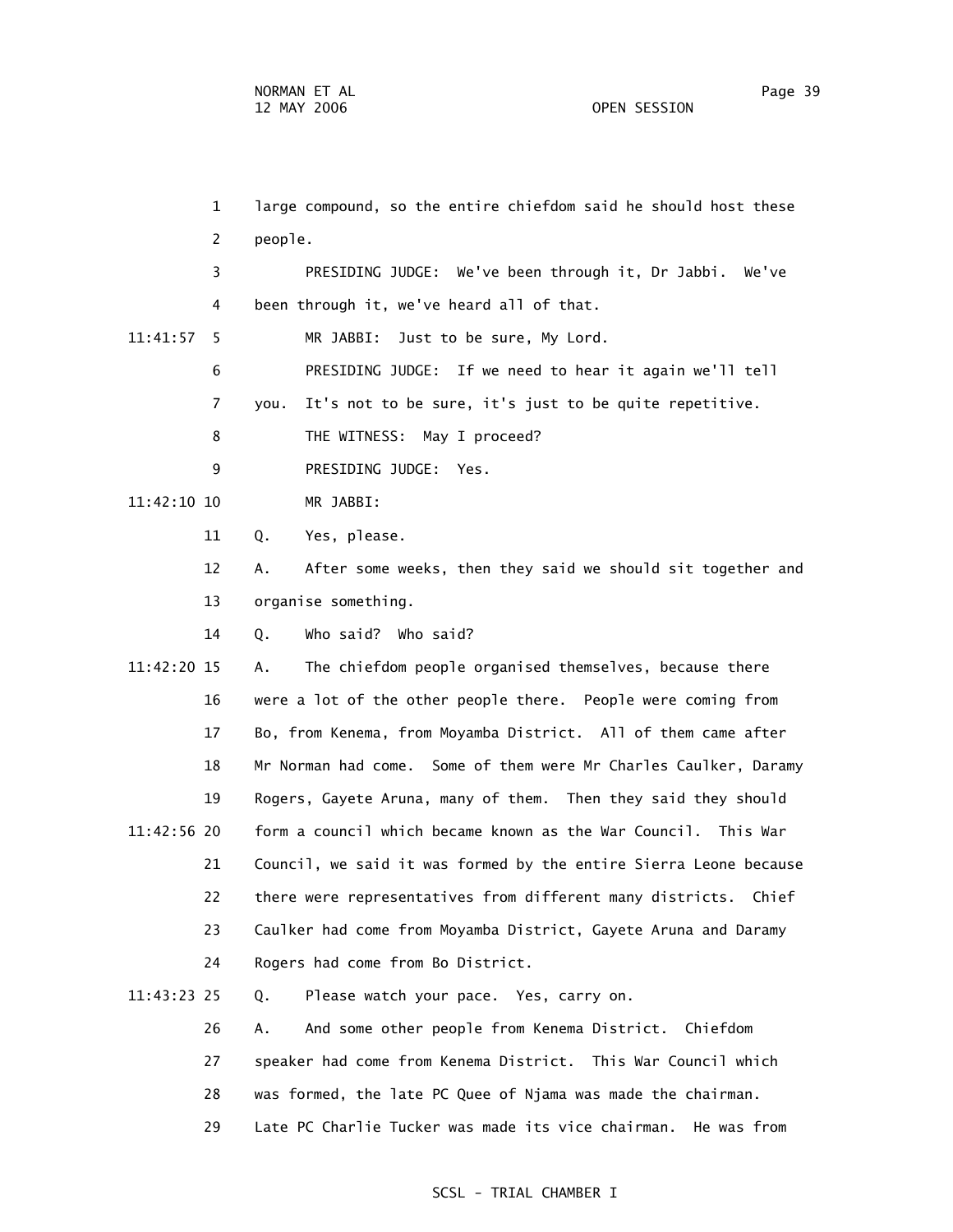|             | 1              | Gbap, Nongoba Chiefdom, Bonthe District. He was the vice         |
|-------------|----------------|------------------------------------------------------------------|
|             | $\overline{c}$ | chairman. Chief Charlie Tucker -- Charles Caulker. Chief         |
|             | 3              | Charles Caulker, secretary. Daramy Rogers, financial secretary.  |
|             | 4              | And a lot of other positions were given to other people from     |
| 11:45:00    | 5.             | different, different districts. May I proceed?                   |
|             | 6              | Q.<br>Yes, please.                                               |
|             | 7              | It was this War Council that were organising everything.<br>А.   |
|             | 8              | Mr Norman told them that those of us who had come, we brought    |
|             | 9              | three positions, but all three of those positions, even if you   |
| 11:45:39 10 |                | want to remove me today, you can, as long as you have somebody   |
|             | 11             | who would take the position to work in that position.            |
|             | 12             | JUDGE ITOE: I am not clear about those three positions           |
|             | 13             | which they brought. What does he mean to say? That Norman said   |
|             | 14             | they brought three positions?                                    |
| 11:46:15 15 |                | THE WITNESS: Those three positions which they brought, it        |
|             | 16             | was Chief Norman who was their head as co-ordinator of the Civil |
|             | 17             | Defence Forces. Mr Moinina Fofana, they called him director.     |
|             | 18             | And Mr Lumeh, they called him logistic officer. These three      |
|             | 19             | people, he said, "If you want to remove us, you can remove us    |
| 11:47:08 20 |                | because you are the people who have the right today." But        |
|             | 21             | because they did not remove them, they pushed everything to the  |
|             | 22             | War Council. All the things that they brought they surrendered   |
|             | 23             | to the War Council. They were the ones who were organising       |
|             | 24             | everything that concerned the Kamajor affair.                    |
|             |                |                                                                  |

 11:47:51 25 PRESIDING JUDGE: When you say they are the ones, you mean 26 the War Council?

> 27 THE WITNESS: The War Council, yes. They were organising 28 everything.

29 MR JABBI: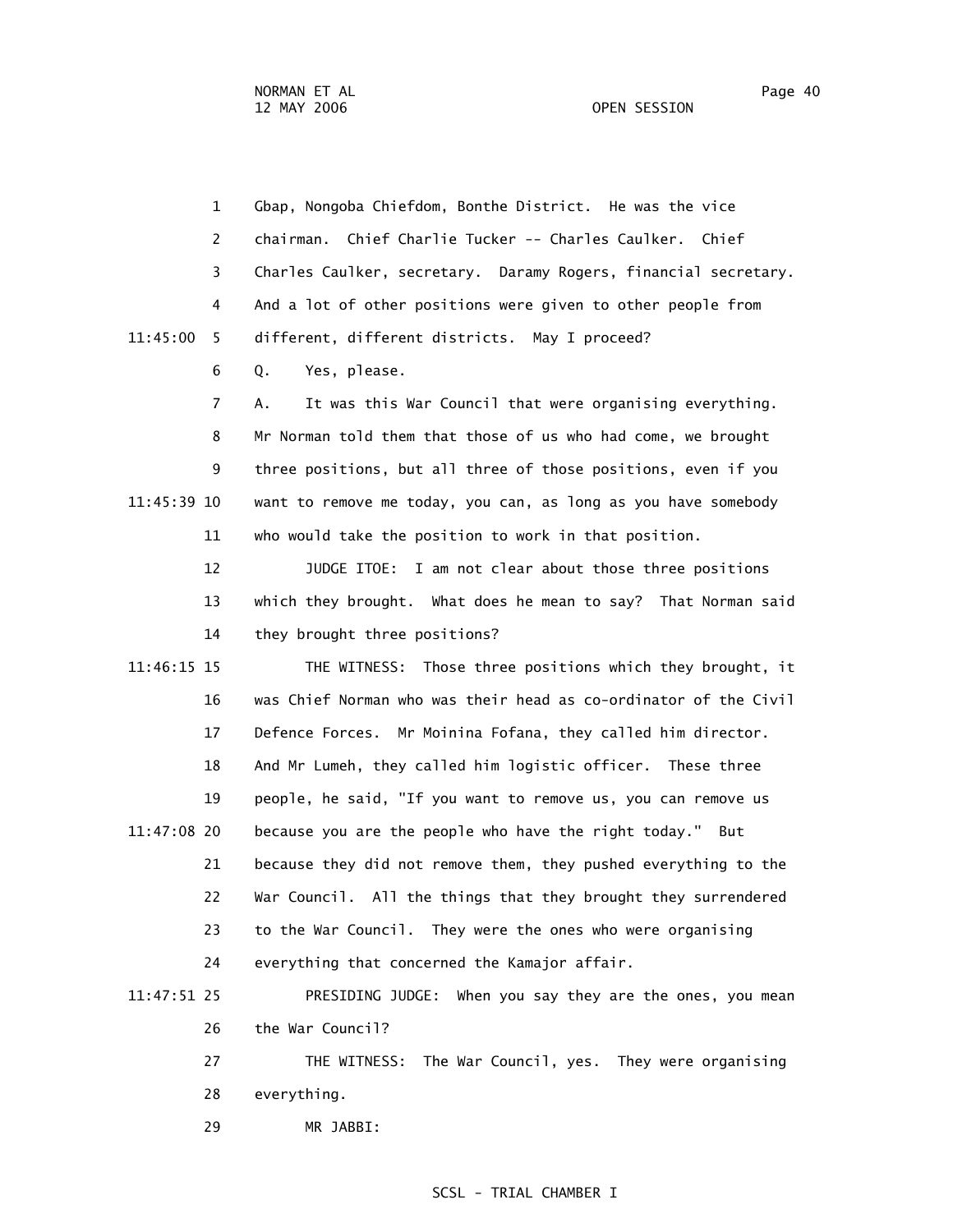1 Q. Yes, carry on.

 2 A. It was this War Council which sat down, they organised 3 themselves and they distributed promotions. Albert Nallo was 4 made the operational commander for the south, and they appointed 11:48:57 5 somebody for the east and the north. So many people were coming 6 from Tongo, Kono, Bo, Moyamba and they were all coming to Base 7 Zero. There was a large crowd at Base Zero.

 8 At one time, after this council had been formed, we were 9 there when one man came in a helicopter and alighted. But ever 11:49:43 10 since this helicopter was landing here, it would never turn off 11 its engine. But this time it put off its engine. After the 12 engine has been put off we saw -- those of us who had gone there, 13 we saw a soldier with his henchmen behind him, and they said -- 14 Q. Watch your pace, please. Yes, please.

- 11:50:33 15 A. Then he came. There was a booth there behind my house. He 16 came and entered there together with Mr Norman who went to 17 receive him. The other elders who were behind him, he called 18 them, quickly. He said, "This guest has come to us."
	- 19 JUDGE ITOE: Who?

 11:51:23 20 THE WITNESS: He said, "This man who is called" -- 21 JUDGE ITOE: Who said that?

 22 THE WITNESS: Mr Norman said, "This is our guest." He 23 said, "This man, the man who is called Maxwell Khobe, this is 24 him." I myself, that was my first time of seeing him. After 11:52:10 25 that they summoned all of us, Kamajors, the chiefdom people. 26 They said we should all meet at the field where we did the 27 training. When we went, there was an anthill that they had 28 brushed and fenced. Mr Norman and Maxwell Khobe, they all 29 mounted that anthill and he introduced him to us, but he said he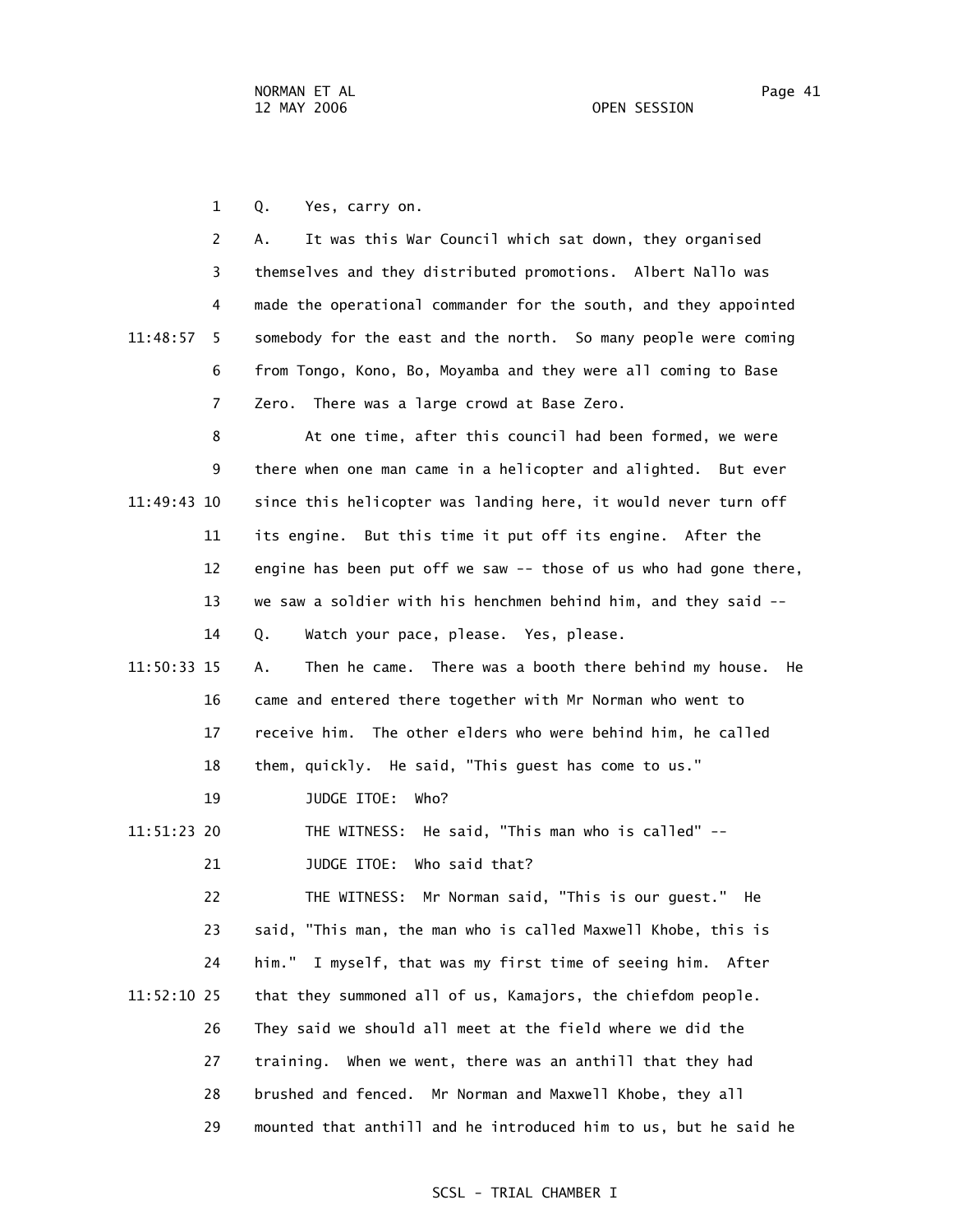- 1 had brought a message.
	- 2 MR JABBI:
	- 3 Q. Watch your pace, please. Talk slowly. Yes, carry on.
- 4 A. He said -- he, Mr Maxwell Khobe, said he is greeting us and 11:53:26 5 thanking us a lot for the good work that we've done. He said he 6 is urging us to continue this work until Mr Kabbah is reinstated. 7 He told us also that --
	- 8 Q. Watch your pace, please. Yes, carry on, please.
	- 9 A. He said we and the soldiers should work as one.
- 11:54:15 10 Q. What do you mean by "we"?
	- 11 A. We the Kamajors, and the soldiers, the ECOMOG soldiers. He
	- 12 said we should work as one because we were working towards the
	- 13 same end, the reinstatement of Kabbah Mr Kabbah.
	- 14 Q. Yes, please.
- 11:54:56 15 A. He again said when they are ready to recapture
	- 16 Sierra Leone -- Freetown, sorry. He said when they are ready to 17 capture Freetown, we the Kamajors and the soldiers would unite 18 and we would come and capture Freetown. And that was how I saw
	- 19 it happen.
- 11:55:46 20 Q. Did he say anything more?
	- 21 A. Yes. There was one thing my own uncle on my mother's side, 22 the one whom I had said was called Sacramento, an initiator, he 23 had designed something called the controller.
	- 24 Q. What was the controller?
- 11:56:28 25 A. It was used -- if somebody had it in his hand and he was 26 leading you in a fight, if they shot a gun at you, you would not 27 be caught by the bullet. That controller, if it alarms, it 28 alarms like something that carries a battery, like an electronic 29 device. So if you shout -- you carrying the controller, if you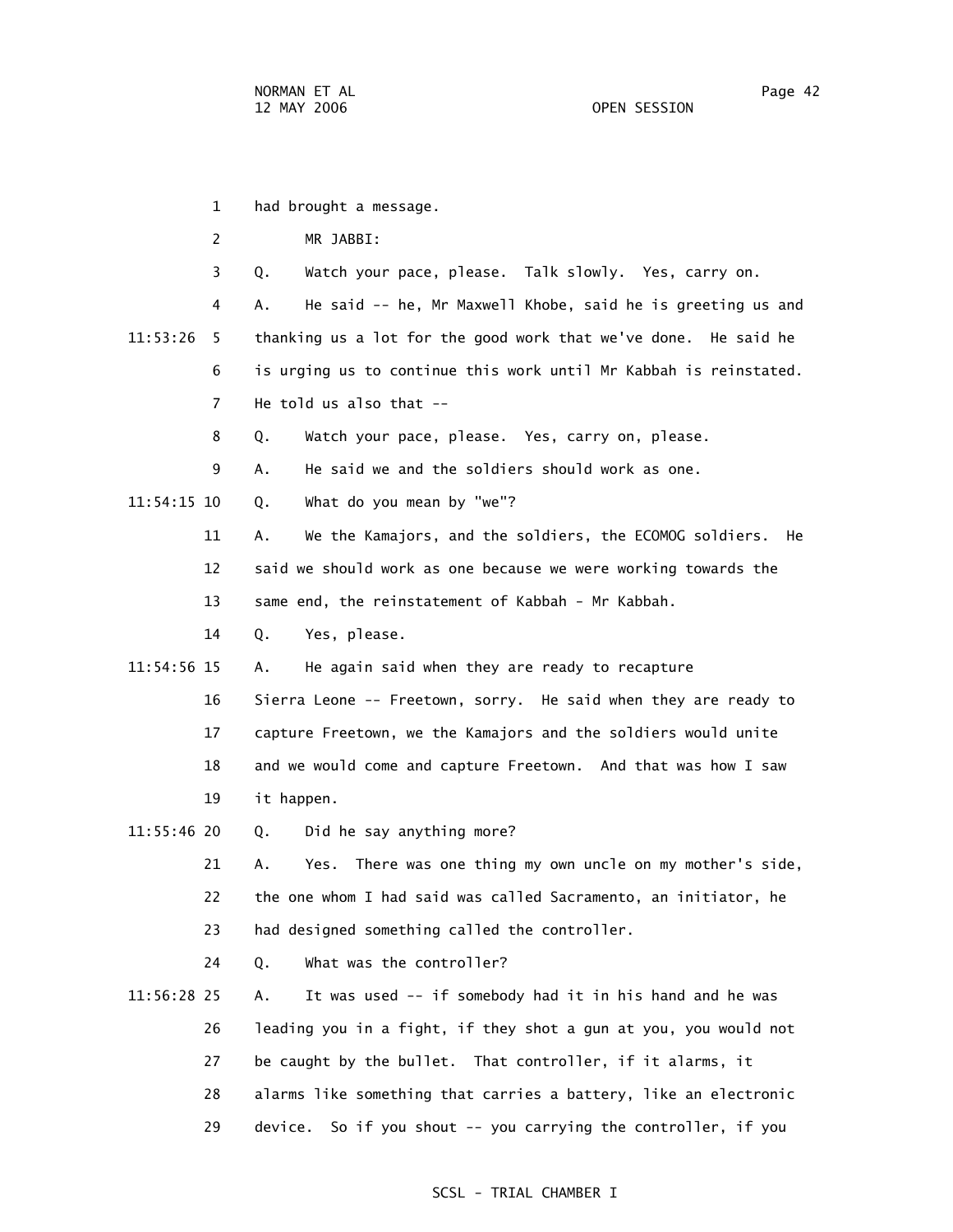29 controller?

 1 shout, if you say your enemy's gun should not shoot, it wouldn't 2 shoot. 3 Q. Yes. So what about the controller? 4 A. They took this controller to the field that day when 11:57:25 5 Mr Maxwell Khobe was at the field. When they explained -- when 6 they talked about the controller to him, for him to understand it 7 properly and how it works, he asked one of his boys to test it. 8 Q. When you say "one of his boys", what do you mean? 9 A. One of his soldiers. All of those soldiers who were with 11:58:04 10 him who he brought. He was the one who tested it. 11 Q. And how did he test it? 12 A. Somebody had said initially that he should handle it but, 13 no, my father disagreed. They placed it down somewhere and they 14 shot at it for so many times, and if it continued -- that 11:58:31 15 particular gun, if it continued shooting, no bullet would come 16 out of it but water. 17 JUDGE ITOE: [Overlapping speakers] is shooting the 18 controller it will not produce bullets, it will only produce 19 water. Is it what you're saying? 11:58:49 20 THE WITNESS: If you continued shooting with the gun, yes, 21 bullets wouldn't come out of it. At a point, it is water would 22 be coming out of it. 23 PRESIDING JUDGE: Coming out of the weapon? Coming out of 24 the gun? 11:59:03 25 THE WITNESS: Yes, from the weapon. Yes, if you continued 26 shooting with it, that's what would happen. 27 MR JABBI: 28 Q. What happened on that occasion when they tested the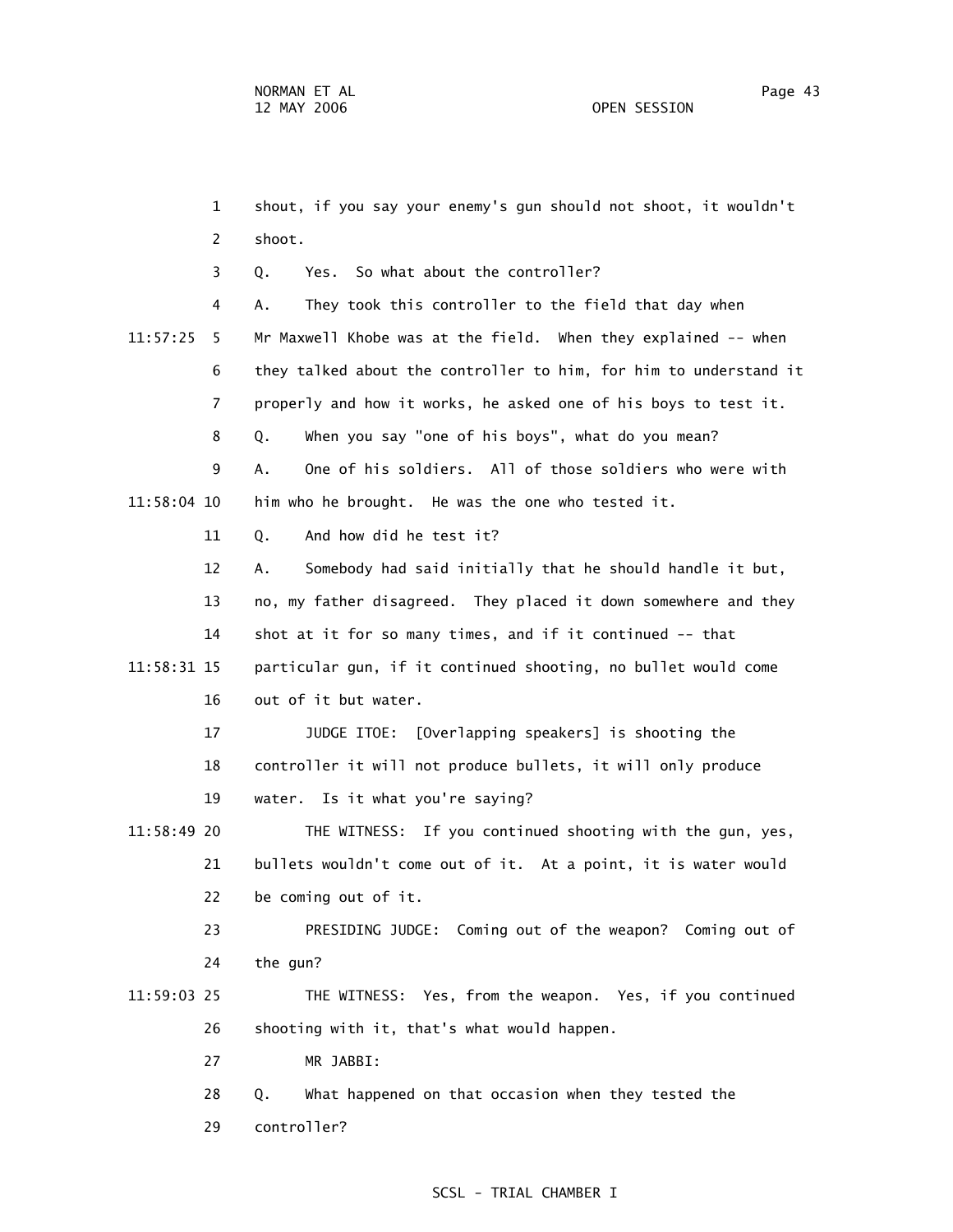1 A. Mr Maxwell Khobe, he gave it to his boys and they took it 2 away, they didn't leave it behind. 3 JUDGE THOMPSON: So, counsel, there was no demonstration at 4 all. Is that what he's saying? 11:59:39 5 MR JABBI: Let me ask. 6 JUDGE THOMPSON: I heard "would", "would", "would" all the 7 time. I didn't hear anything about demonstration. He said 8 Maxwell Khobe's boys took it away. 9 MR JABBI: 11:59:50 10 Q. Can you explain -- 11 JUDGE THOMPSON: I'm not saying -- if that's not part of 12 your case, that's okay. I'm just asking whether on his evidence 13 there was an actual demonstration. 14 MR JABBI: It is what was being explained in that language. 12:00:04 15 JUDGE THOMPSON: The narration was would, would, would, 16 would hypothesis and that kind of thing. 17 MR JABBI: I want to ask him in more categorical terms, 18 My Lord. 19 Q. Now, can you tell the Court how the controller was tested 12:00:25 20 in Khobe's presence? 21 A. They placed the controller somewhere. They attached it to 22 a tree. 23 PRESIDING JUDGE: Go ahead. 24 THE WITNESS: They tied it to a tree and shot at it for so 12:01:06 25 many times, they wasted a lot of bullets on it. It couldn't be 26 caught by a bullet.

27 MR JABBI:

 28 Q. And did anything happen to the gun with which they were 29 shooting?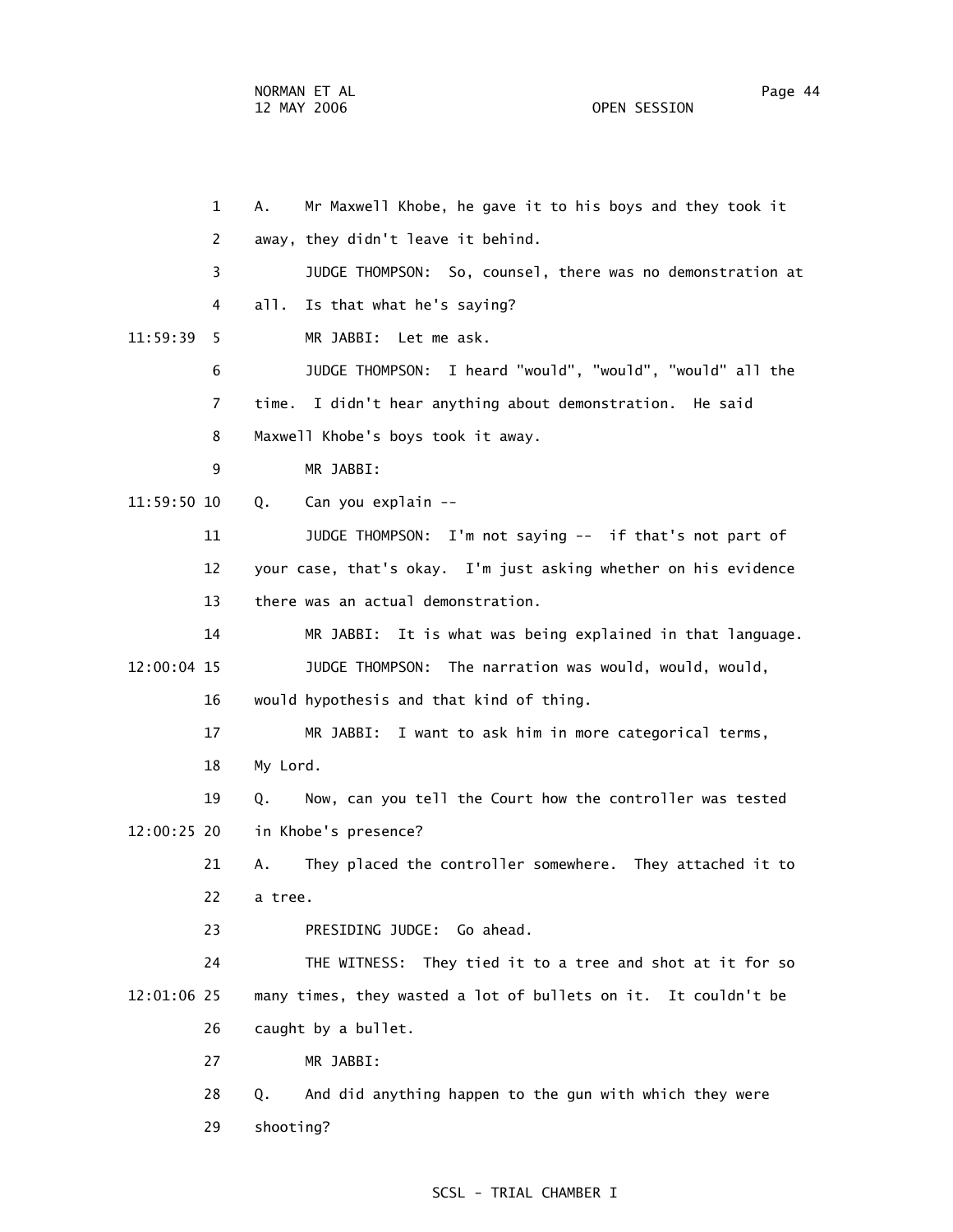1 A. That gun which was used to shoot, they said there was a man 2 who had brought this controller from Sacramento. He said from 3 this day, if you shoot that gun any longer, it is water that will 4 come out of it. So they told them if they continued shooting it, 12:01:37 5 water would come out of it, but they did not shoot it any longer. 6 PRESIDING JUDGE: So no water came out of it? 7 THE WITNESS: No, because they didn't shoot it any more. 8 JUDGE THOMPSON: So it was a partial demonstration, 9 counsel? 12:01:57 10 THE WITNESS: Yes, he himself said he was satisfied with 11 what they had done. In fact, he said he was not going to leave 12 it behind, that he was taking it away and indeed he took it away. 13 PRESIDING JUDGE: Now, how are we further ahead with all of 14 this with the matters in issue, Dr Jabbi? I want to see some 12:02:15 15 progress. It may be interesting to know that there was a 16 controller and so on, but is this really a substance that is in 17 dispute and a big issue in this case? 18 MR JABBI: Well, it may not be a big issue, My Lord, but I 19 leave believe it is important. 12:02:31 20 PRESIDING JUDGE: How is it important? 21 MR JABBI: I didn't expect that I would need to begin my 22 address at this stage, My Lord. 23 PRESIDING JUDGE: It's not that it is important, how 24 relevant it is to this case. We have spent now 15 minutes to 12:02:47 25 hear about that and I just wonder why. 26 MR JABBI: My Lord, a lot of things have been explained 27 about how the Kamajors fought and engaged their enemy. 28 PRESIDING JUDGE: Yes, but the issue in this trial is not 29 how they engaged their enemies. This is not what the charges are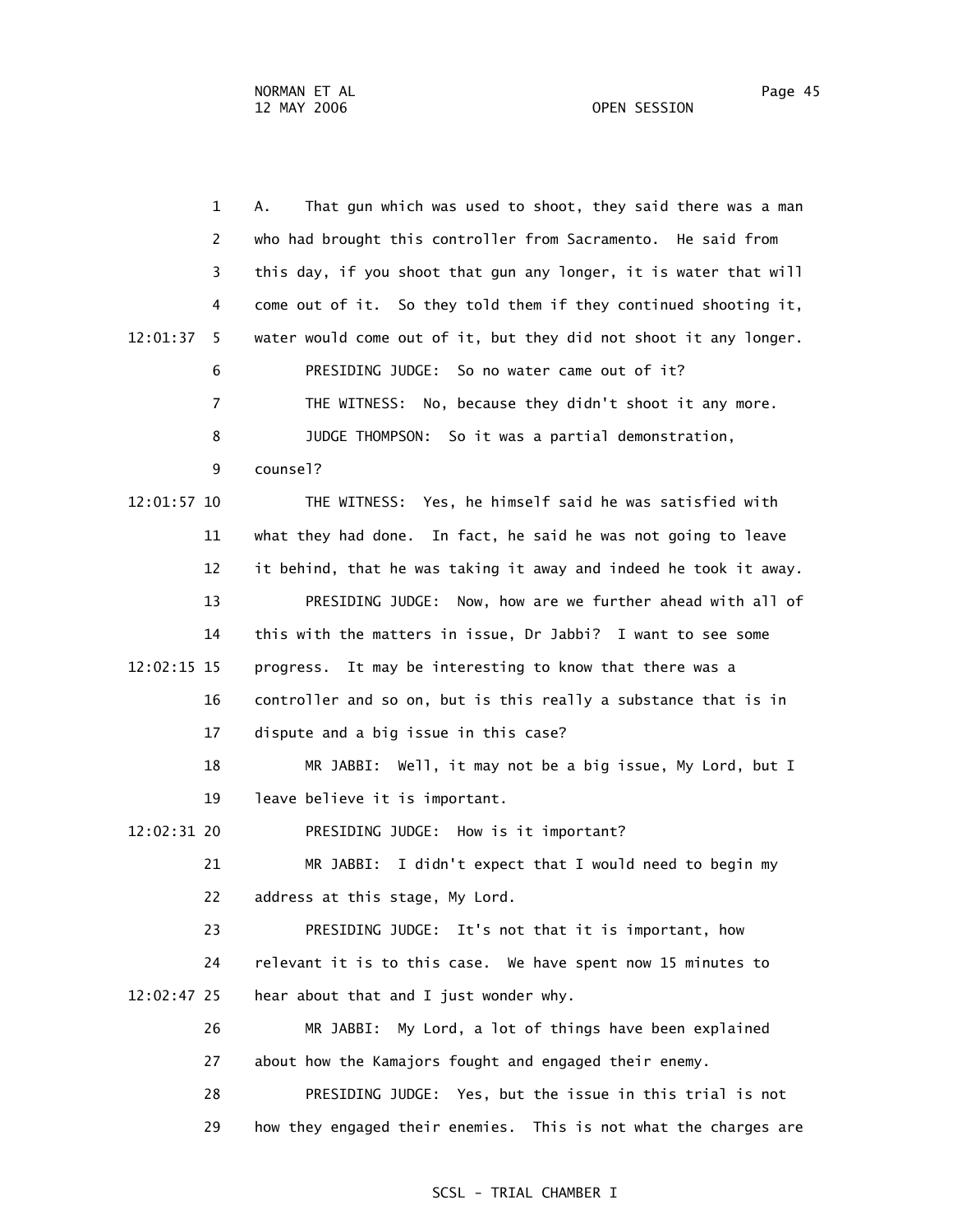1 all about. 2 MR JABBI: My Lord, the charges are about -- 3 PRESIDING JUDGE: There's no dispute that the Kamajors have 4 fought and have fought a war and have been successful. This is 12:03:23 5 not the issue. 6 MR JABBI: The issues revolve around Kamajors and their 7 exploits. 8 PRESIDING JUDGE: It's not their exploits. It's abuse that 9 may have been committed, not their exploits, as such. Nobody is 12:03:38 10 disputing that they have been successful in their war, absolutely 11 nobody. 12 MR JABBI: My Lord, I am watching the clock and in fact, I 13 was just thinking that perhaps that would be a suitable point. 14 JUDGE ITOE: Are you not wrapping up your 12:03:55 15 examination-in-chief? Are you saying you are continuing with 16 your examination-in-chief? If you are, we can go on to 12.15, 17 this is what we said so we can wrap it up. 18 MR JABBI: My Lord, I will not be able to finish by 12.15. 19 PRESIDING JUDGE: Well, let's move ahead anyhow and see how 12:04:15 20 much more we can accomplish, making sure that you focus on 21 matters that are really of importance. 22 MR JABBI: 23 Q. Mr Witness, you have explained enough about the controller 24 and the fact that Mr Khobe was satisfied with the explanation and 12:04:29 25 he took it away. Now, I want to take you back to the time that 26 the Death Squad was formed. 27 A. The Death Squad -- 28 Q. [Overlapping speakers] I will ask you questions. I'm just 29 leading to it. Don't say anything.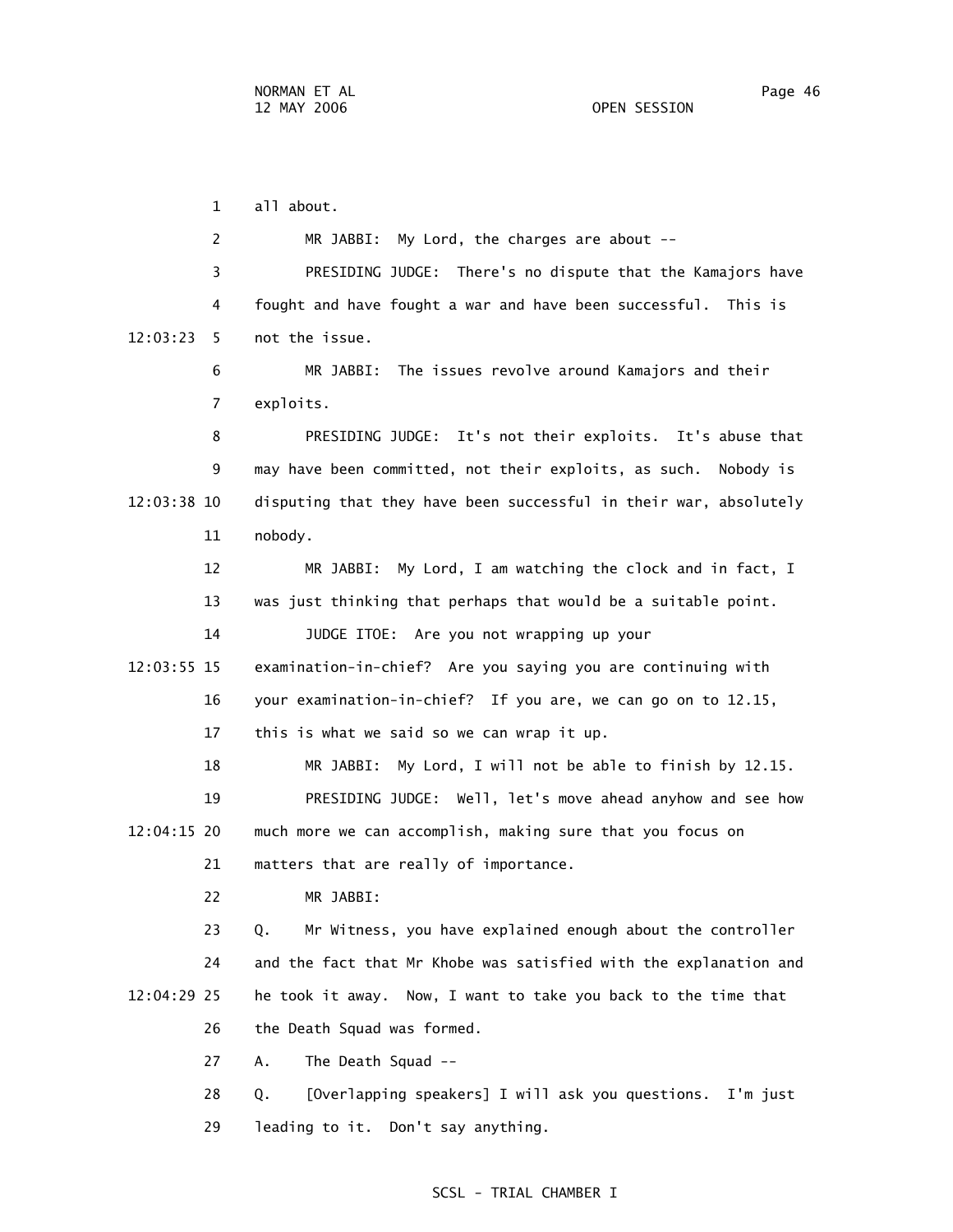1 JUDGE THOMPSON: Perhaps clearly, too, in the same vein in 2 which the Presiding Judge indicated, perhaps there needs to be 3 some fine tuning of your methodology that we really -- I mean, 4 quite frankly, it's not helpful to hear speeches from a witness. 12:05:21 5 MR JABBI: That's why I've told him not to say anything 6 until I've asked him question. 7 JUDGE THOMPSON: Take control of him. Let's have the 8 classic example of question and answer and then the 9 examination-in-chief will be more focused. You know your case. 12:05:36 10 Really the narration thing is more akin with the oral tradition 11 which we're not in a folklore setting here. 12 MR JABBI: Except, My Lord, that when you have witnesses 13 who are -- 14 JUDGE THOMPSON: From that tradition. I take the point. 12:05:54 15 Don't pursue it. 16 MR JABBI: Thank you. 17 Q. Now, Mr Witness, I want to take you back to the time the 18 Death Squad was formed. 19 A. It's okay. 12:06:20 20 Q. Now, when it was formed at that meeting, according to your 21 narrative, did the people at that meeting indicate any desire 22 about how it should operate? 23 A. Yes. 24 Q. Yes, can you explain and, please, just to the point in the 12:06:47 25 question. 26 A. These people who formed this Death Squad, the chiefdom 27 people, they gave them some rules by which they should abide 28 during the war because they were the people who identified us 29 that we could be initiated and we were not bad people and some of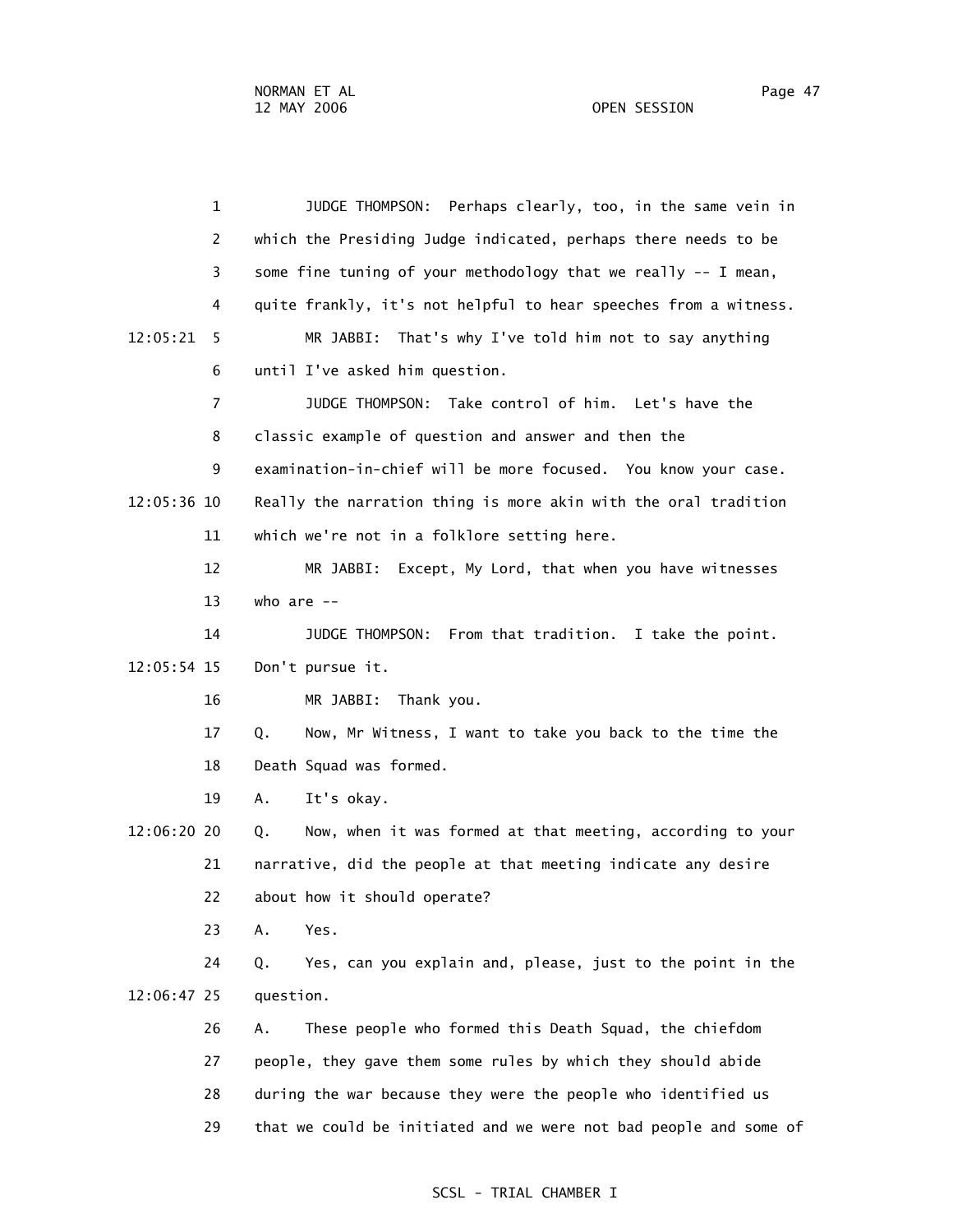1 the rules that were laid down, here are some of them. May I 2 proceed? 3 Q. Yes, just a few. 4 A. They said we should not kill somebody, we should not 12:07:30 5 mutilate somebody, we should not burn houses, we should not loot 6 civilians because we were fighting for them. 7 JUDGE ITOE: We've been through all this. Don't do this, 8 the don'ts, the don'ts, you know, the commandments. I mean, 9 we've gone through all this. 12:07:45 10 MR JABBI: This, however, My Lord, is not the Kamajor 11 initiation. He's talking about what they were told as the 12 Death Squad when it was formed. 13 JUDGE ITOE: Isn't it the same rhetoric that flows from 14 initiation which was really not new to the so-called members of 12:08:09 15 the Death Squad. 16 JUDGE THOMPSON: Counsel, then why not circumscribe it if 17 it's so different from the generic one? If this is the special 18 one, why not see how you can circumscribe it if it's helpful. 19 Because really, if it's the same as the generic one, then why are 12:08:31 20 we duplicating the evidence? But if it's not, of course, I 21 yield. 22 MR JABBI: My Lord, what is being demonstrated here, 23 notwithstanding there may be similarities between it and the 24 so-called Kamajor laws, on this occasion he's talking about a 12:09:04 25 special group, operational group, having been formed and certain 26 things emphasised to them. 27 JUDGE THOMPSON: I concede but the question really, as I 28 say, would it not serve our purposes in the interests of judicial

29 economy if there is something different from the generic category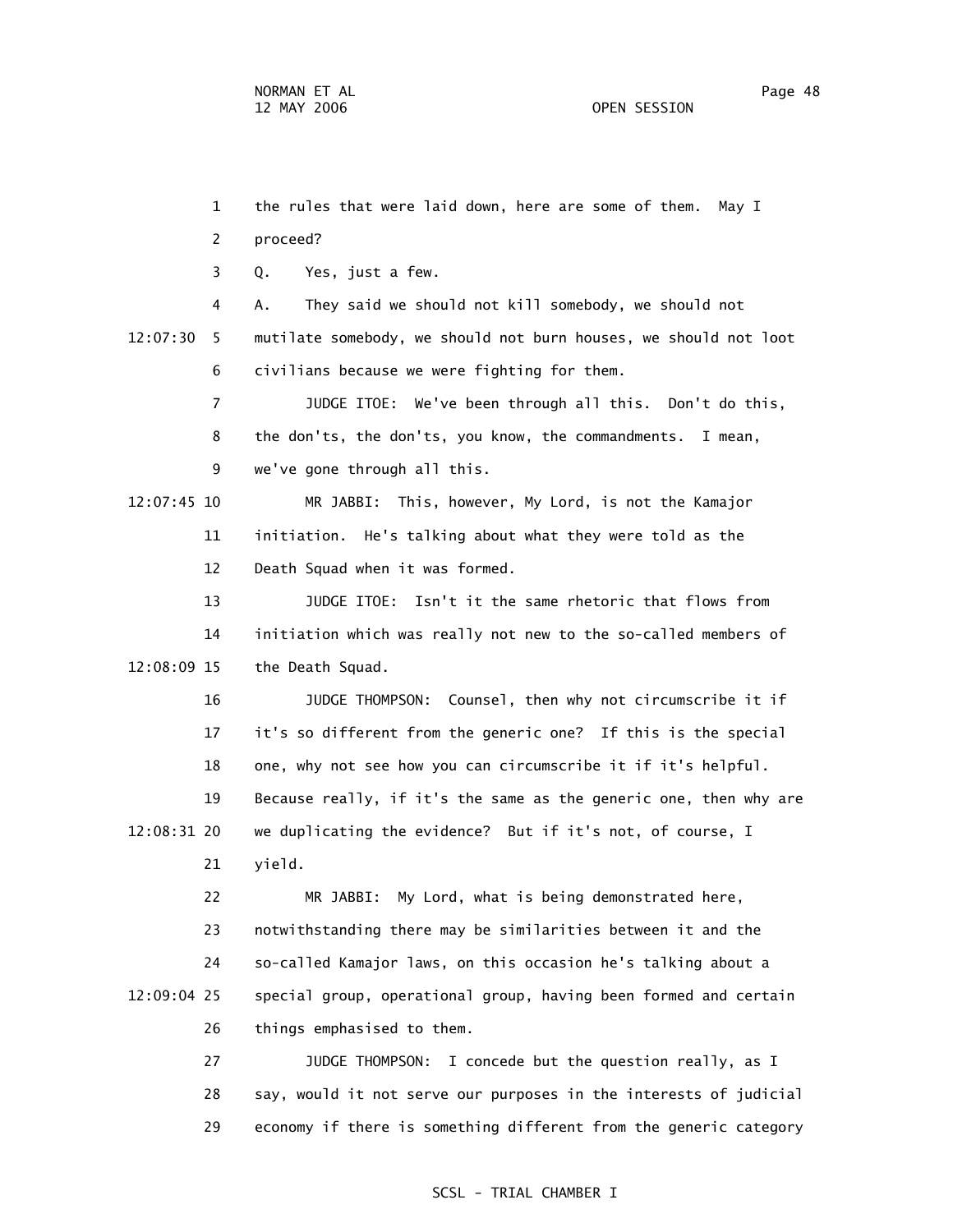1 of so-called rules and prohibitions, then why not lead him 2 through that, and particularly they are not contentious matters. 3 I don't think the Prosecution would object, rather than let him 4 have a free ride, an open season. 12:09:39 5 MR JABBI: My Lord, I have already said he should be brief 6 and only a few items to be mentioned. 7 JUDGE THOMPSON: Well, when you gave this witness a free 8 ride, you know we really have open season here. 9 MR JABBI: 12:10:02 10 Q. Now, Mr Witness, if what you are saying is the same as was 11 said in respect of the Kamajor initiation, then only give one or 12 two examples. 13 PRESIDING JUDGE: Is it the same thing that you were told 14 then that you were told when you were initiated? These are the 12:10:18 15 same rules that were issued to you? When the elders talked to 16 you for the Death Squad, they gave you rules. Were these rules 17 different than the rules that were given to you when you were 18 initiated? 19 THE WITNESS: It's the same but the -- 12:10:45 20 PRESIDING JUDGE: How do they differ? 21 THE WITNESS: The admonitions were not the same. 22 PRESIDING JUDGE: What are they? How are they different? 23 THE WITNESS: The difference is that -- let's take it that 24 when you are initiated into the Bondo society and your sowe 12:11:04 25 admonishes you and your husband -- when you are in your husband's 26 house and your parents warn you as to what you should do in your 27 husband's house, they would be different. So that's the 28 difference. Sometimes it's possible for you not to do what your 29 sowe tells you. But you would do what your mother tells you and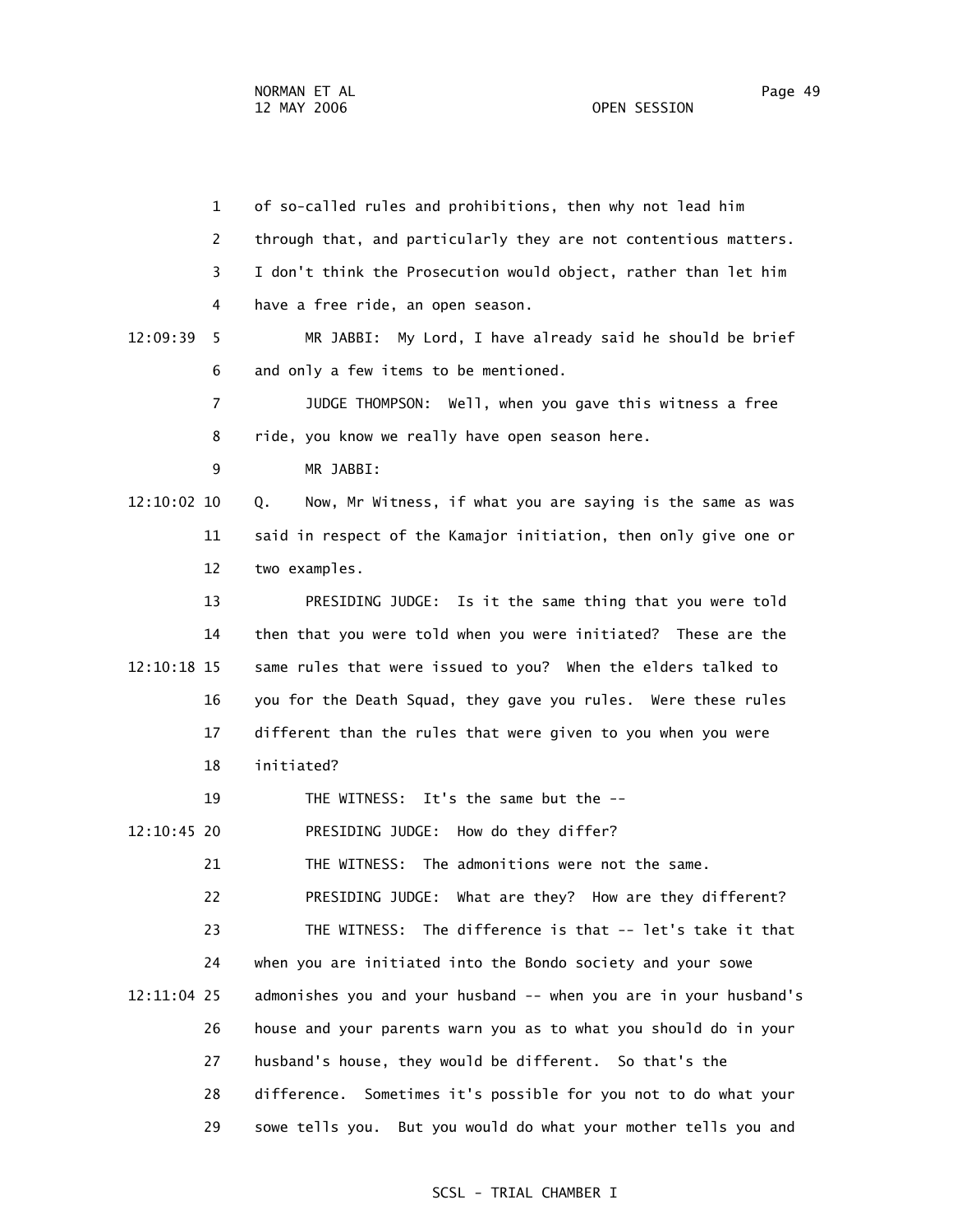1 sometimes when you refuse to do what they tell you, you would be 2 regarded as a bad person.

 3 PRESIDING JUDGE: So how you were to conduct yourself 4 during those operations, not how you were to conduct yourself in 12:11:44 5 your house. For operations, as such, the rules that they were 6 talking to you then were the same as the rules that they had 7 given to you when you were initiated. Is it what you mean?

 8 THE WITNESS: What I mean by is going by the admonition, 9 some people would warn you and you would not listen. Some other 12:12:20 10 people would warn you, you're bound by those admonitions. If you 11 don't, then you are a bad person. For instance, the one that was 12 given to us by the high priest, sometimes it would show that 13 we've already paid them. And they would say we did not go by 14 what they said; they have already paid them. Their business 12:12:34 15 doesn't concern us but if your mother, your father, warns you, 16 those who give birth to you, they warn you, they advise you, it 17 is value than the one given to you by the high priest when he 18 said if you do not do this, you would die. So if you do not do 19 what you have been told by your parents, then you would be 12:12:53 20 regarded as a bad person.

> 21 JUDGE ITOE: So the admonition from your father was taken 22 more seriously by you than the admonitions of the high priest. 23 Is that what you're saying?

 24 THE WITNESS: No. I wouldn't take it more serious than 12:13:20 25 that. But those who had given us money to be initiated --

 26 JUDGE ITOE: Tell this man to stop telling his stories, 27 please. Take control of your witness, please.

28 MR JABBI:

29 Q. Mr Witness, we take it that the Death Squad was given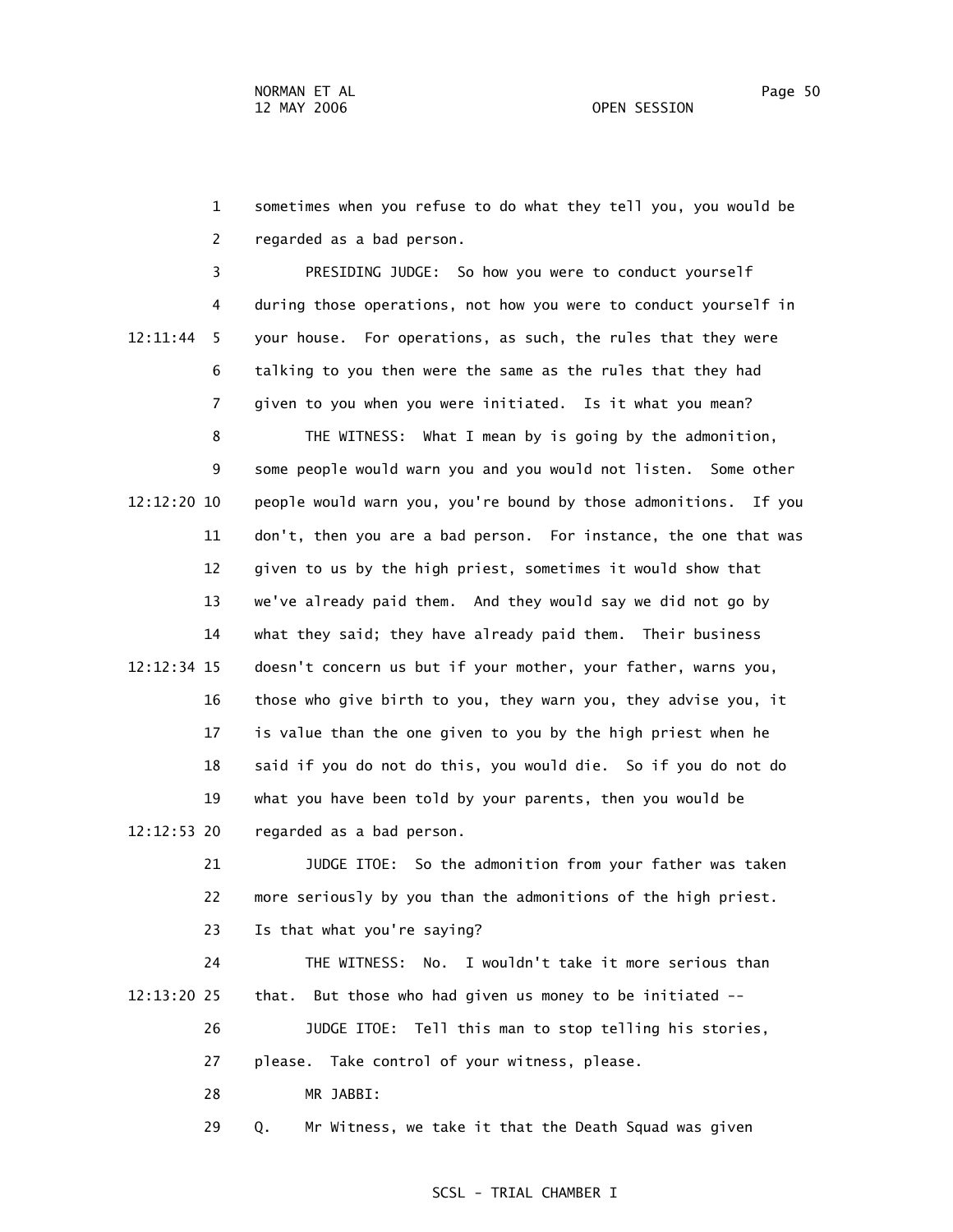1 certain specific rules as to how to operate. Okay? 2 JUDGE THOMPSON: And counsel perhaps you need to guide him. 3 We're not talking about -- 4 THE WITNESS: Yes. 12:13:45 5 JUDGE THOMPSON: Let him hold on. We're not talking about 6 the effect of breaking rules, not the sanctions. Perhaps he is 7 getting -- it's getting -- and I can see the subject is very 8 exciting for him, that he's getting so much carried away in an 9 overzealous manner in trying to play on the idea of the effect of 12:14:07 10 breaking the prohibition. But that's not your question. Your 11 question is: Were there specific rules given in respect of the 12 alleged Death Squad and so what are the specific rules? If I 13 understand your position rightly, you're looking for a factual 14 answer. 12:14:29 15 MR JABBI: Indeed, My Lord.

 16 JUDGE THOMPSON: But what he is doing to us here is taking 17 us into some philosophical realm as to what happens if rules 18 emanate from, say, your father or your mother as distinct from 19 some other agent. That does not seem to be getting us anywhere, 12:14:49 20 unless I misrepresent the situation.

 21 MR JABBI: My Lord, with respect, that particular answer 22 was in response to a question posed by His Lordship Itoe. I 23 think he wanted to understand whether the witness took more 24 seriously -- as a result of a comment that the witness made, His 12:15:11 25 Lordship wanted to understand whether he meant that they took 26 more seriously what their parents told them than what the 27 initiators told them and that was what led the witness into 28 giving what --

29 JUDGE ITOE: Because he made us believe that they had more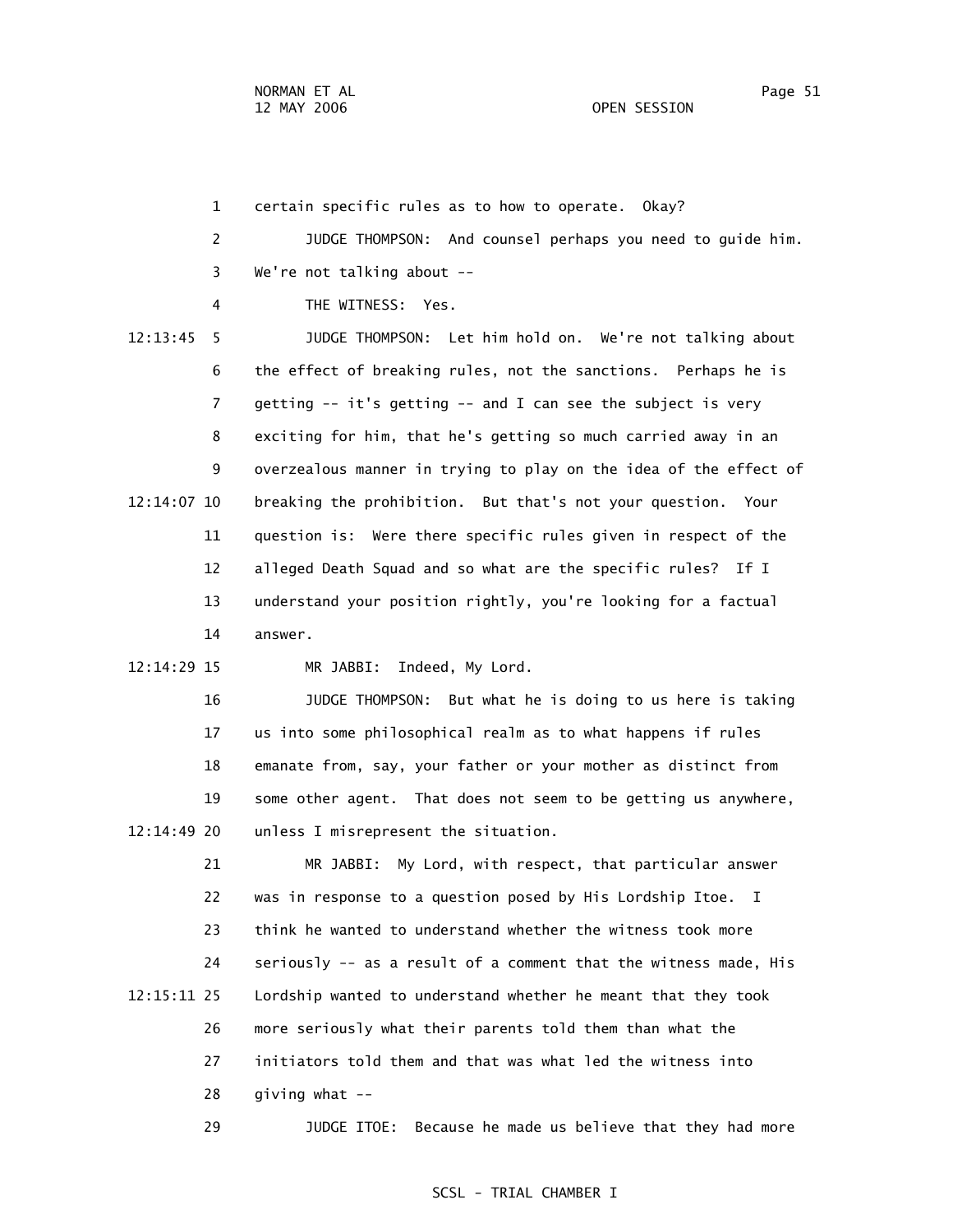1 belief in what -- even though the initiator told us this, that, 2 that, if it came from our parents we would take it more 3 seriously, because if we don't take it seriously we are 4 considered as bad people. That is why I asked him. 12:15:38 5 JUDGE THOMPSON: And My Lord is right, that is what you 6 asked. But the question for me is: How is the tribunal assisted 7 by the effects of breaking rules in terms of sanctions as 8 distinct from what specific rules were given to you, which is a 9 factual inquiry. I thought that was what you were trying to do. 12:16:06 10 I mean, the witness's answer tends to multiply the issues. 11 That's my own position. 12 MR JABBI: Yes, My Lords. 13 Q. Mr Witness, let us shift ground. Now, in the operations of 14 the Death Squad did you always operate to the satisfaction of the 12:16:35 15 people? 16 A. Very, very, very well. Not just our own people but just 17 the people who were in the surrounding villages and the entire 18 Sierra Leone. 19 Q. Were there any complaints ever about the special squad -- I 12:17:03 20 mean, the Death Squad? 21 JUDGE ITOE: Not the Special Court. 22 THE WITNESS: Well, at one time we were at the base where 23 we were at the Sumbuya Junction, the War Council sent some 24 people -- 12:17:21 25 PRESIDING JUDGE: The question is very simple, Mr Witness. 26 Was there complaints, yes or no? 27 MR JABBI: 28 Q. Was there any complaints ever against the special -- the

29 Death Squad?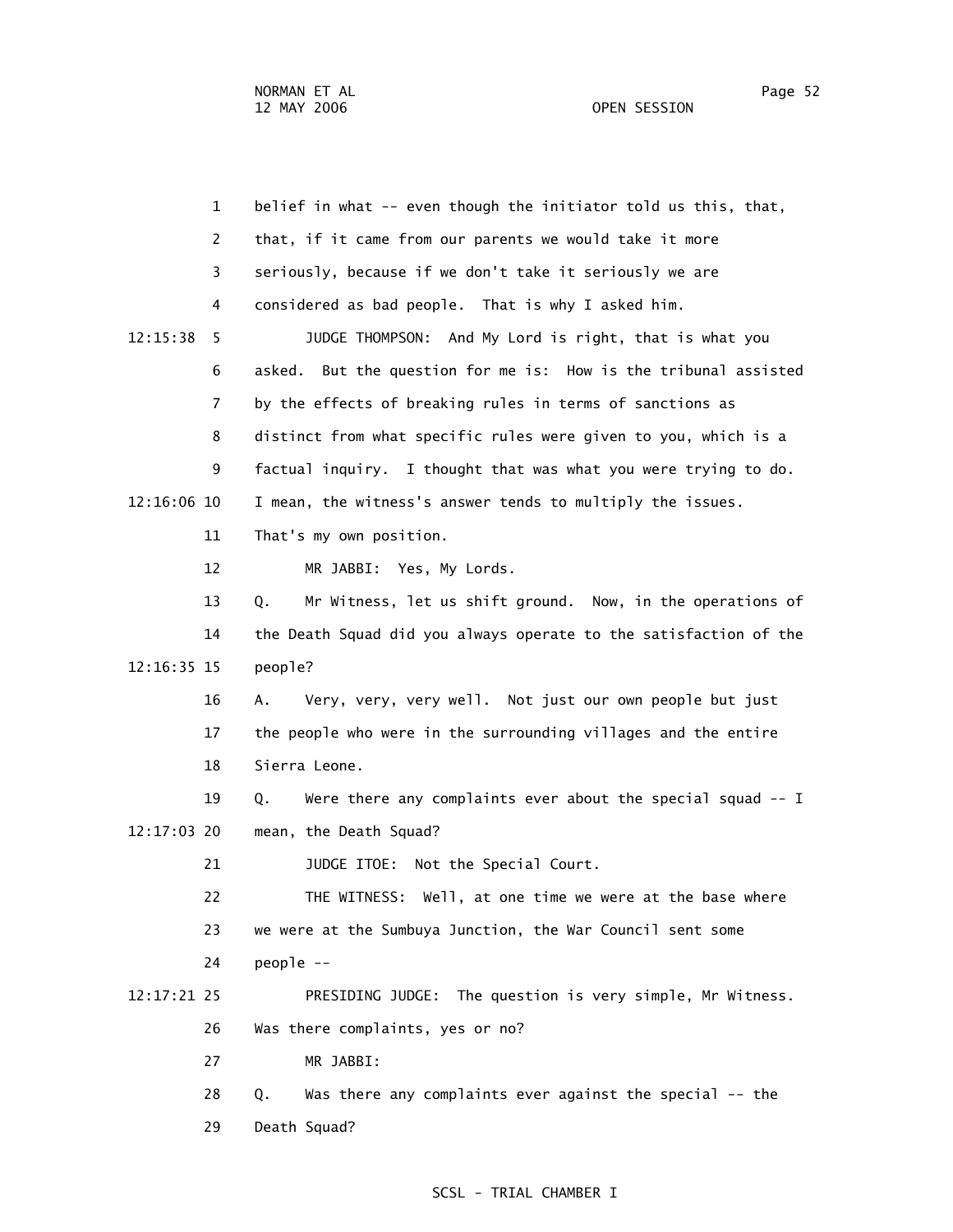1 JUDGE THOMPSON: The law of diminishing returns. 2 MR JABBI: No, My Lord, it's the Special Court that is so 3 predominant. 4 JUDGE THOMPSON: It's the law of diminishing returns, 12:17:41 5 Dr Jabbi. 6 THE WITNESS: Yes, they complained us. 7 MR JABBI: 8 Q. Yes, can you give an example? 9 A. At one time we were at the Sumbuya Junction and they sent 12:18:02 10 one battalion commander to go for us -- 11 THE INTERPRETER: Your Honours, he has called a name that 12 did not come out clearly. 13 MR JABBI: 14 Q. Please, Mr Witness, go deliberately and talk clearly. Talk 12:18:12 15 slowly and talk clearly. 16 PRESIDING JUDGE: Who was sent to the junction, what is the 17 name of that person? 18 THE WITNESS: Battalion commander Rufus Collier. 19 PRESIDING JUDGE: Yes. 12:18:27 20 MR JABBI: 21 Q. Who sent him? 22 A. He was sent by the War Council. 23 Q. Yes? 24 A. He went for us and they asked him -- we asked him why he 12:18:41 25 said they had made a complaint about us there. 26 Q. Who are "us"? 27 A. The Death Squad. He said, "Albert Nallo had made a 28 complaint about you." He said, "What you've come for here, 29 you're not doing it. You are mining diamonds close to Bumpe. To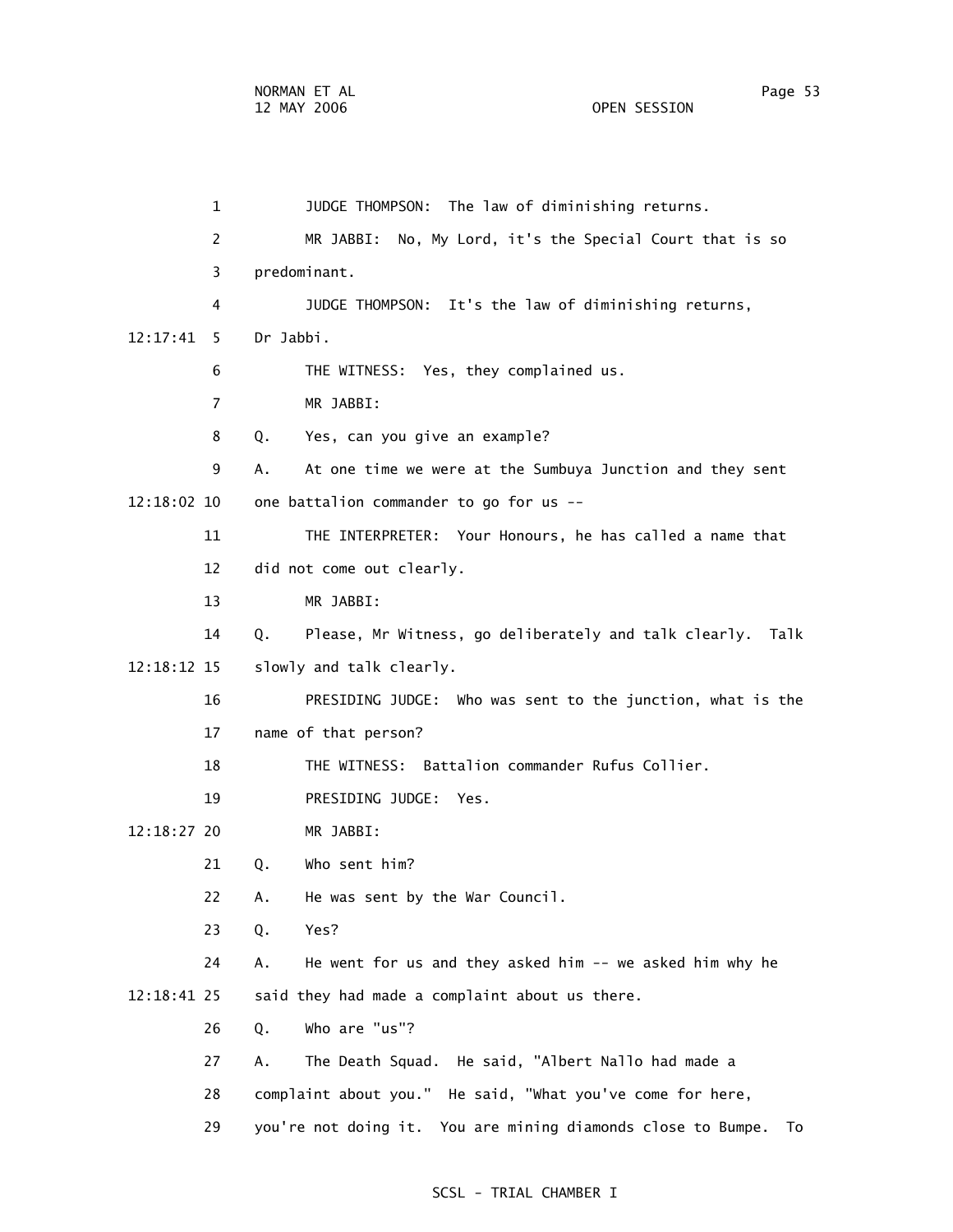1 Mafui." That we were mining diamonds at Mafui close to Bumpe. 2 Q. Yes, carry on. 3 A. All of us went to the vehicle, we were 11, and we went up 4 to Talia. Those of us who were the group leaders, 11 of us. 12:19:43 5 Q. Was Bob Tucker among you? 6 A. Yes, all of us. 7 Q. Yes? 8 A. When we arrived we went to the War Council and told them 9 that we are here. When the War Council investigated and 12:20:21 10 deliberated upon it, they found out that in fact Mr Albert Nallo 11 had told lies about us. They said we should return to where we 12 were based. Apart from that, the War Council was dealing with a 13 lot of other cases. 14 Q. Can you give any other example, just one more? 12:21:09 15 PRESIDING JUDGE: Of possible complaints against the Death 16 Squad. That's all we're interested in. 17 MR JABBI: Yes, that is what I'm saying. 18 Q. Was there any other complaint against the Death Squad? 19 A. No, no. That was the only complaint I know about for the 12:21:25 20 Death Squad. 21 MR JABBI: My Lord, I want to begin another stretch. I 22 don't know -- 23 PRESIDING JUDGE: That's fine, thank you. So you would be 24 moving in a different direction, to a different subject matter? 12:21:44 25 MR JABBI: Yes, My Lord. 26 PRESIDING JUDGE: And it is likely to be more than a few 27 minutes, presumably. 28 MR JABBI: Yes, My Lord.

29 PRESIDING JUDGE: Very well. We will adjourn at this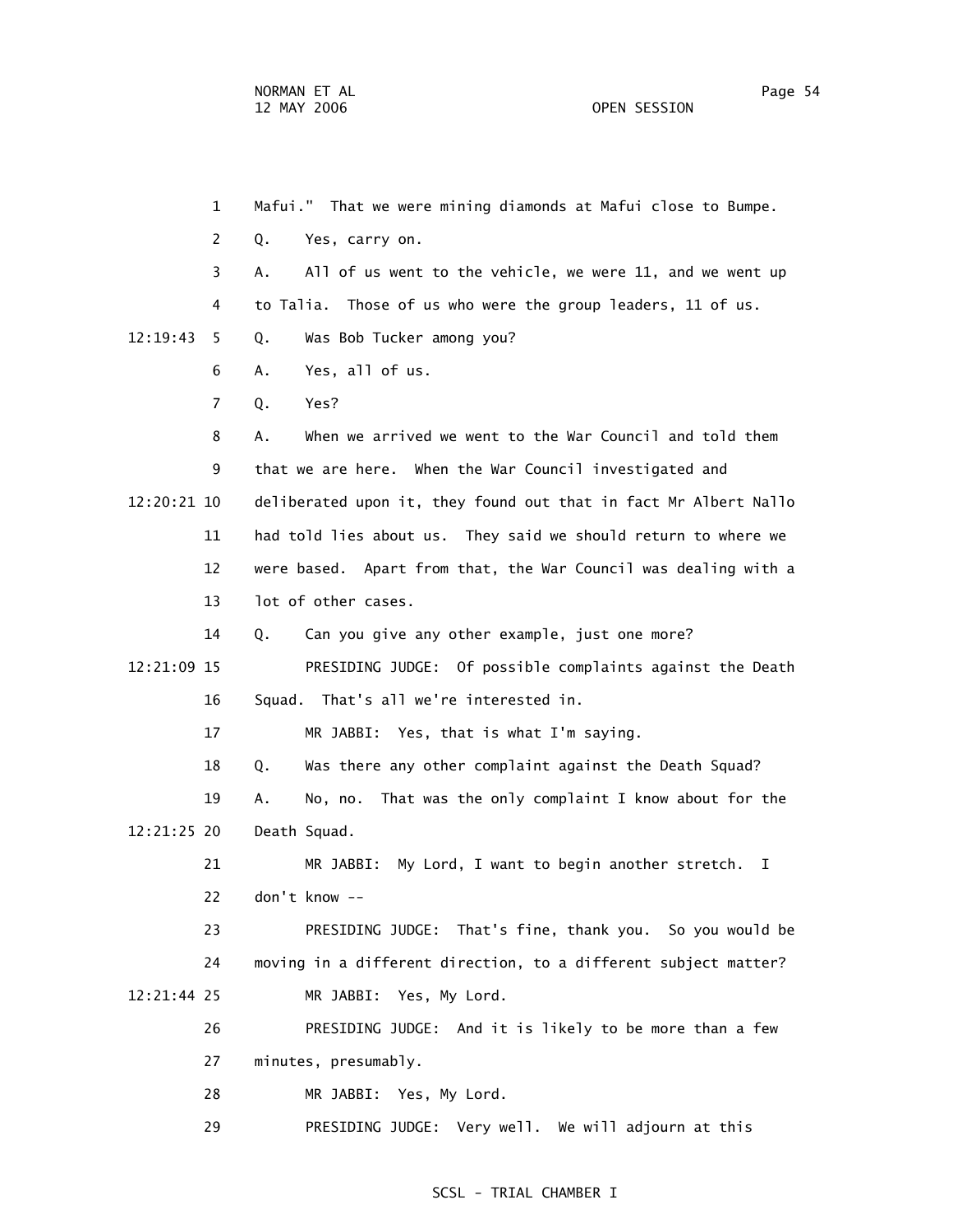|          | $\mathbf{1}$   | particular moment. We had said we would break earlier today     |
|----------|----------------|-----------------------------------------------------------------|
|          | $\mathbf{2}$   | because of our commitments this afternoon, so the Court will    |
|          | 3              | adjourn its proceedings until Monday morning. So the Court      |
|          | $\overline{4}$ | adjourns to 9.30 Monday morning. Thank you. Court is adjourned. |
| 12:22:32 | 5              | [Whereupon the hearing adjourned at 12.22 p.m.,                 |
|          | 6              | to be reconvened on Monday, the 15th day of                     |
|          | $\overline{7}$ | May, 2006, at 9.30 a.m.]                                        |
|          | 8              |                                                                 |
|          | 9              |                                                                 |
|          | 10             |                                                                 |
|          | 11             |                                                                 |
|          | 12             |                                                                 |
|          | 13             |                                                                 |
|          | 14             |                                                                 |
|          | 15             |                                                                 |
|          | 16             |                                                                 |
|          | 17             |                                                                 |
|          | 18             |                                                                 |
|          | 19             |                                                                 |
|          | 20             |                                                                 |
|          | 21             |                                                                 |
|          | 22             |                                                                 |
|          | 23             |                                                                 |
|          | 24             |                                                                 |
|          | 25             |                                                                 |
|          | 26             |                                                                 |
|          | 27             |                                                                 |
|          | 28             |                                                                 |
|          | 29             |                                                                 |